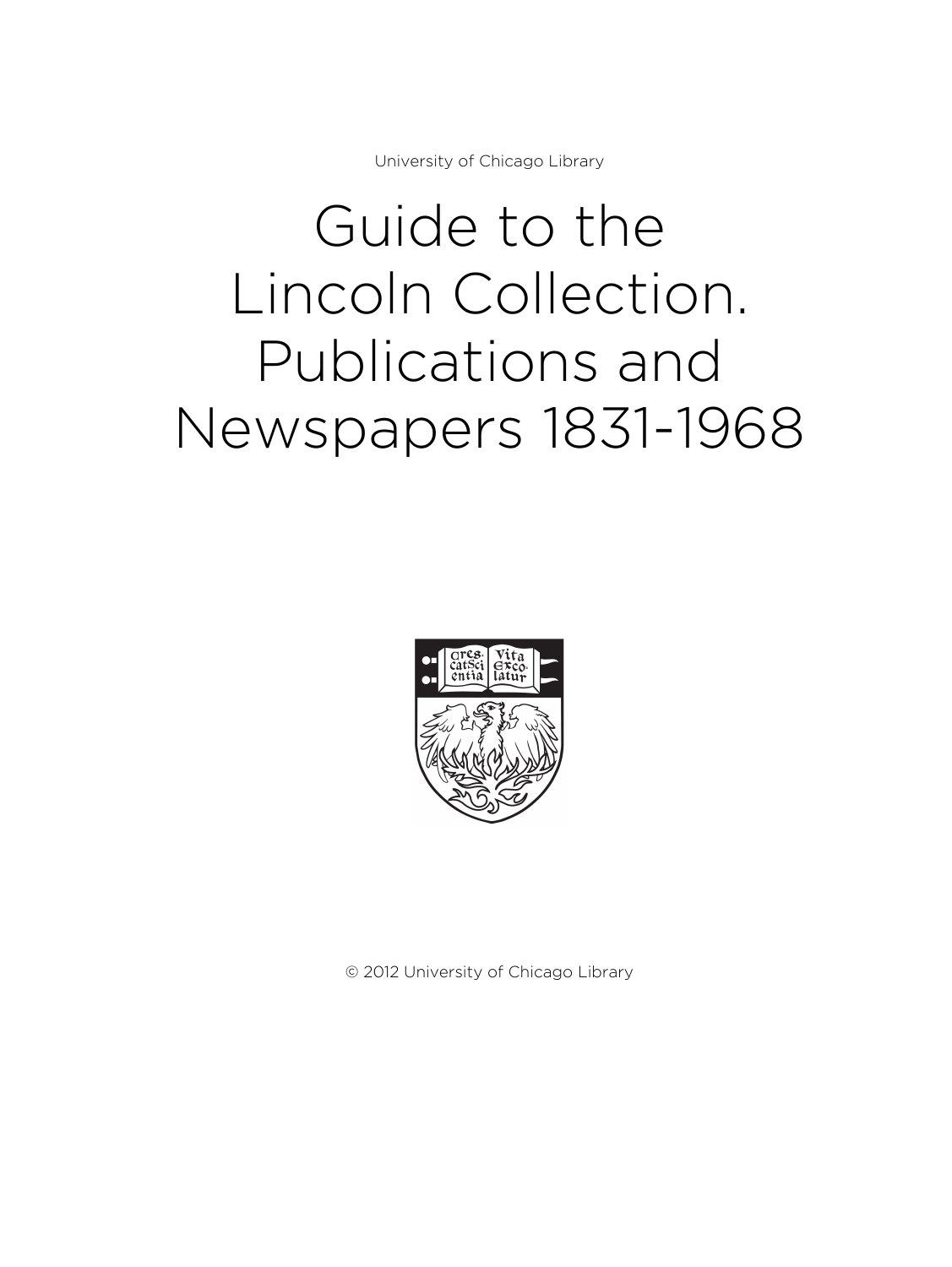# **Table of Contents**

| Descriptive Summary                          | $\mathfrak{Z}$            |
|----------------------------------------------|---------------------------|
| Information on Use                           | $\mathfrak{Z}$            |
| Access                                       | $\mathfrak{Z}$            |
| Citation                                     | $\mathfrak{Z}$            |
| <b>Biographical Note</b>                     | $\overline{\mathfrak{Z}}$ |
| Scope Note                                   | $\overline{4}$            |
| <b>Related Resources</b>                     | 5                         |
| Subject Headings                             | 5                         |
| <b>INVENTORY</b>                             | 6                         |
| Series I: Essays, Speeches, and Sermons      | 6                         |
| Subseries 1: Lincoln's Life and Work         | 6                         |
| Subseries 2: Civil War and American Politics | 13                        |
| Series II: Publications                      | 18                        |
| Subseries 1: Bulletins and Journals          | 18                        |
| Subseries 2: Books and Booklets              | 24                        |
| Subseries 3: Government Documents            | 26                        |
| Subseries 4: Pamphlets and Programs          | 26                        |
| Series III: Libraries and Societies          | 29                        |
| Series IV: Newspapers                        | 33                        |
| Series V: Oversize                           | 40                        |
| Subseries 1: Maps                            | 40                        |
| Subseries 2: Essays, Speeches, and Sermons   | 40                        |
| Subseries 3: Bulletins and Journals          | 41                        |
| Subseries 4: Booklets and Programs           | 42                        |
| Subseries 5: Libraries and Societies         | 43                        |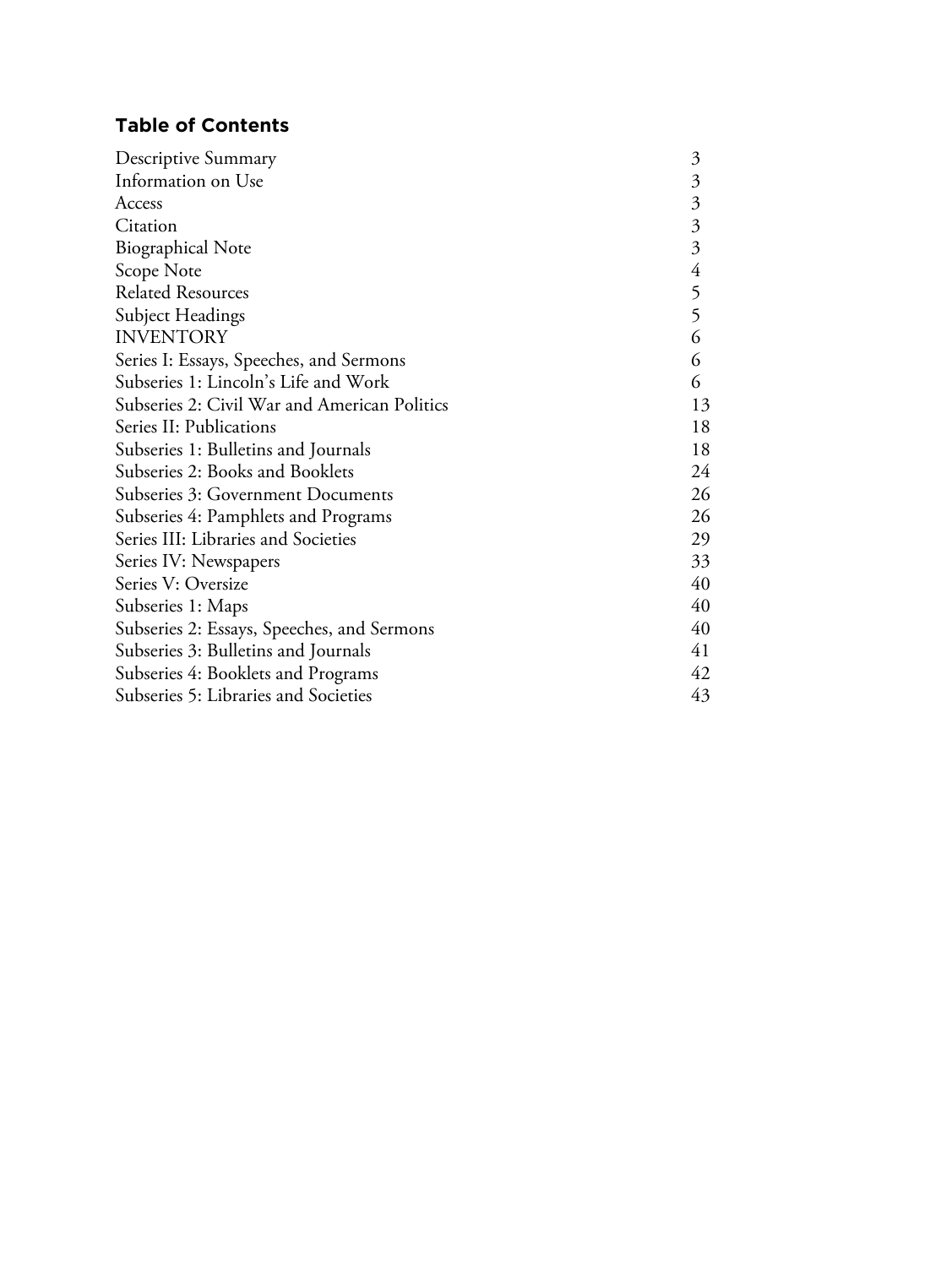### **Descriptive Summary**

| Identifier        | <b>ICU.SPCL.LINCOLNPUBS</b>                                                                                                                                                                                                                                                                                   |
|-------------------|---------------------------------------------------------------------------------------------------------------------------------------------------------------------------------------------------------------------------------------------------------------------------------------------------------------|
| <b>Title</b>      | Lincoln Collection. Publications and Newspapers                                                                                                                                                                                                                                                               |
| Date              | 1831-1968                                                                                                                                                                                                                                                                                                     |
| <b>Size</b>       | 27.75 linear feet (23 boxes)                                                                                                                                                                                                                                                                                  |
| <b>Repository</b> | Special Collections Research Center<br>University of Chicago Library<br>1100 East 57th Street<br>Chicago, Illinois 60637 U.S.A.                                                                                                                                                                               |
| <b>Abstract</b>   | The Lincoln Collection Publications and Newspapers form part of the Barton<br>Collection of Lincolniana. The collection contains newspapers, journals,<br>essays, speeches, sermons, and other documents related to Abraham Lincoln<br>and the American Civil War. The collection also contains brochures and |

### **Information on Use**

### **Access**

This collection is open for research.

### **Citation**

When quoting material from this collection, the preferred citation is: Lincoln Collection. Publications and Newspapers, [Box #, Folder #], Special Collections Research Center, University of Chicago Library

pamphlets from libraries and societies dedicated to memorializing Lincoln.

### **Biographical Note**

Rev. William Eleazar Barton (1861-1930) The Rev. William Eleazar Barton (1861-1930) was one of the early twentieth century's most prominent writers and lecturers on the life of Abraham Lincoln. Born in Sublette, Illinois, in the same year Lincoln assumed the presidency, Barton grew up in an environment heavily influenced by reverence for Lincoln. After pursuing undergraduate studies at Berea College in Kentucky, Barton earned his divinity degree from the Oberlin Theological Seminary in 1890. He served parishes in Tennessee, Ohio, and Massachusetts before becoming the pastor of the First Congregational Church of Oak Park, Illinois, a position he held until his retirement in 1924. Four years later, Barton accepted an appointment as lecturer at Vanderbilt University, Nashville, Tennessee, where he also organized and served as pastor of the Collegeside Congregational Church.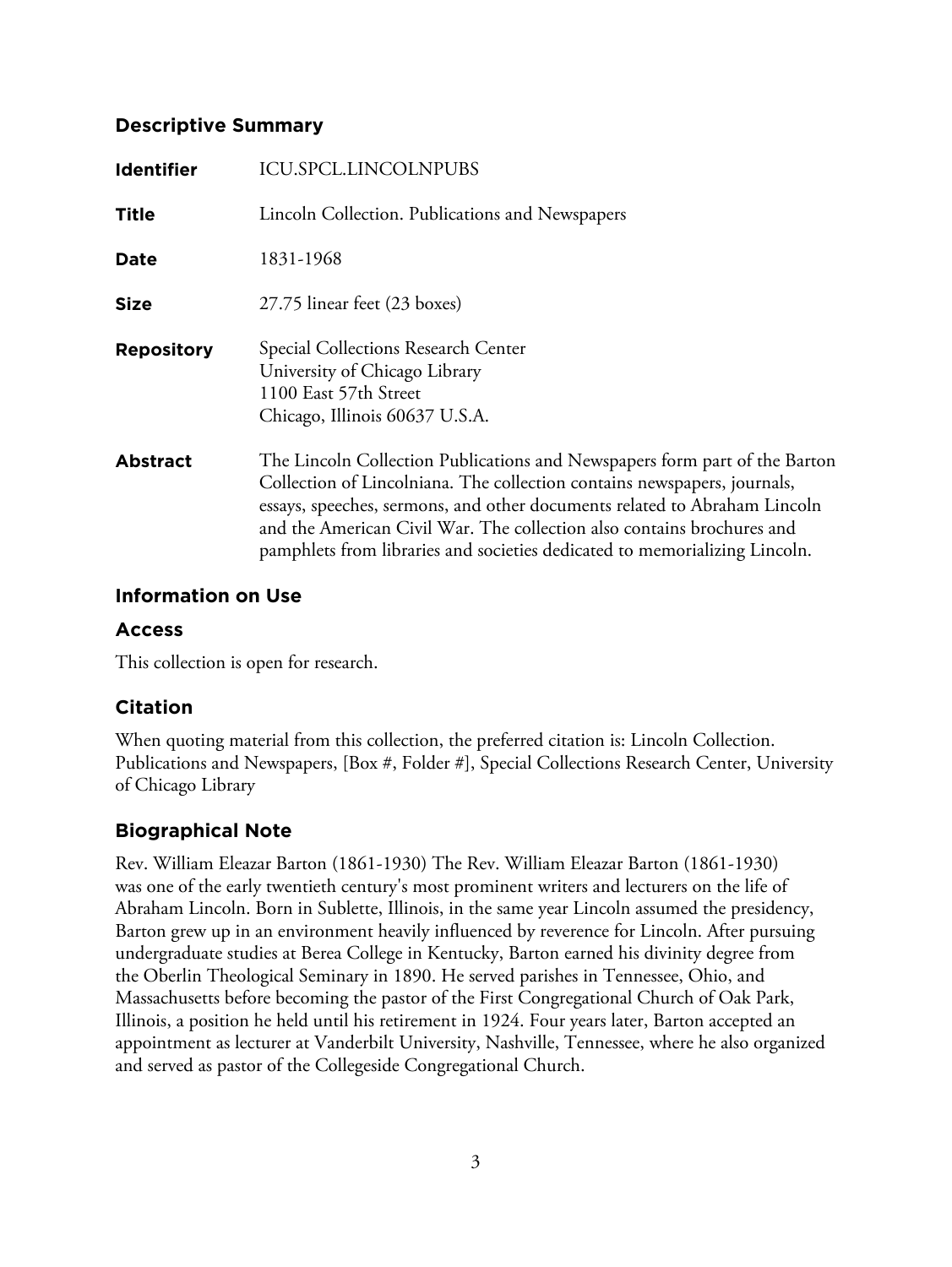Barton's work as a writer produced a number of denominational manuals for church organization and a series of books presenting the wisdom and parables of a character he named Safed the Sage. For the last ten years of his life, however, Barton was best known to the public as a prolific author and lecturer on Abraham Lincoln. His publications about Lincoln included The Soul of Abraham Lincoln (1920), The Paternity of Abraham Lincoln (1920), The Life of Abraham Lincoln (1925), The Great and Good Man (1927), The Women Lincoln Loved (1927), and The Lincoln of the Biographers (1930).

In the course of compiling material for his writings and talks, Barton visited Lincoln sites in Kentucky, Indiana, and Illinois; interviewed surviving Lincoln relatives and acquaintances; and traveled as far as California and England to collect information and conduct genealogical research on the ancestry of the Lincoln family. While acquiring a large collection of books, periodicals, pamphlets, manuscripts, and ephemera related to Lincoln and the Civil War era, Barton also purchased privately or at auction historical materials amassed by other Lincoln collectors such as John E. Burton and Osborn H. Oldroyd.

#### **Scope Note**

The Lincoln Collection Publications and Newspapers forms part of the Barton Collection of Lincolniana. The collection contains newspapers, journals, essays, speeches, sermons, and other documents related to Abraham Lincoln and the Civil War. The collection also contains brochures and pamphlets from various libraries and societies dedicated to memorializing Lincoln. The Lincoln Collection Publications and Newspapers is arranged into five series: Series I, Essays, Speeches, and Sermons; Series II, Publications; Series III, Libraries and Societies; Series IV, Newspapers; Series V, Oversize.

Series I, Essays, Speeches, and Sermons is divided into two subseries and contains material addressing Abraham Lincoln, his life and presidency, as well as the Civil War and American politics in general. Subseries 1, Lincoln's Life and Work, contains essays, speeches, and sermons on Lincoln's nomination to the presidency, his term in office and the accomplishments made therein, along with Lincoln's religious views and sentiments. There are essays on the debate between Lincoln and Stephen A. Douglas, the constitutionality of the Emancipation Proclamation, and the assassination of Lincoln. There are also eulogies given during the months following Lincoln's death. Subseries 2, Civil War and American Politics, contains work written on the Civil War and its aftermath, including slavery and its eventual abolition as well as conflicts between northern and southern states. See Series V, Oversize, for oversize material.

Series II, Publications is divided into four subseries and contains journals, books, government documents, pamphlets and programs on Abraham Lincoln, his life and presidency. Subseries1, Bulletins and Journals, contains various publications with articles (generally) detailing aspects of Lincoln's life. Subseries 2, Books and Booklets, contains monographs and booklets on Lincoln, his life and religious views as well as his assassination and the trial of his conspirators. Also included are Civil War songbooks and booklets on Lincoln scholars and collectors. Subseries 3,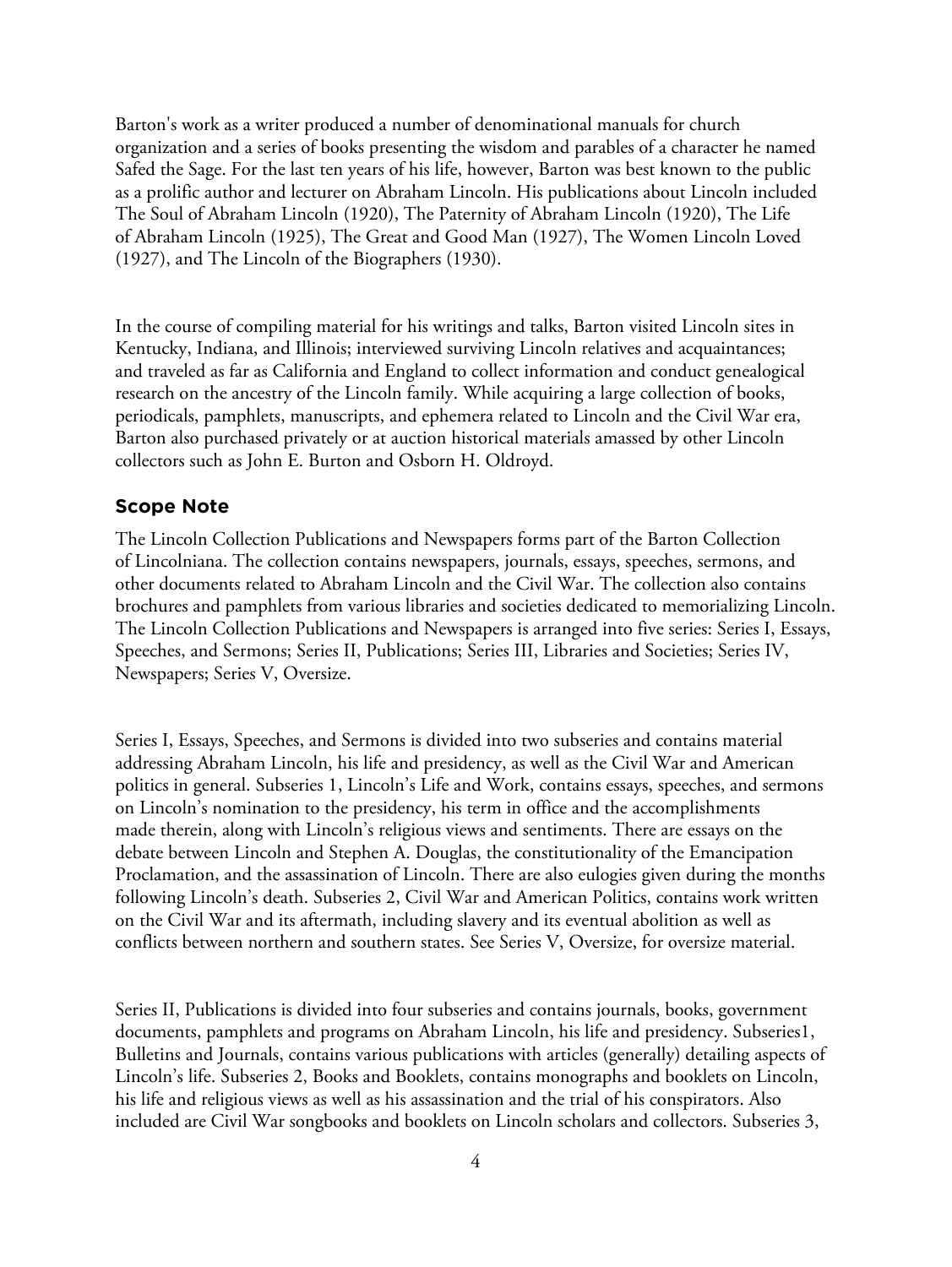Government Documents, contains written documents on Lincoln memorializing efforts from Congressional Senate sessions, State General Assembly meetings and the United States War Department. There is also an advertisement for the play "Prologue to Glory," a production of the Federal Theatre Project. Subseries 4, Pamphlets and Programs, contains material on Abraham Lincoln, his life and lineage, as well as anniversary and dedicatory services for Lincoln. See Series V, Oversize, for oversize material.

Series III, Libraries and Societies is arranged alphabetically by institution and contains brochures, pamphlets, and ceremonial programs from various organizations dedicated to Abraham Lincoln. There is also material from libraries that contain collection of Lincolniana, including the Library of Congress, Louis A. Warren Lincoln Library and Museum, and the Detroit Public Library. Societies and universities dedicated to Lincoln and his life include, Lincoln Memorial University, the Illinois Lions Club, and the Lincoln Club of Los Angeles, among many. There is also material from the Stephen Collins Foster Memorial at the University of Pittsburgh. Foster was a prolific 19th century and Civil War composer and songwriter. See Series V, Oversize, for oversize material.

Series IV, Newspapers is arranged alphabetically by state and contains broadsheets from the mid to late 19th century. Most document the Civil War years, General Lee's surrender, the assassination of President Lincoln, and the capture and trial of his conspirators. All of the newspapers are written in English, except for Der Deutsche Correspondent (Baltimore, Maryland) and New-Yorker Illustrirtr Frietung Familienblütter (New York, New York) which are both in German.

Series V, Oversize contains essays and speeches, journals, booklets and programs, and material from libraries and societies dedicated to Abraham Lincoln. It is arranged according to size, with box 22 divided into four subseries according to topic. Subseries 1, Essays, Speeches, and Sermons contains work written on or about Lincoln and his life. Subseries 2, Journals and Bulletins, contains oversize publications. Subseries 3, Booklets and Programs, contains oversize material related to Abraham Lincoln, including a ticket from the National Inauguration Ball in 1865. Subseries 4, Libraries and Societies, contains oversize material from institutions dedicated to Abraham Lincoln, his life and work. This series also contains a reproduction of Lincoln's Gettysburg Address, a map honoring the 100th anniversary of Lincoln's visit to Massachusetts, and programs from Ford's Theatre.

### **Related Resources**

The following related resources are located in the Department of Special Collections:

http://www.lib.uchicago.edu/e/spcl/select.html

### **Subject Headings**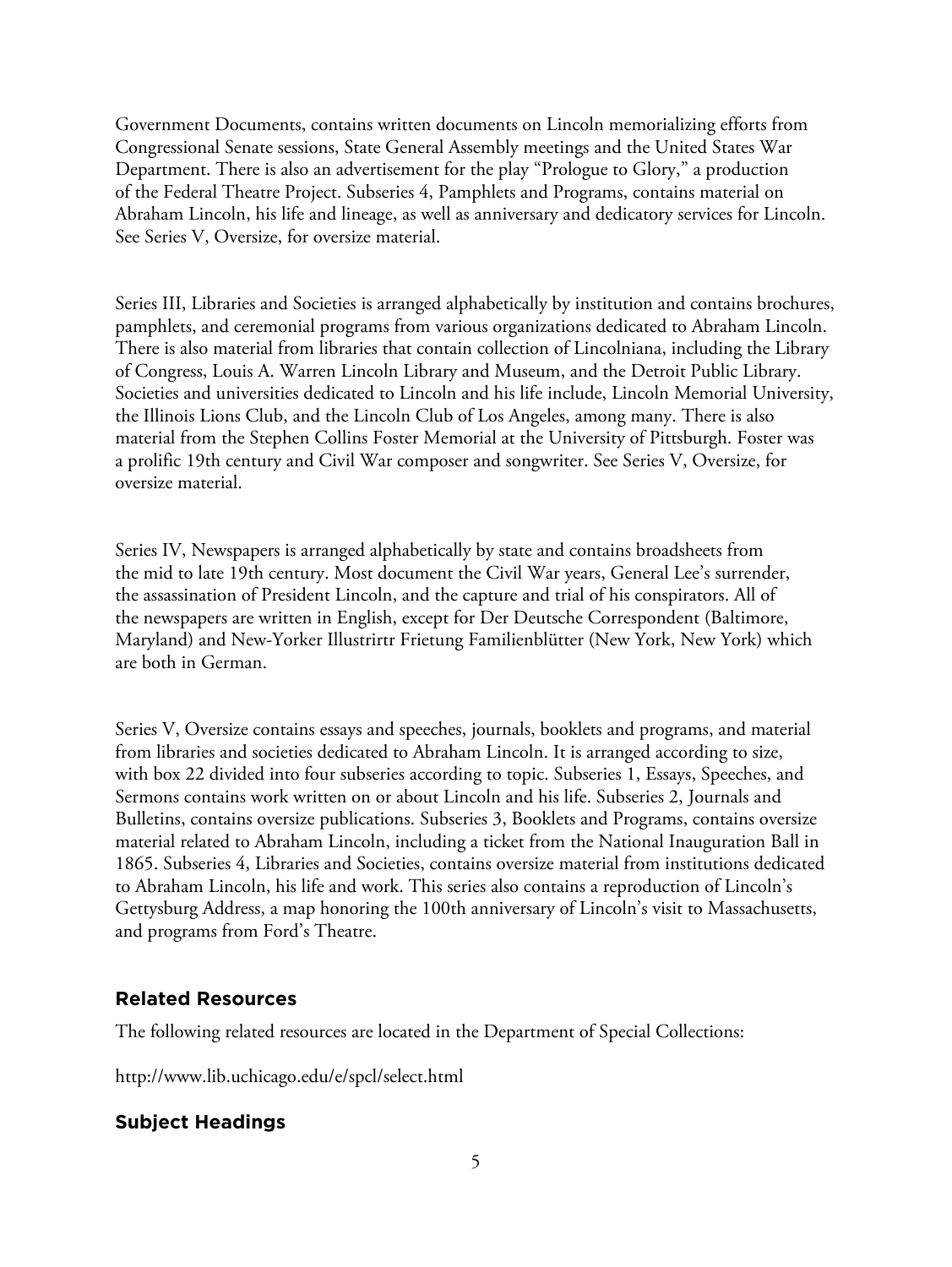- Barton, William Eleazar, 1861-1930
- Lincoln, Abraham, 1809-1865
- Collectors and collecting -- United States
- American Civil War, 1861-1865

### **INVENTORY**

### **Series I: Essays, Speeches, and Sermons**

### **Subseries 1: Lincoln's Life and Work**

| Box 1                                                                           |
|---------------------------------------------------------------------------------|
| <b>Folder 1</b>                                                                 |
| "Abraham Lincoln," Harry F. Lake, 1941                                          |
| Box 1                                                                           |
| Folder <sub>2</sub>                                                             |
| "Abraham Lincoln," Rev. William E. Barton, 1920                                 |
| Box 1                                                                           |
| <b>Folder 3</b>                                                                 |
| "Abraham Lincoln, a Memorial Address," Hon. Leonard Myers, 1865                 |
| Box 1                                                                           |
| Folder 4                                                                        |
| "Abraham Lincoln, an Oration," John E. Burton, 1903                             |
| Box 1                                                                           |
| <b>Folder 5</b>                                                                 |
| "Abraham Lincoln, Man of Politics," Dr. F. Gerald Easley, 1946                  |
| Box 1                                                                           |
| Folder 6                                                                        |
| "Abraham Lincoln, the Seer," Emanuel Hertz, 1925                                |
| Box 1                                                                           |
| Folder 7                                                                        |
| "Abraham Lincoln; His Life and its Lessons," Joseph P. Thompson, 1865           |
| Box 1<br>Folder <sub>8</sub>                                                    |
| "Abraham Lincoln: An Illinois Central Lawyer," Elmer A. Smith, 1945             |
| Box 1                                                                           |
| Folder 9                                                                        |
| "Abraham Lincoln: The Man, The Politician, The Statesman," F.I. Herriott, 1941  |
| Box 1                                                                           |
| Folder 10                                                                       |
| "Abraham Lincoln-Robert Burns," A.G. McKnight, 1942                             |
| Box 1                                                                           |
| Folder 11                                                                       |
| "Abraham Lincoln - What Might Have Been," Emanuel Hertz, 1929                   |
| Box 1                                                                           |
| Folder 12                                                                       |
| "Abraham Lincoln and the Massachusetts Whigs in 1848," Reinhard H. Luthin, 1941 |
| Box 1                                                                           |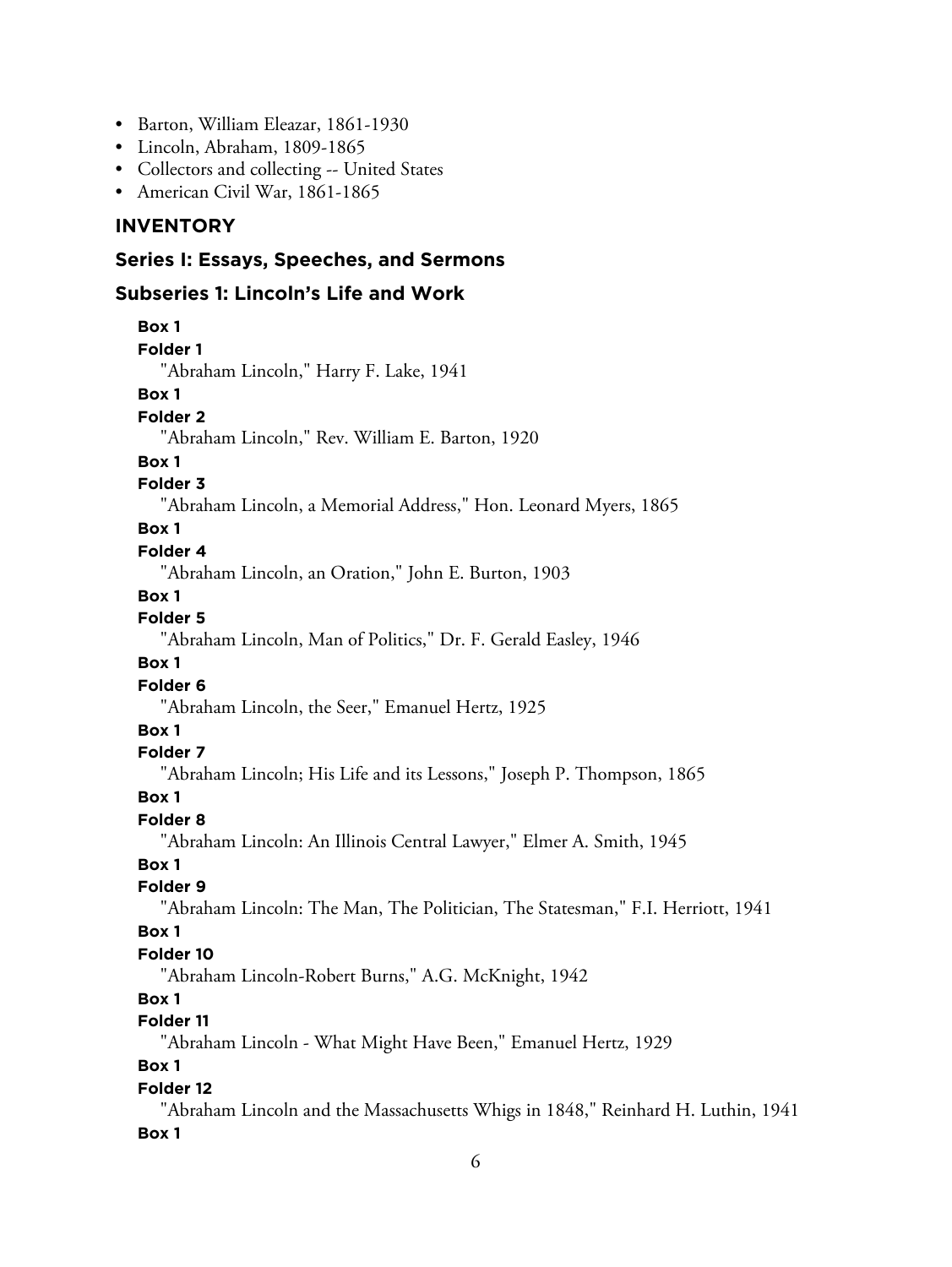#### **Folder 13**

"Abraham Lincoln and the Tariff," Reinhard H. Luthin, 1944

### **Box 1**

#### **Folder 14**

"Abraham Lincoln and the Widow Bixby," Sherman D. Wakefield, 1947

#### **Box 1**

#### **Folder 15**

"Abraham Lincoln at the Climax of the Great Lincoln-Douglas Joint Debate," Emanuel Hertz, 1928

### **Box 1**

#### **Folder 16**

"Abraham Lincoln Becomes a Republican," Reinhard H. Luthin, 1944

#### **Box 1**

#### **Folder 17**

"Abraham Lincoln Still Lives," Edgar Dewitt Jones, 1949

#### **Box 1**

### **Folder 18**

"The Ancestry of Abraham Lincoln," Rev. William E. Barton, 1924

#### **Box 1**

#### **Folder 19**

"Anti-Semitism in Lincoln's Times," Otto Eisenschimil, 1942

#### **Box 1**

### **Folder 20**

"The Assassinated President, or the Day of National Mourning for Abraham Lincoln," Joseph A. Seiss, 1865

### **Box 1**

### **Folder 21**

"The Assassination and Gunshot Wound of President Abraham Lincoln," Owen W. Parker, 1948

### **Box 1**

#### **Folder 22**

"Book, Maps, and Views of Illinois One Hundred Years Ago," Edward Caldwell, 1937

#### **Box 1**

### **Folder 23**

"A Californian's Collection of Lincolniana," Ralph G. Lindstrom, 1944

### **Box 1**

### **Folder 24**

"The Career and Character of Abraham Lincoln," 1900

### **Box 1**

#### **Folder 25**

"Character of Abraham Lincoln, and the Constitutionality of his Emancipation Policy," undated

### **Box 1**

#### **Folder 26**

"The Convention that Nominated Lincoln," P. Orman Ray, 1916

#### **Box 1**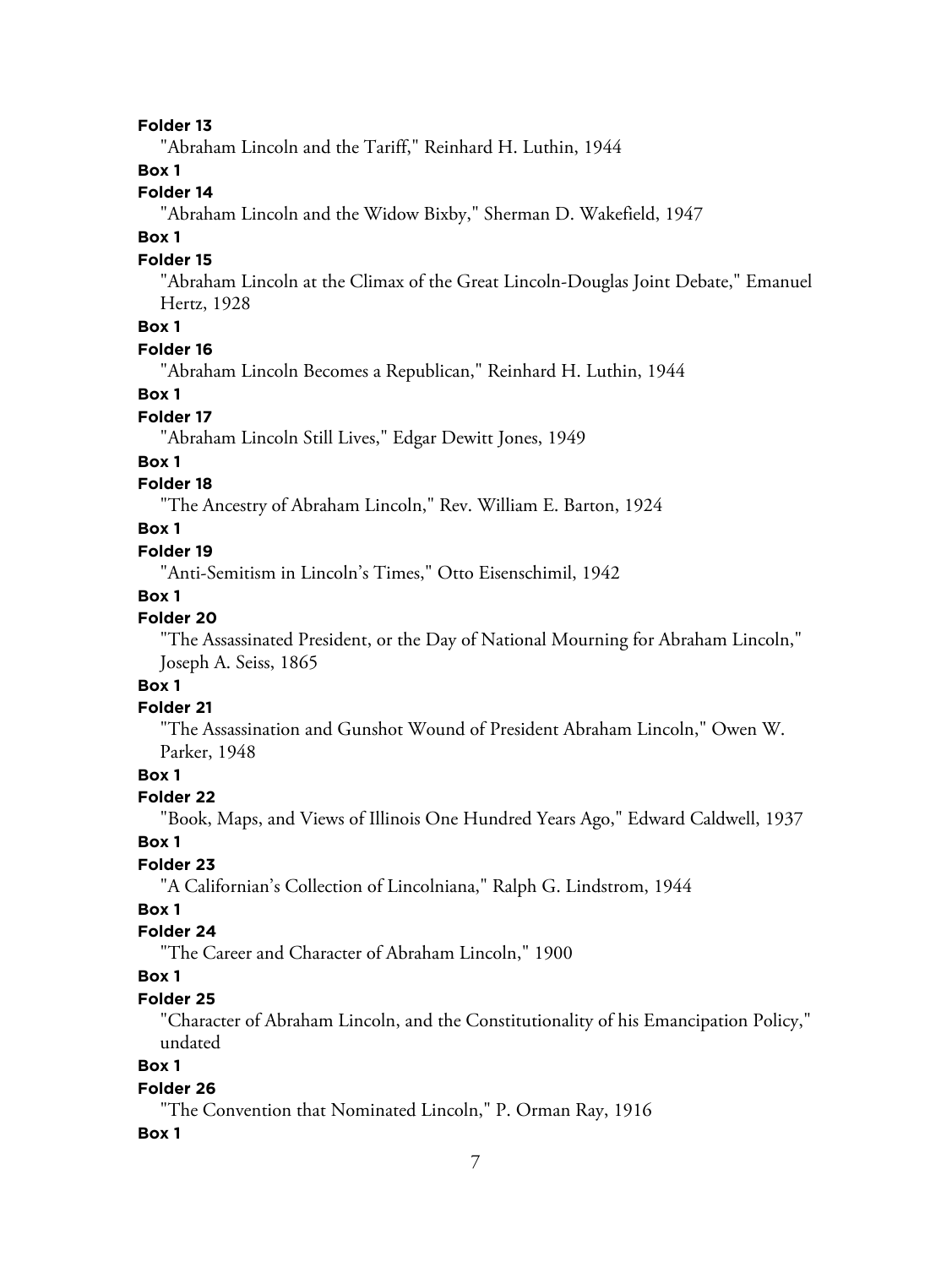#### **Folder 27**

"Death, the Law of Life," Rev. George Dana Boardman, 1865

### **Box 1**

### **Folder 28**

"The Death of President Lincoln, A Sermon," Rev. Morgan Dix, 1865

#### **Box 1**

#### **Folder 29**

"The Diary of Orville H. Browning," Theodore Calvin Pease, 1923

#### **Box 1**

### **Folder 30**

"A Discordant Chapter in Lincoln's Administration: The Davis-Blair Controversy," Reinhard H. Luthin, 1944

#### **Box 1**

#### **Folder 31**

"Discourse Delivered on the Day of the Funeral of President Lincoln," John McClintock, 1865

### **Box 1**

#### **Folder 32**

"A Discourse, in Honor of Our Late Chief Magistrate," Rev. A.B. Dascomb, 1865

### **Box 1**

#### **Folder 33**

"Discoveries and Inventions, A Hitherto Unpublished Lecture by Abraham Lincoln," undated

#### **Box 1**

#### **Folder 34**

"An English View of Lincoln," Gilbert K. Chesterton, 1931

#### **Box 1**

### **Folder 35**

"Eulogy on Abraham Lincoln (The Promises of the Declaration of Independence)," Charles Sumner, 1865

### **Box 1**

#### **Folder 36**

"Eulogy on Abraham Lincoln," George W. Briggs, 1865

#### **Box 1**

### **Folder 37**

"Eulogy of Abraham Lincoln," Henry Champion Deming, 1865

#### **Box 1**

#### **Folder 38**

"Eulogy on Charles Sumner," Carl Schurz, 1874

#### **Box 1**

### **Folder 39**

"The Evidence That Abraham Lincoln Was Not Born in Lawful Wedlock, Or the Sad Story of Nancy Hanks," William M. Coleman, undated

### **Box 1**

#### **Folder 40**

"The Greenly Collection, A Recent Gift of Lincolniana," Thomas I. Starr, 1941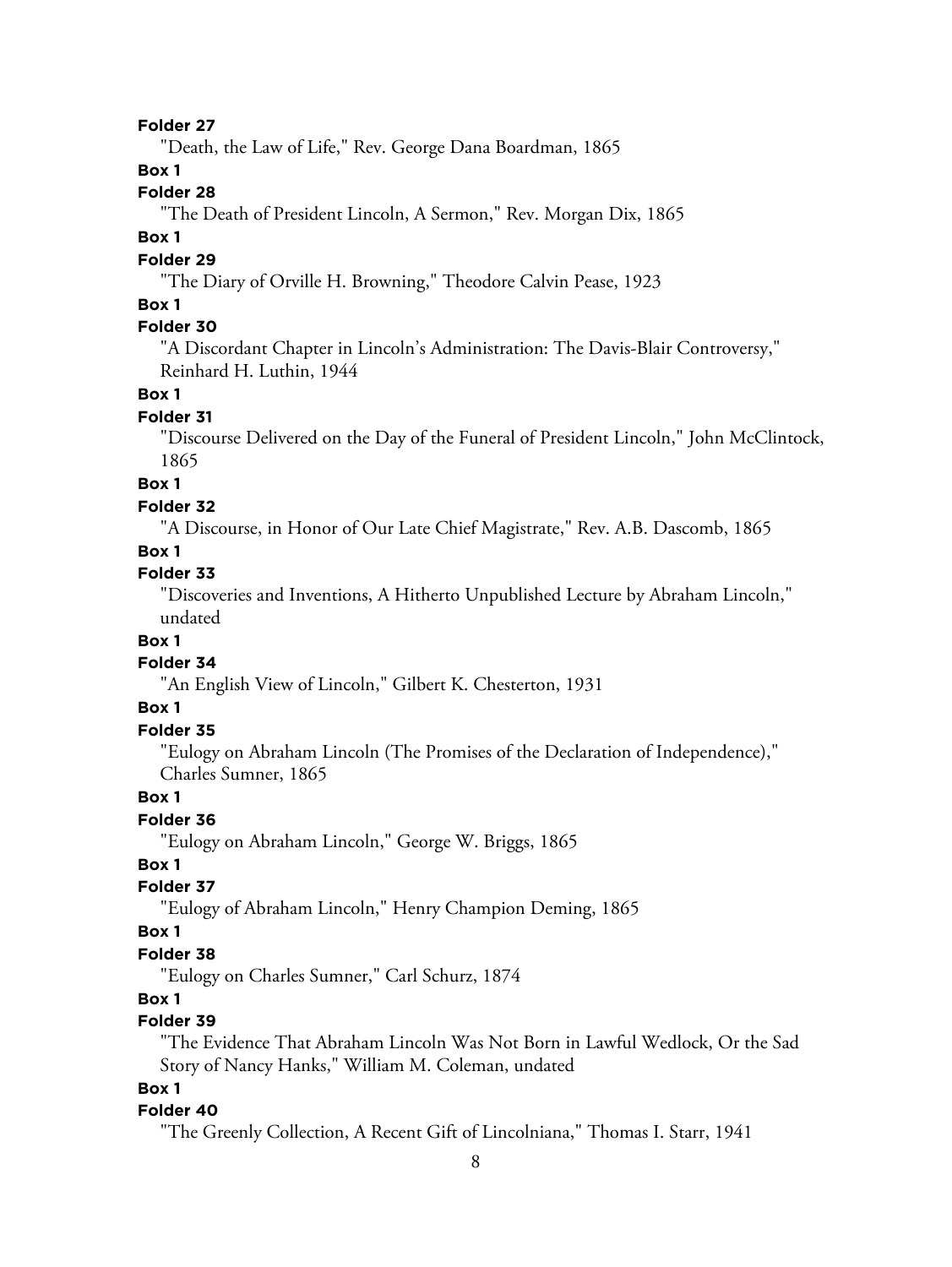**Box 1**

#### **Folder 41**

"The Harlan-Lincoln Tradition at Iowa Wesleyan College," R. Gerald McMurtry, 1946 **Box 2**

**Folder 1**

"Has the Lincoln Theme Been Exhausted," J. G. Randall, 1936

### **Box 2**

### **Folder 2**

"Herndon's Contribution to Lincoln Mythology," Louis A. Warren, 1945

### **Box 2**

### **Folder 3**

"Historic Moments: The Nomination of Lincoln," Isacc H. Bromley, undated

#### **Box 2**

#### **Folder 4**

"How Lincoln's Grandfather Missed Immortality," Rev. William E. Barton, undated

#### **Box 2**

### **Folder 5**

"The Humble Conqueror," Rev. Henry C. Badger, 1865

### **Box 2**

### **Folder 6**

"If Booth Had Missed Lincoln," Milton Waldman, 1930

#### **Box 2**

### **Folder 7**

"In Memory of Sarah Rutledge Saunders," undated

### **Box 2**

### **Folder 8**

"Indiana and Lincoln's Rise to the Presidency," Reinhard H. Luthin, 1942

### **Box 2**

#### **Folder 9**

"Indiana Medicine in Retrospect," L.G. Zerfas, 1936

#### **Box 2**

### **Folder 10**

Indiana's Contribution to Abraham Lincoln," Dr. Louis A. Warren, 1944

### **Box 2**

### **Folder 11**

"The Influence of Chicago Upon Abraham Lincoln," Rev. William E. Barton, 1922

### **Box 2**

#### **Folder 12**

"A June Bride," Muriel Bernitt, 1937

### **Box 2**

### **Folder 13**

"Lawyer on the Circuit," Tom Neal, 1945

### **Box 2**

#### **Folder 14**

"Letter on Hon. R.J. Walker, in Favor of the Reelection of Abraham Lincoln," 1864 **Box 2**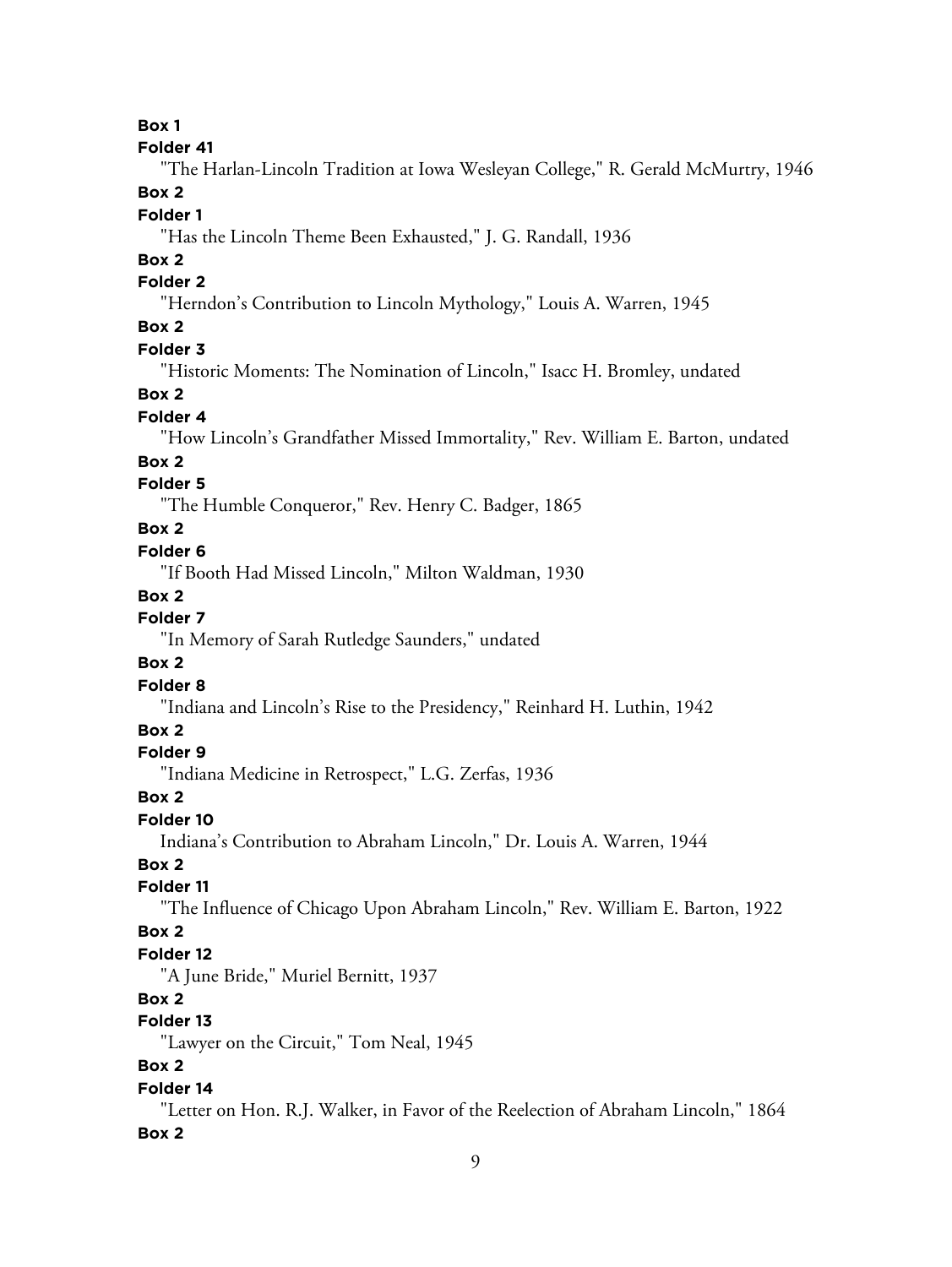**Folder 15**

"Letters of Lee, Meade, and Lincoln," Stuyvesant Fish, 1944

**Box 2**

### **Folder 16**

"Lincoln, Man of Destiny," H.O. Kuerr, undated

#### **Box 2**

#### **Folder 17**

"Lincoln, the National Messiah," Stewart W. McClelland, 1940

### **Box 2**

### **Folder 18**

"Lincoln, the Religionist," Ralph G. Lindstrom, 1944

### **Box 2**

### **Folder 19**

"Lincoln: Descendant of First Family Americans," Ralph G. Lindstrom, 1943

### **Box 2**

#### **Folder 20**

"Lincoln: Living Legend," T.V. Smith, 1940

#### **Box 2**

### **Folder 21**

"Lincoln and Byron: Lovers of Liberty," David J. Harkness, 1941

### **Box 2**

### **Folder 22**

"Lincoln and Dynamic Civics," Ralph G. Lindstrom, 1943

### **Box 2**

### **Folder 23**

"Lincoln and Indiana Republicans 1861-1864," Winfred A. Harbison, 1938

### **Box 2**

### **Folder 24**

"Lincoln and the Courts of the District of Columbia," F. Lauriston Bullard, 1938

### **Box 2**

### **Folder 25**

"Lincoln and the Preachers," Lloyd Lewis, undated

#### **Box 2**

### **Folder 26**

"Lincoln and the Soldiers," Ida M. Tarbell, 1899

### **Box 2**

#### **Folder 27**

"Lincoln as a Temperance Man," 1842

### **Box 2**

#### **Folder 28**

"Lincoln Defends Tom Patterson," Harry E. Pratt, 1940

### **Box 2**

### **Folder 29**

"Lincoln Pardons Conspirator on Plea of an English Statesman," F. Lauriston Bullard, 1939

### **Box 2**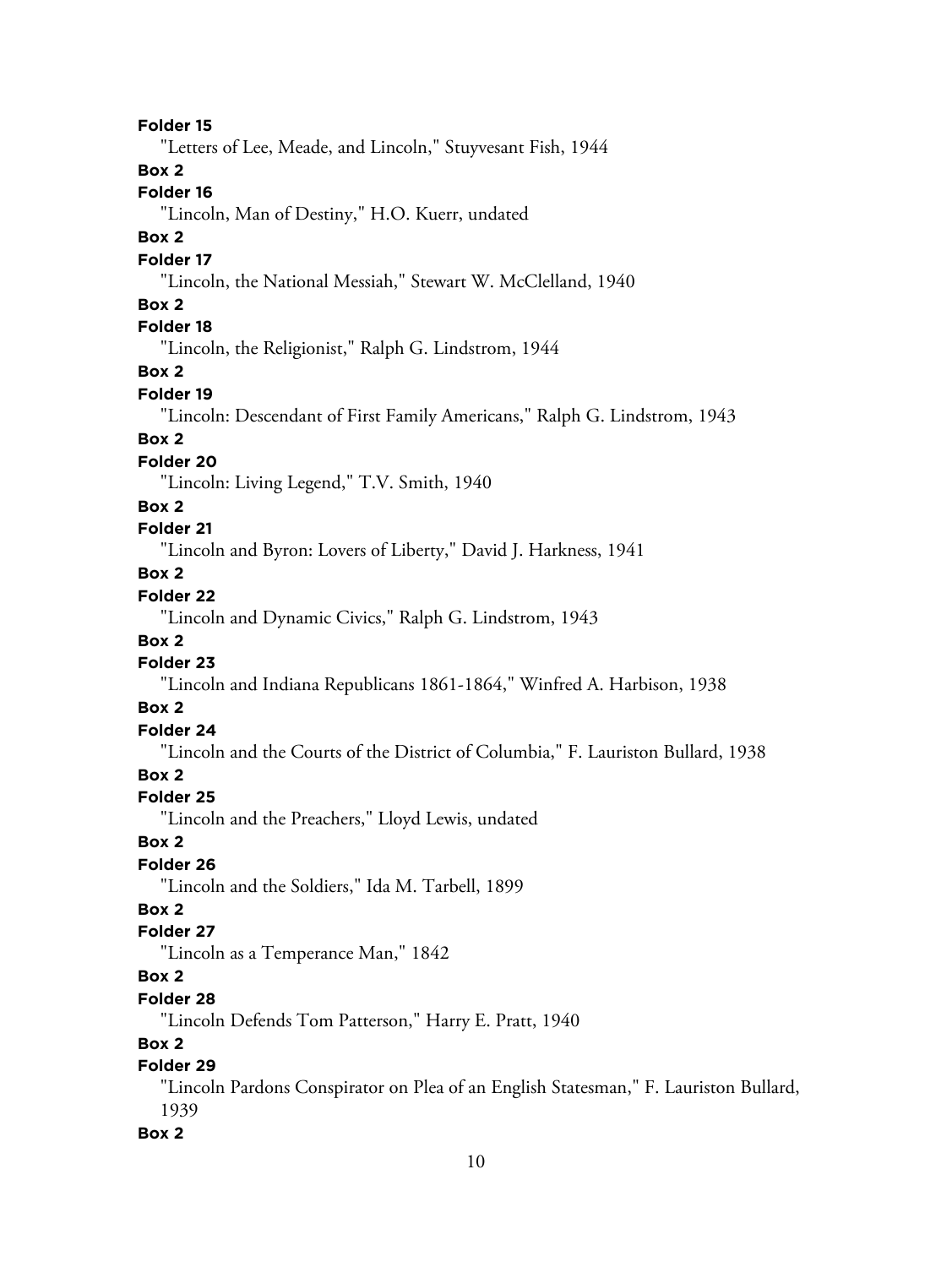#### **Folder 30**

"Lincoln Prescribes for Today," Stewart W. McClelland, 1946

### **Box 2**

### **Folder 31**

"Lincoln Repays A New Salem Friend," Bruce E. Wheeler, 1942

#### **Box 2**

#### **Folder 32**

"Lincoln the Lawyer," William E. Barton, undated

### **Box 2**

### **Folder 33**

"The Lincoln Tradition," Catherine Marshall, undated

#### **Box 2**

#### **Folder 34**

"Lincoln's 'House Divided' Speech: Did It Reflect A Doctrine of Class Struggle?" Arthur Charles Cole, 1923

### **Box 2**

### **Folder 35**

"Lincoln's Last Official Act," J. Friend Lodge, 1943

### **Box 2**

### **Folder 36**

"Lincoln's Friend, Douglas," Robert Gerald McMurtry, 1946

#### **Box 2**

### **Folder 37**

"Lincoln's Reconstruction: Neither Failure of Vision nor Vision of Failure," Harold M. Hyman, 1980

### **Box 2**

#### **Folder 38**

"Lincoln's Second Inaugural: A Study in Political Ethics," William Lee Miller, 1980

### **Box 2**

### **Folder 39**

"Lincoln's Successor," Sherrill Halbert, 1940

### **Box 2**

#### **Folder 40**

"Lincoln's Washington: Recollections of a Journalist Who Knew Everybody," William A. Croffut, 1930

### **Box 2**

#### **Folder 41**

"Lincolniana in 1941," Harry E. Pratt, 1942

### **Box 2**

#### **Folder 42**

"Lincolniana in the Indiana Magazine of History," Cecil K. Byrd, 1942

### **Box 2**

### **Folder 43**

"A Lost Incident in Lincoln's Life," David Rankin Barbee, 1945

#### **Box 2**

#### **Folder 44**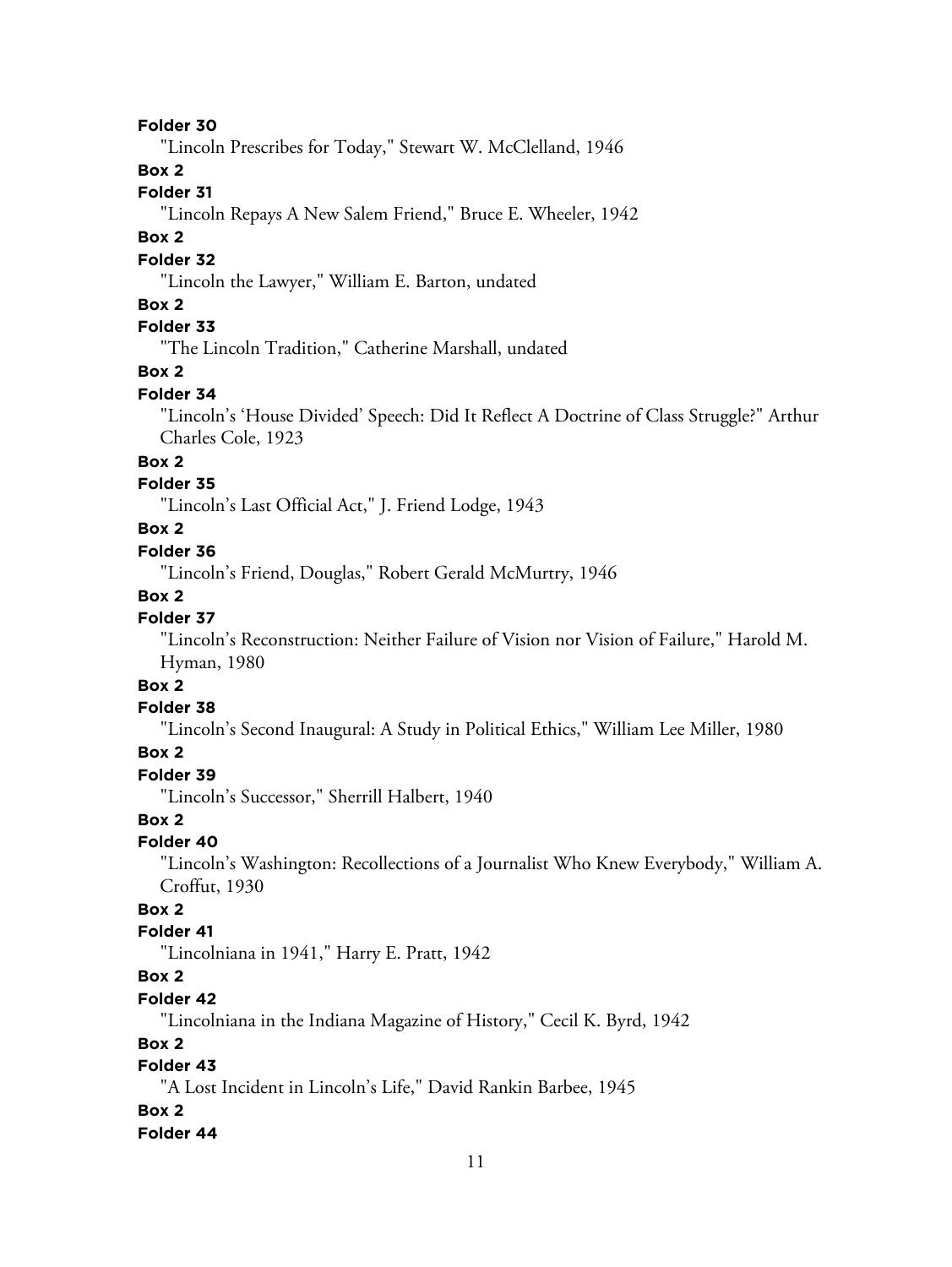"The Man Who Married Lincoln's Parents," Rev. William E. Barton, 1922

**Box 2**

### **Folder 45**

"Mr. Lincoln Open His Mail," Dr. Clyde C. Walton, 1967

### **Box 2**

### **Folder 46**

"Nancy Hanks Lincoln, A Sermon," Jenkin Llyod Jones, 1903

### **Box 2**

### **Folder 47**

"The National Sacrifice," Rev. Treadwell Walden, 1865

### **Box 2**

### **Folder 48**

"New Salem, Illinois," C.S. Smith, 1945

### **Box 3**

### **Folder 1**

"Newspapers and Periodicals in the Lincoln-Douglas Country 1831-1832," Frank J. Heinl, 1930

### **Box 3**

### **Folder 2**

"A Noble Fragment: Beveridge's Life of Lincoln," Rev. William E. Barton, 1929

### **Box 3**

### **Folder 3**

"A Note on Solomon Nuñes Carvalho and his Portrait of Abraham Lincoln," Justin G. Turner, 1960

### **Box 3**

### **Folder 4**

"Old Theories Upset," Rev. William E. Barton, 1923

### **Box 3**

### **Folder 5**

"A Oration Commemorative of President Abraham Lincoln," Richard S. Storrs, Jr. 1865

### **Box 3**

### **Folder 6**

"The Other Lincoln," F. Lauriston Bullard, 1941

### **Box 3**

### **Folder 7**

"Pennsylvania and Lincoln's Rise to the Presidency," Reinhard H. Luthin, 1943

### **Box 3**

### **Folder 8**

"The Prairie Chicken," Thomas O. Mabbott and Philip D. Jordan, 1932

### **Box 3**

### **Folder 9**

"A President-elect in Western Pennsylvania," J.H. Cramer, 1947

### **Box 3**

### **Folder 10**

"The Religion of Abraham Lincoln," Wallace Essingham, 1940

### **Box 3**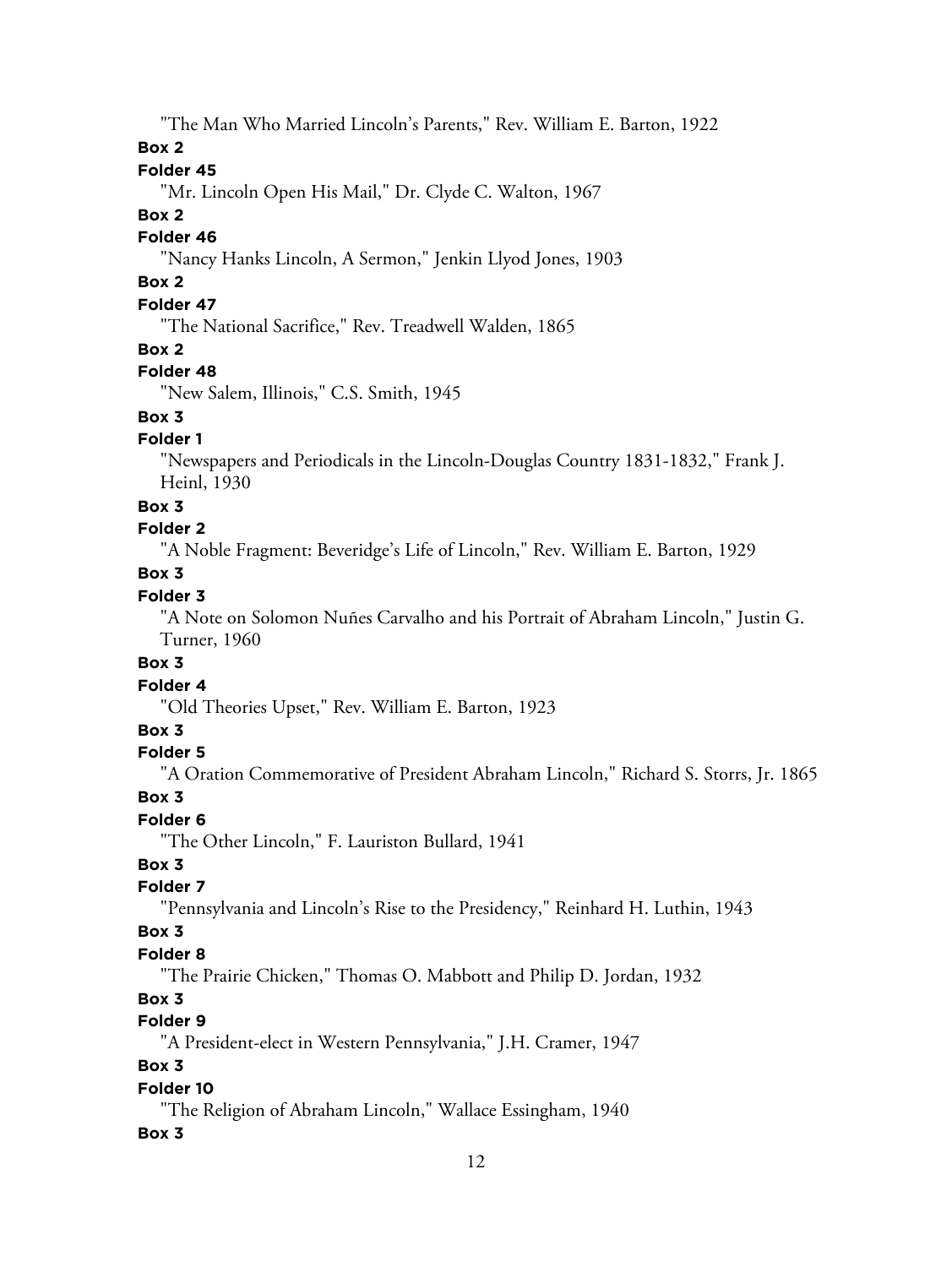#### **Folder 11**

"Remarks of Honorable Bertrand W. Gearhart," 'Father Abraham's Men,'" 1940

### **Box 3**

### **Folder 12**

"Remarks of Honorable George A. Dondero, 'Congressman Abraham Lincoln,'" 1946

### **Box 3**

#### **Folder 13**

"Remarks of Honorable George A. Dondero, 'Rendezvous at Oak Ridge,'"1941

### **Box 3**

### **Folder 14**

"Remarks of Honorable Robert F. Wagner, 'Lincoln on His Last Birthday,'" 1940

### **Box 3**

### **Folder 15**

"The Riddle of Lincoln's Religion," R.D. Packard, 1946

### **Box 3**

### **Folder 16**

"Sarah Bush Lincoln, an Account of Lincoln's Stepmother," R.D. Packard, 1941

#### **Box 3**

### **Folder 17**

"A Sermon on the Assassination of Abraham Lincoln," Rev. Newman Hall, 1865

### **Box 3**

### **Folder 18**

"Some Reflections upon Lincoln and Politics," Wilford J. Kramer, 1947

#### **Box 3**

#### **Folder 19**

"A Sublime Parallel," Lester O. Schriver, 1945

#### **Box 3**

#### **Folder 20**

"Unity, Ethnicity, and Abraham Lincoln," Richard N. Current, 1978

### **Box 3**

#### **Folder 21**

"Our First American, Abraham Lincoln," Henry B. Rankin, 1915

#### **Box 3**

#### **Folder 22**

"Ward Hill Lamon: Lincoln's 'Particular Friend'," Lavern Marshall Hamand, 1949

### **Box 3**

### **Folder 23**

"Why We Remember Lincoln," Joseph Davis, 1942

### **Box 3**

#### **Folder 24**

"William E. Barton - Biographer," Robert Barton, 1946

### **Subseries 2: Civil War and American Politics**

#### **Box 3**

#### **Folder 25**

"About the War - Plain Words to Plain People," Ezra Mundy Hunt, 1863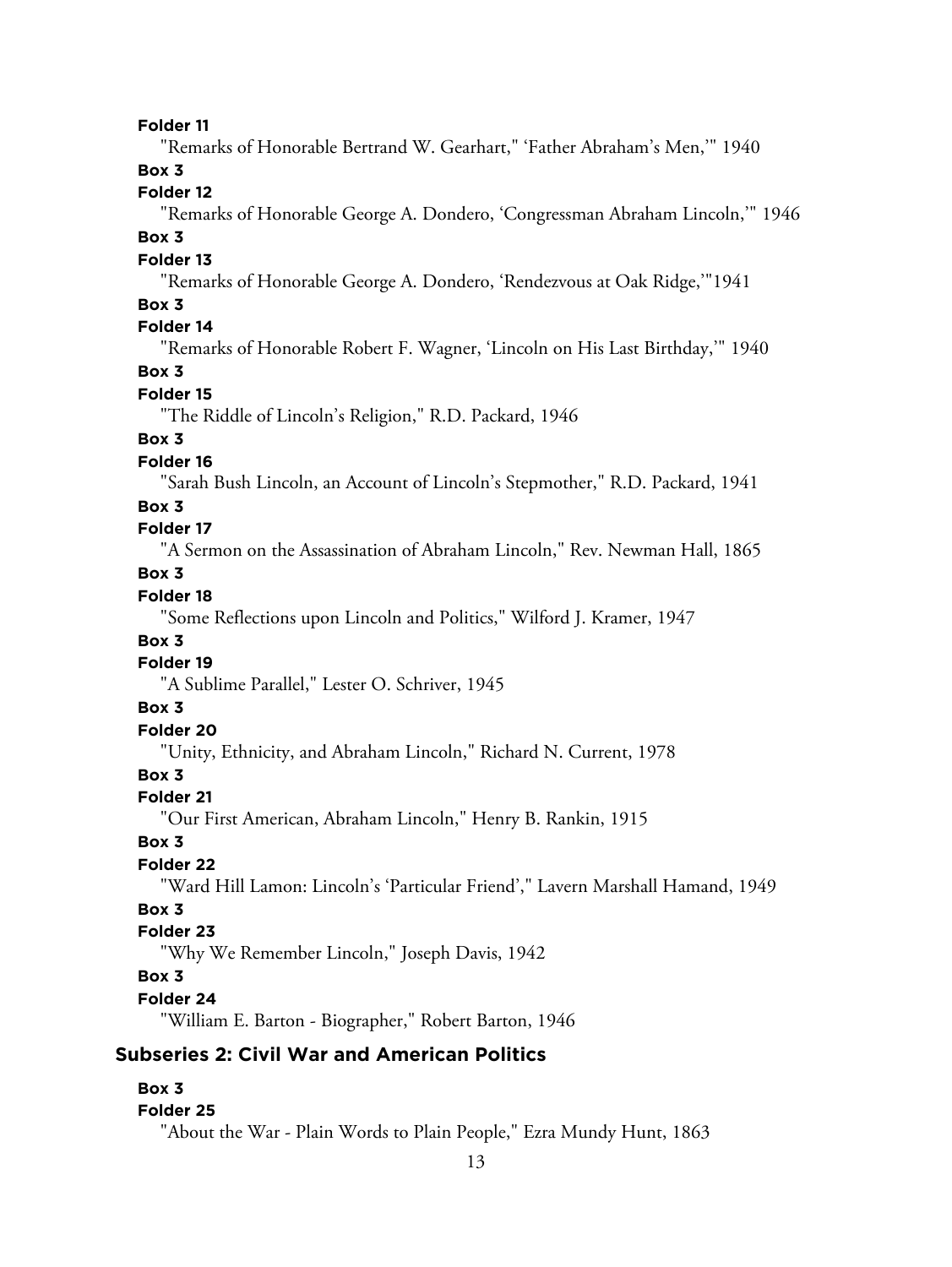**Box 3**

#### **Folder 26**

"An Address Delivered at Harrodsburg, Kentucky," Charles Kerr, 1924

### **Box 3**

### **Folder 27**

"Address of the Hon. George C.H. Kernion," 1934

### **Box 3**

### **Folder 28**

"America in Two Wars," Henry M. Rogers, 1926

### **Box 3**

### **Folder 29**

"Are the Southern Privateersmen Pirates?," Charles P. Daly, 1862

#### **Box 3**

### **Folder 30**

"The Boot on the Other Leg: Or, Loyalty Above Party," 1863

### **Box 3**

### **Folder 31**

"The Capture of Jefferson Davis," David Rankin Barbee, 1947

### **Box 3**

#### **Folder 32**

"The Confederacy and King Cotton: A Study in Economic Coercion," Frank Lawrence Owsley, undated

### **Box 3**

### **Folder 33**

"Defeatism in the Confederacy," Frank L. Owsley, 1926

### **Box 3**

### **Folder 34**

"A Discourse on Christian Politics," James Freeman Clarke, 1854

### **Box 3**

### **Folder 35**

"The Duty of Supporting the Government in the Present Crisis of Affairs," Hon. Edward Everett, 1864

#### **Box 3**

### **Folder 36**

"Eight Years in a British Consulate," Zebina Eastman, 1919

### **Box 3**

### **Folder 37**

"The Germans of Chicago and Stephan A. Douglas in 1854," F.I. Herriott, 1912

### **Box 3**

### **Folder 38**

"The Great Conspiracy and England's Neutrality," John Jay,1861

### **Box 3**

### **Folder 39**

"Hannibal Hamlin," General Selden Connor," 1909

### **Box 3**

### **Folder 40**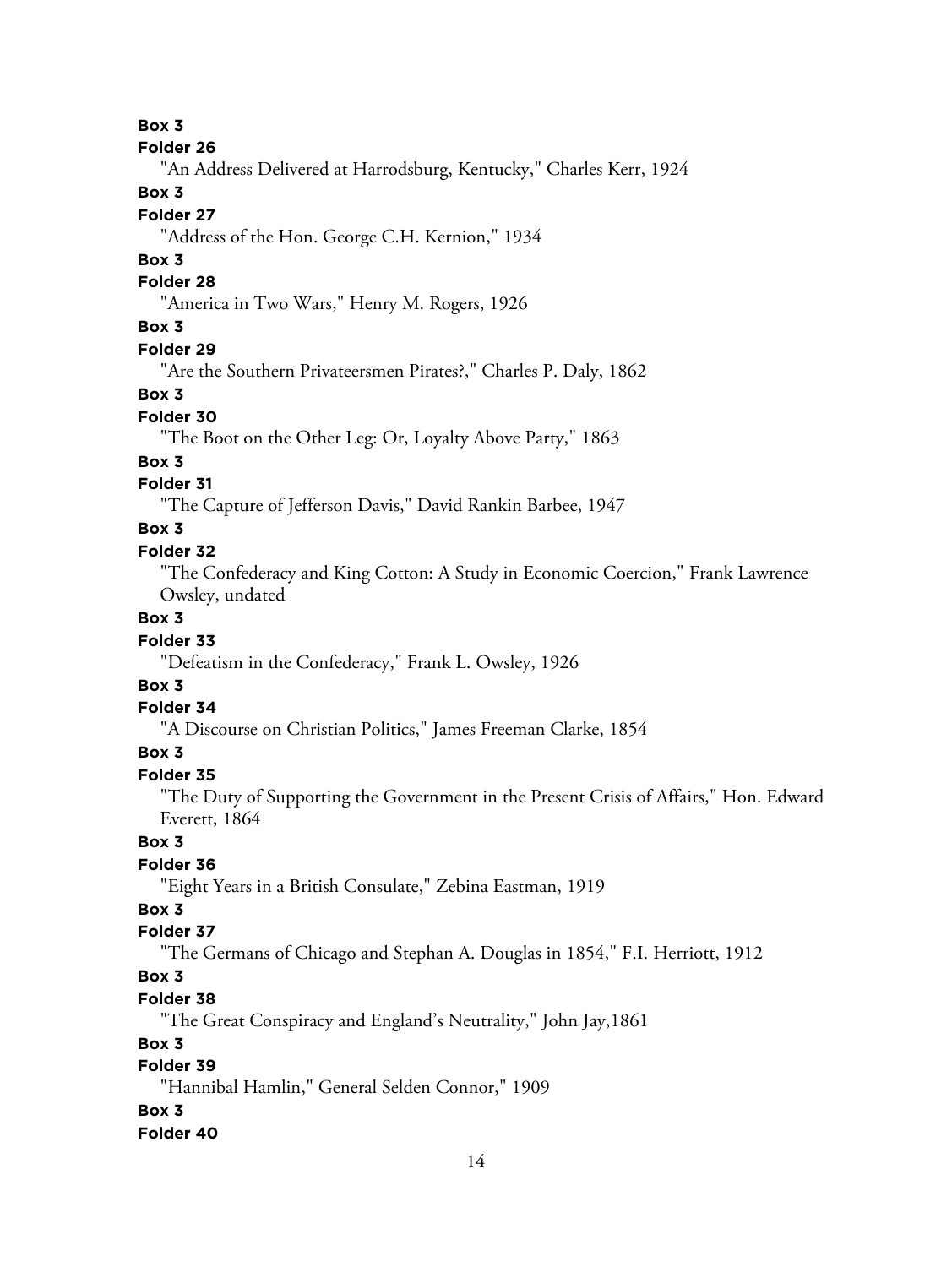"The Heart and Soul of the Constitution," Honorable Sol Bloom, undated

**Box 3**

#### **Folder 41**

"The Homestead Law in an Incongruous Land System," Paul Wallace Gates, 1936

#### **Box 3**

### **Folder 42**

"Horace Greeley Knows His Business," William A. Croffut, 1930

### **Box 3**

### **Folder 43**

"How to Free a People, Conduct a Long War," Charles J. Stillé, 1863

### **Box 4**

#### **Folder 1**

"Hudibrastic Aspects of Some Editions of the Emancipation Proclamation," Randolph G. Adams, 1946

### **Box 4**

### **Folder 2**

"In the Hands of the Enemy," undated

#### **Box 4**

### **Folder 3**

"James W. Grimes versus the Southrons," F. I. Herriott, 1926

### **Box 4**

### **Folder 4**

"Just the Little Story of Cumberland Gap," Laurence Meredith Vaughn, 1927

### **Box 4**

### **Folder 5**

"Letters to Dr. Channing on Slavery and the Annexation of Texas, 1837," Fulmer Mood and Granville Hicks, 1932

### **Box 4**

#### **Folder 6**

"Lexington's Slave Dealers and Their Southern Trade," J. Winston Coleman, Jr., 1938

#### **Box 4**

### **Folder 7**

"Life and Services of General Thomas J. Henderson," J.W. Templeton, undated

### **Box 4**

### **Folder 8**

"Mr. Winthrop's Vote on the War Bill," George Jicknor Curtis, 1846

### **Box 4**

#### **Folder 9**

"Organizing the Republican Party in the 'Border-Slave' Regions," Reinhard H. Luthin, 1944

### **Box 4**

#### **Folder 10**

"Our Country Restored," Captain J.K. Hamilton, 1909

### **Box 4**

#### **Folder 11**

"Our Foreign Relations," Hon. Charles Sumner, 1863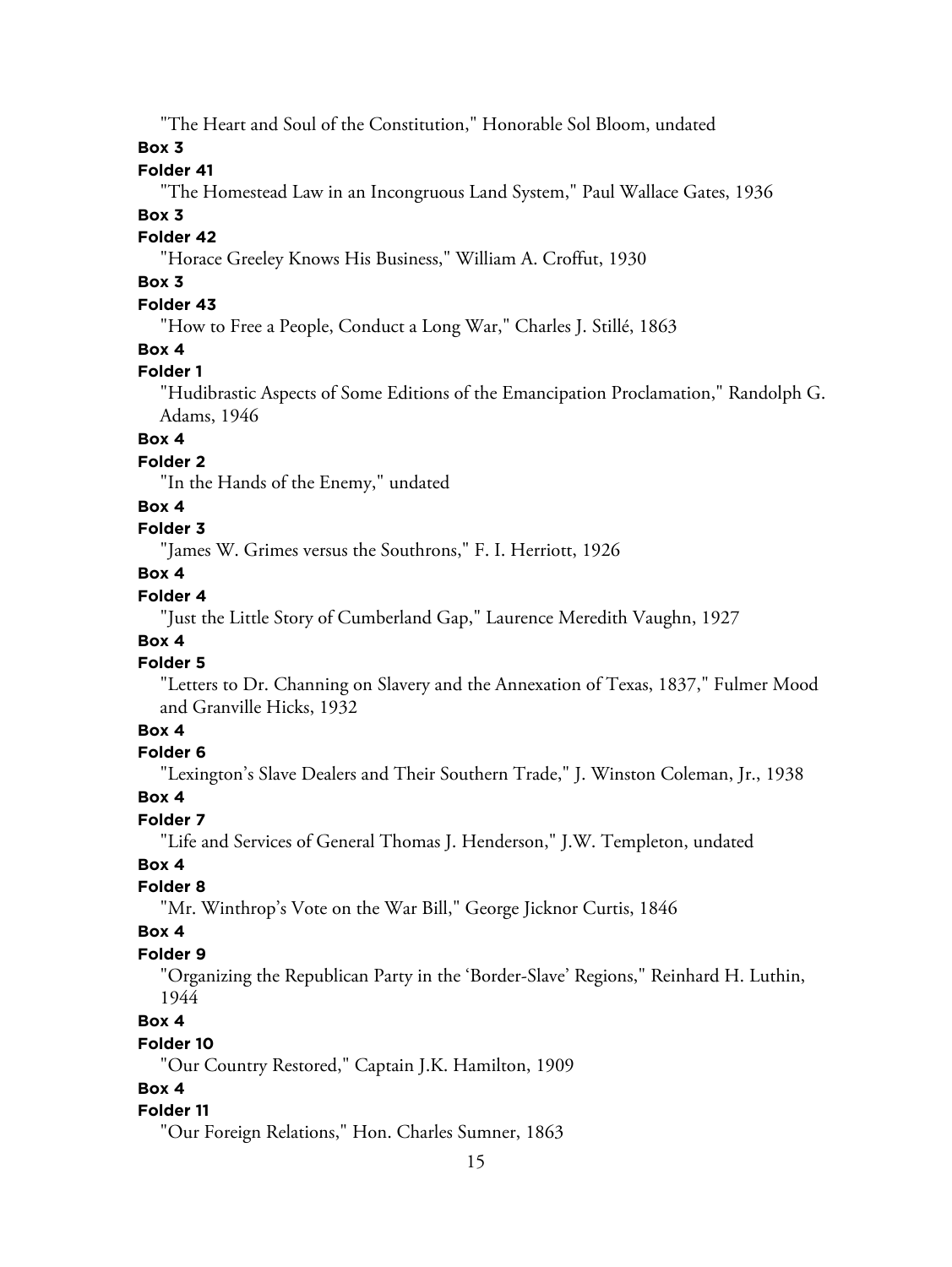### **Box 4**

#### **Folder 12**

"A Paper Containing A Statement and Vindication of Certain Political Opinions," 1862 **Box 4**

#### **Folder 13**

"A Pioneer of Freedom: Upon the Life and Services of Benjamin Lundy," George A. Lawrence, 1913

### **Box 4**

### **Folder 14**

"A Pittsburgh Composer and His Memorial," Fletcher Hodges, Jr., 1938

### **Box 4**

#### **Folder 15**

"Propaganda as a Source of American History," Frank Heywood Hodder, 1922

### **Box 4**

### **Folder 16**

"Protection of Freedom: Actual Condition of the Rebel States," Hon. Charles Sumner, 1865

#### **Box 4**

### **Folder 17**

"The Railroad Background of the Kansas-Nebraska Act," F.H. Hodder, 1925

#### **Box 4**

### **Folder 18**

"The Rebellion: Its Origin and Main-Spring," Hon. Charles Sumner, 1861

#### **Box 4**

#### **Folder 19**

"Recollections of 12 years I Served in the 5th U.S. Infantry," Captain Nelson Thomasson, undated

### **Box 4**

#### **Folder 20**

"Recollections of Secretary Stanton," Charles F. Benjamin, undated

#### **Box 4**

### **Folder 21**

"Reminiscences of Seventy-Five Years," William Endicott, 1913

### **Box 4**

### **Folder 22**

"The Sale of Alaska," Reinhard H. Luthin, 1937

### **Box 4**

#### **Folder 23**

"Senator Stephen A. Douglas and the Germans in 1854," F.I. Herriott, 1912

### **Box 4**

### **Folder 24**

"A Sermon, Preached on The National Thanksgiving Day," Rev. Alexander H. Vinton, 1863

#### **Box 4**

### **Folder 25**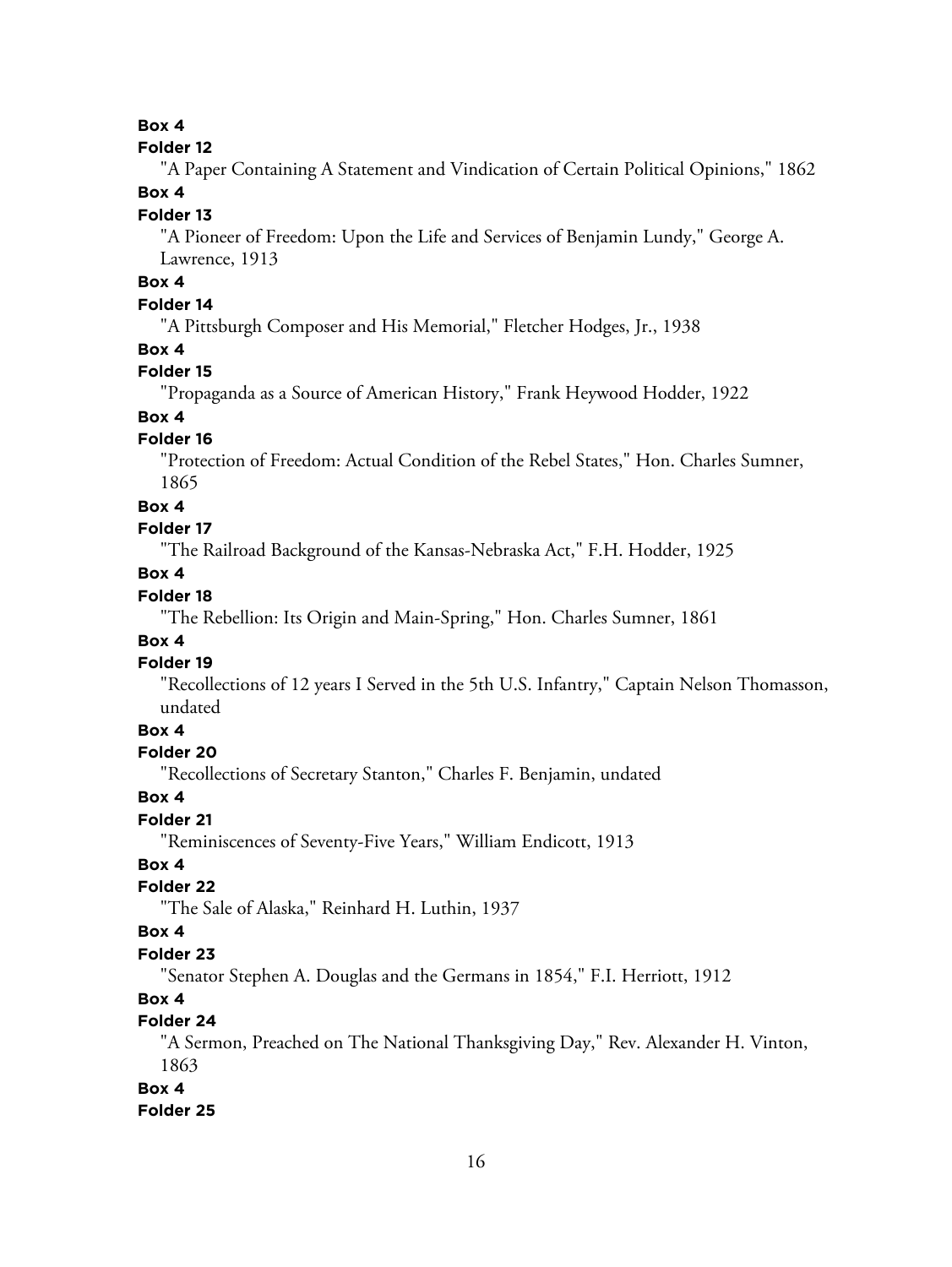"The Seward-Fillmore Feud and the Crisis of 1950," Harry J. Carman and Reinhard H. Luthin, 1943

### **Box 4**

#### **Folder 26**

"A Sketch of Barbara Fritchie," Eleanor D. Abbott, 1928

#### **Box 4**

#### **Folder 27**

"Some Account of John Summerfield Staples," L.D. Carman, 1927

### **Box 4**

### **Folder 28**

"Some Effects of the American Civil War on Canadian Agriculture," Fred Landon, 1933

### **Box 4**

### **Folder 29**

"The South Must Have Her Rightful Place in History," Mildred Lewis Rutherford, 1923

#### **Box 4**

#### **Folder 30**

"Speech of Honorable Stephen A. Douglas, On The Measures of Adjustment", 1850

#### **Box 4**

### **Folder 31**

"Speech of Honorable Stephen A. Douglas, On Nebraska and Kansas," 1854

### **Box 4**

### **Folder 32**

"Speech of Senator Douglas, On The President's Message," 1857

### **Box 4**

#### **Folder 33**

"Speech of Senator Douglas, Against the Admission of Kansas under the Lecompton Constitution," 1858

### **Box 4**

#### **Folder 34**

"Unconditional Loyalty," Henry W. Bellows, 1863

#### **Box 4**

#### **Folder 35**

"The Union: An Address," Hon. Daniel S. Dickinson, 1861

### **Box 4**

### **Folder 36**

"The United States and Great Britain, 1861-1865," Martin Paul Claussen, 1935

#### **Box 4**

#### **Folder 37**

"Upon Whom Rests the Guilt of the War?," M. Edouard Laboulaye, 1863

### **Box 4**

### **Folder 38**

"Wilberforce, an Experiment in the Colonization of Freed Negroes in Upper Canada," F. Landon

### **Box 4**

#### **Folder 39**

"A Young Hero: Personal Reminiscences of E.E. Ellsworth," John Hay, undated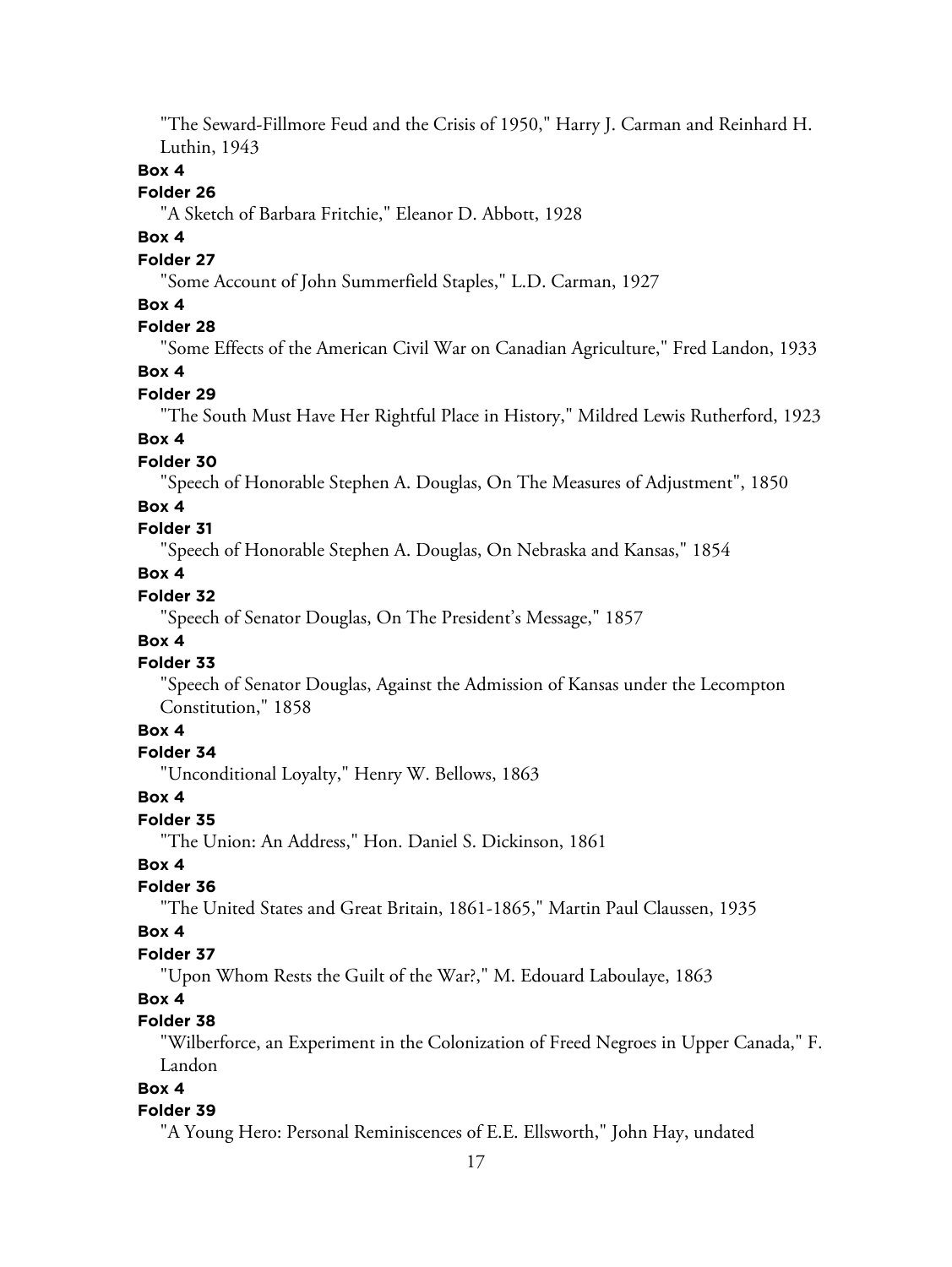### **Series II: Publications**

### **Subseries 1: Bulletins and Journals Box 5 Folder 1** Abraham Lincoln, 1909 **Box 5 Folder 2** Abraham Lincoln Quarterly, 1941 **Box 5 Folder 3** The Advance, 1916-1917 **Box 5 Folder 4** Albany Evening Journal, undated **Box 5 Folder 5** American Bar Association Journal, 1930-1931 **Box 5 Folder 6** American Druggist, 1935 **Box 5 Folder 7** American Federationist, 1941 **Box 5 Folder 8** The American History Review, 1926 **Box 5 Folder 9** The American Legion Magazine, 1939 **Box 5 Folder 10** The American Legion Monthly, 1935 **Box 5 Folder 11** American Magazine, 1912 **Box 5 Folder 12** The American Mercury, 1930 **Box 5 Folder 13** Association Men, 1922 **Box 5 Folder 14** Atlantic, 1867 **Box 5**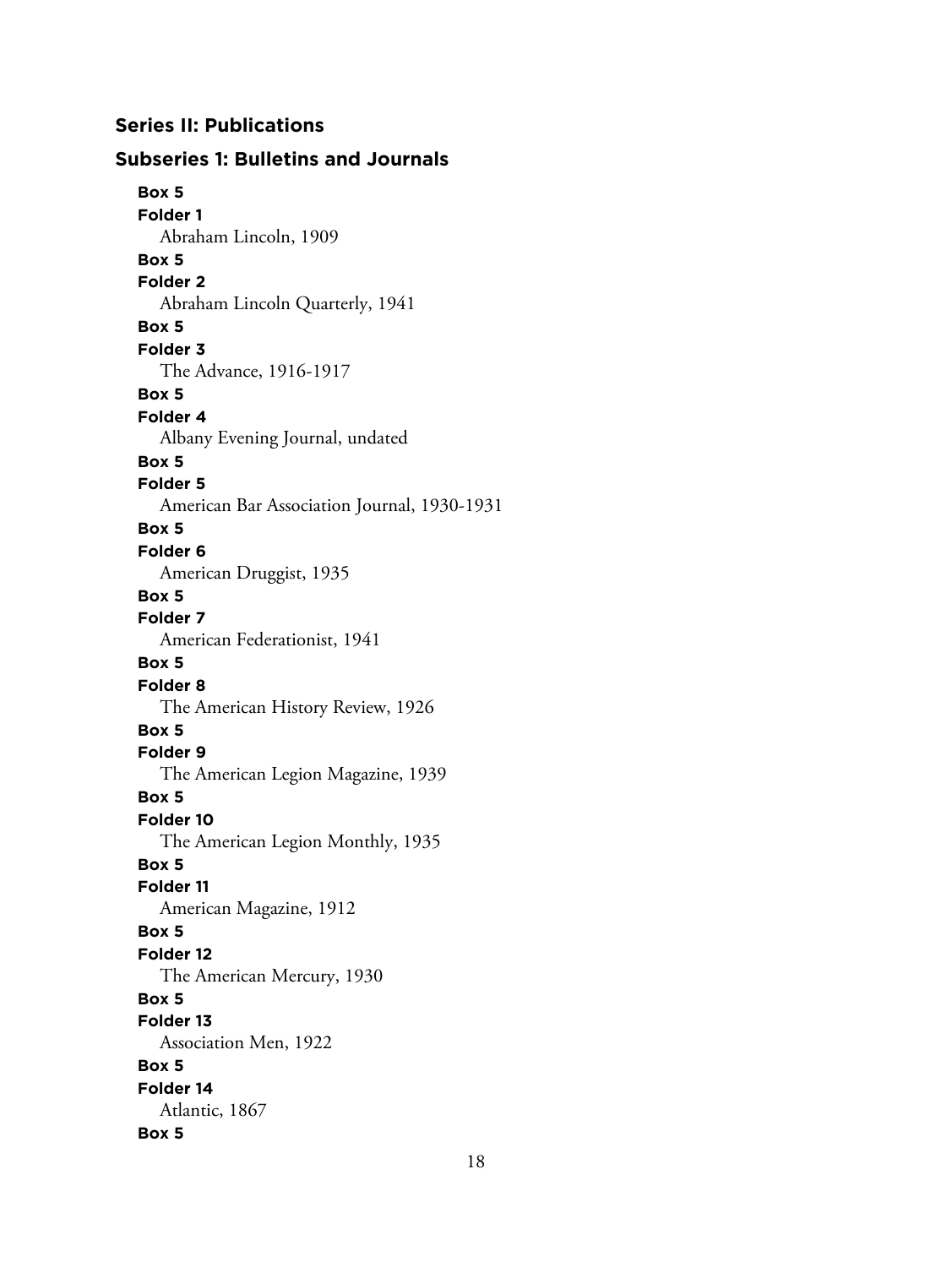**Folder 15** Atlantic Monthly, 1925 **Box 5 Folder 16** The Barnwell Bulletin, 1925 **Box 5 Folder 17** Better Homes and Gardens, 1935 **Box 5 Folder 18** The Book Buyer, 1897 **Box 5 Folder 19** Case and Comment, 1937 **Box 5 Folder 20** A Catalogue of Lincolniana, undated **Box 5 Folder 21** The Century Magazine, 1885-1909 **Box 5 Folder 22** The Century Magazine, 1909-1927 **Box 5 Folder 23** The Chantauquan, 1909 **Box 5 Folder 24** The Coronet, 1941 **Box 6 Folder 1** Cosmopolitan, 1894-1913 **Box 6 Folder 2** The County Court Note-Book, 1923 **Box 6 Folder 3** Current Opinion, 1920 **Box 6 Folder 4** The Dearborn Independent, 1926-1927 **Box 6 Folder 5** The Eclectic Magazine of Foreign Literature, 1853 **Box 6 Folder 6**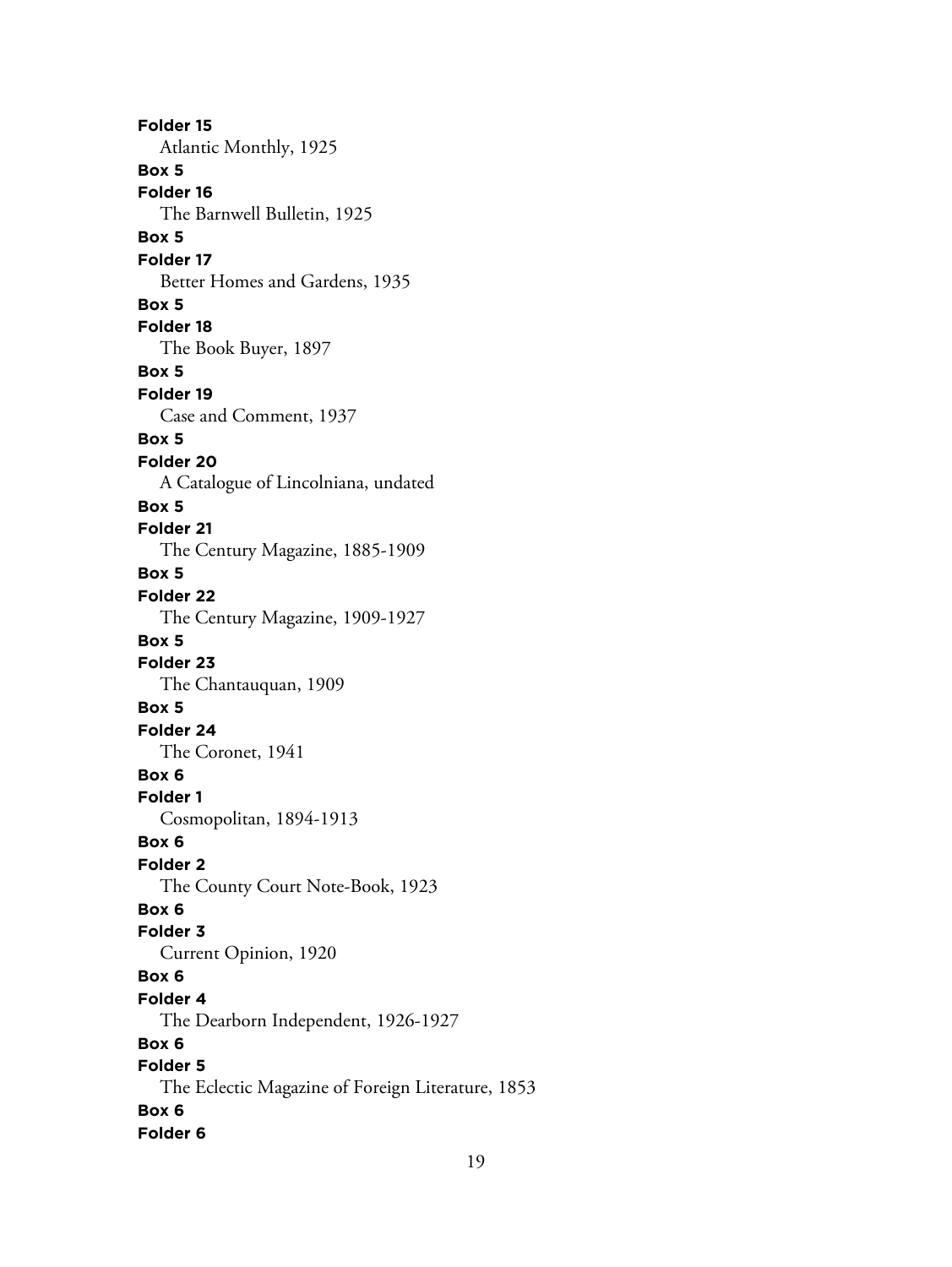The Farmer's Register, 1831 **Box 6 Folder 7** Fuller's Modern Age, 1861 **Box 6 Folder 8** Galaxy Magazine, 1872 **Box 6 Folder 9** Good Housekeeping, 1929 **Box 6 Folder 10** Harper's New Monthly Magazine, 1897 **Box 6 Folder 11** Harper's Weekly, 1863-1913 **Box 6 Folder 12** Hearst's International-Cosmopolitan, 1927-1932 **Box 6 Folder 13** Highway Traveler, 1935 **Box 6 Folder 14** Historia, 1919 **Box 6 Folder 15** The Historical Outlook, 1926 **Box 6 Folder 16** Hobbies, 1935-1937 **Box 6 Folder 17** Hobbies, 1937-1943 **Box 6 Folder 18** Illinois Bar Journal, 1943 **Box 7 Folder 1** Illinois Central Magazine, 1923 **Box 7 Folder 2** The Independent, 1882-1903 **Box 7 Folder 3** Indiana History Bulletin, 1925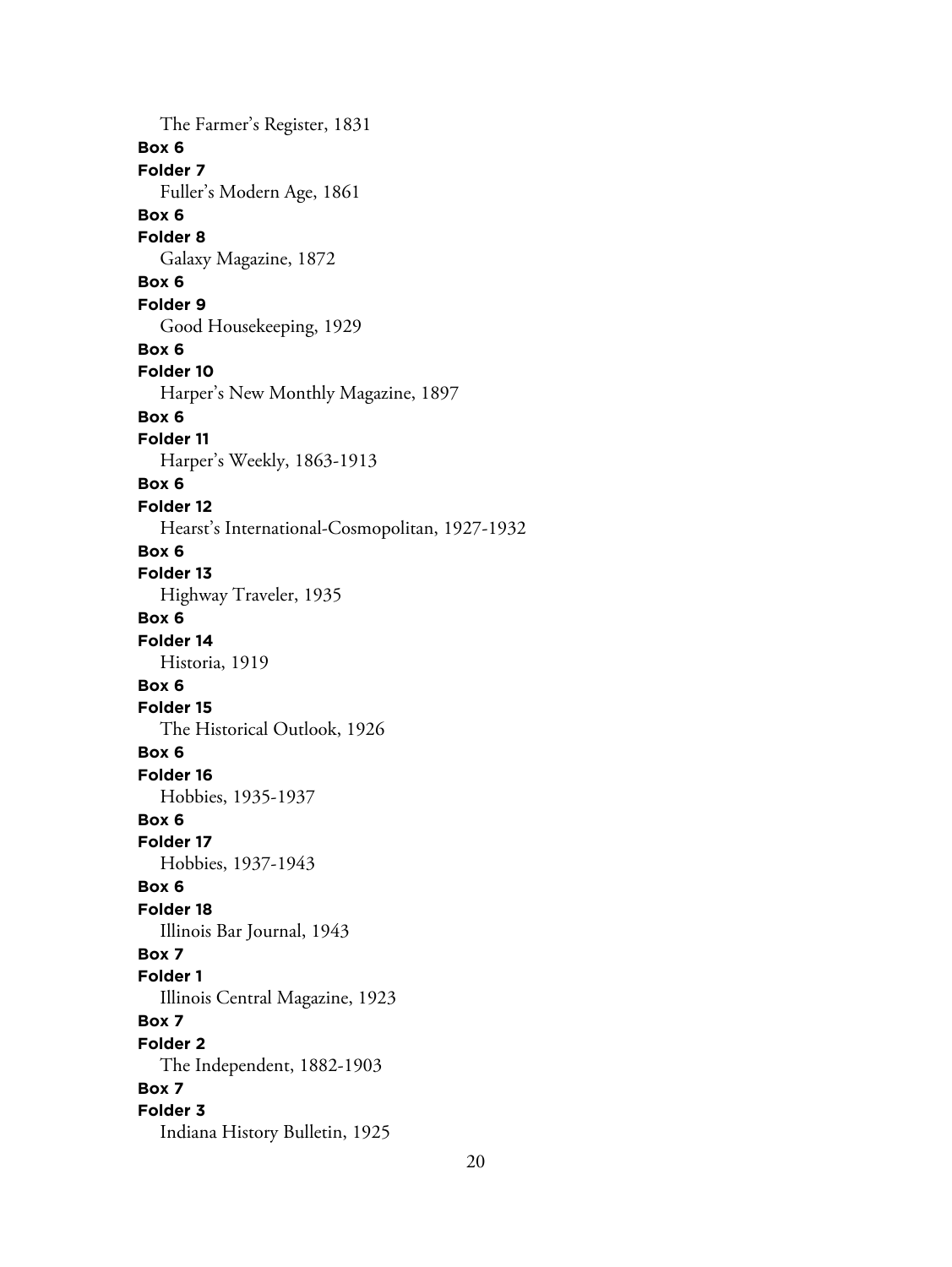**Box 7 Folder 4** The Jewelers' Circular Keystone, 1939 **Box 7 Folder 5** The Lantern, 1913 **Box 7 Folder 6** Life and Labor, 1921 **Box 7 Folder 7** Lost and Found, 1941 **Box 7 Folder 8** McClure's Magazine, 1896-1917 **Box 7 Folder 9** Memorial Day Annual, 1922 **Box 7 Folder 10** Mentor, 1929 **Box 7 Folder 11** Messiah Pulpit, 1900 **Box 7 Folder 12** Michigan State Bar Journal, 1948 **Box 7 Folder 13** The Mississippi Valley Historical Review, 1940-1943 **Box 7 Folder 14** National Magazine, 1914 **Box 7 Folder 15** National Republic, 1935-1936 **Box 7 Folder 16** The Granite State Monthly, 1929 **Box 7 Folder 17** Old South Leaflets, 1860 **Box 7 Folder 18** Ohio Archeological and Historical Quarterly, undated **Box 7**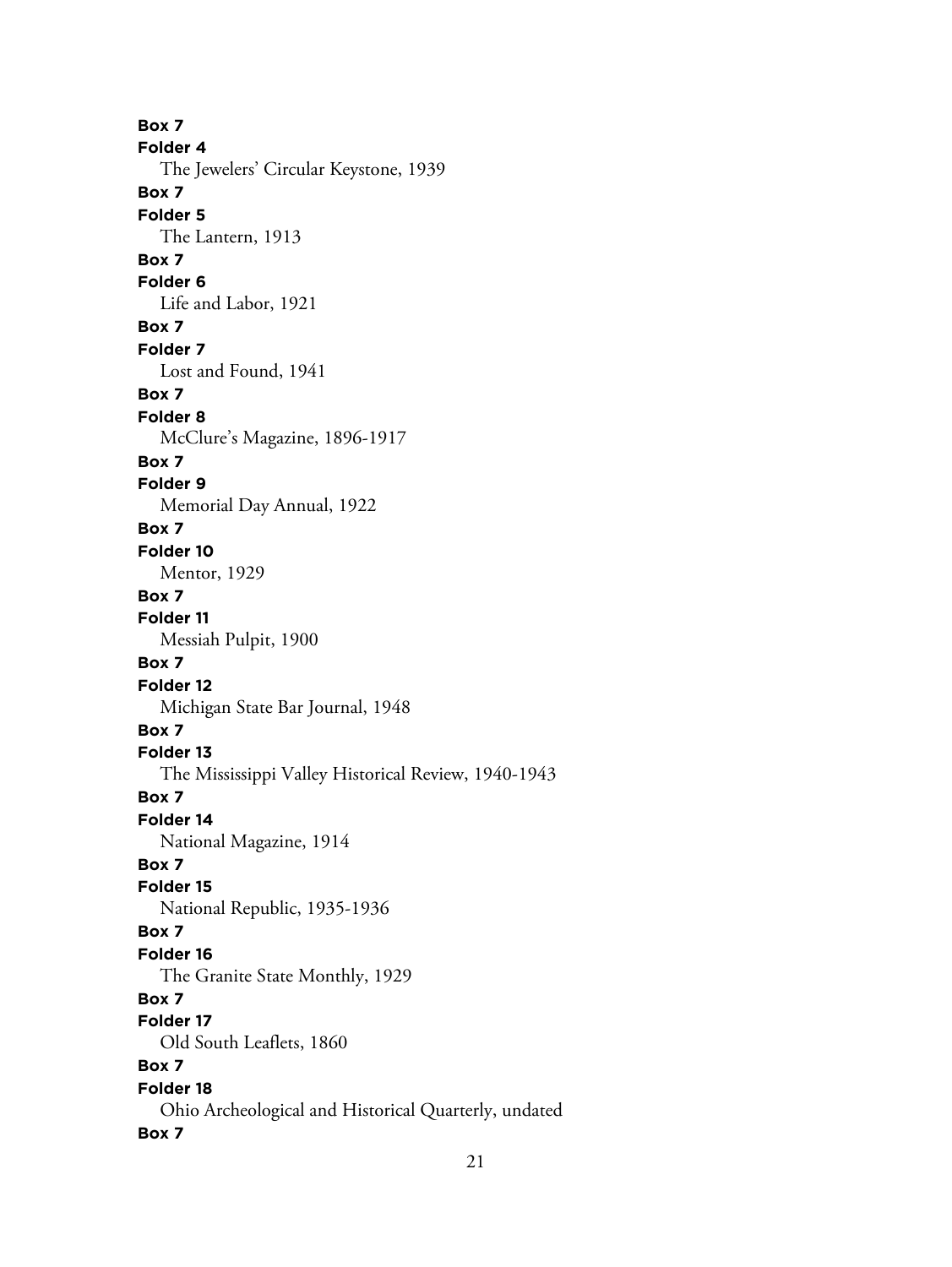**Folder 19** The Open Court, 1923 **Box 8 Folder 1** The Outlook, 1904-1916 **Box 8 Folder 2** Pencil Points, 1938 **Box 8 Folder 3** The Pennsylvania Magazine of History and Biography, 1900 **Box 8 Folder 4** The Peterson Magazine, 1896 **Box 8 Folder 5** Photoplay Studies, 1940 **Box 8 Folder 6** Putnam's Magazine, 1909 **Box 8 Folder 7** The Quarterly Christian Spectator, 1830 **Box 8 Folder 8** Readers Digest, 1930 **Box 8 Folder 9** Redbook, 1935 **Box 8 Folder 10** The Rotarian, 1940 **Box 8 Folder 11** Sangamo Journal, 1926 **Box 8 Folder 12** The Sanitary Commission Bulletin, 1865 **Box 8 Folder 13** Scribner's Magazine, 1878-1930 **Box 8 Folder 14** The Sohioan, 1935-1937 **Box 8 Folder 15**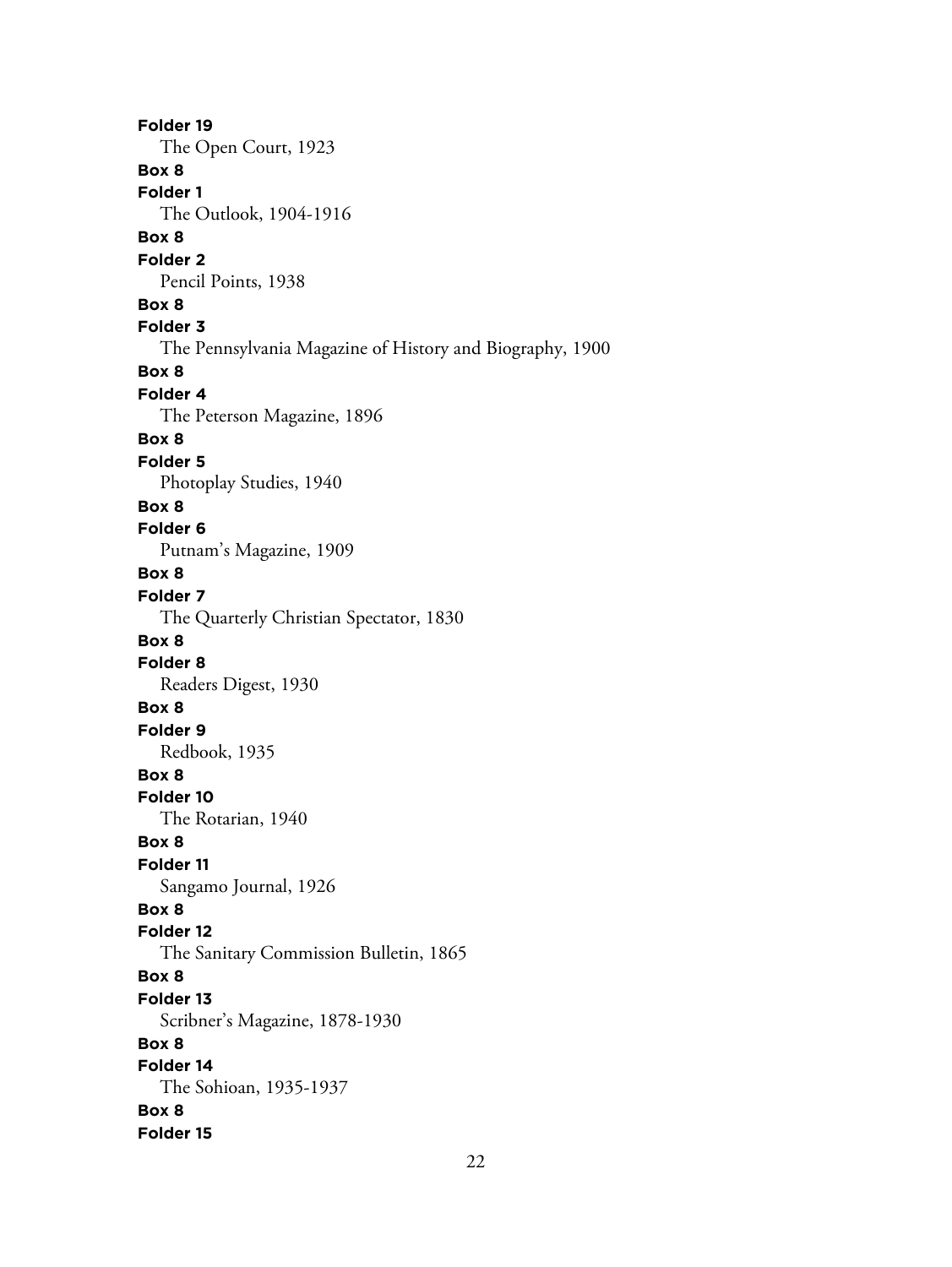The South Atlantic Quarterly, 1930 **Box 8 Folder 16** Southern Literary Messenger, 1853 **Box 8 Folder 17** The Survey, 1912 **Box 8 Folder 18** The Step Ladder, 1925 **Box 8 Folder 19** Time Magazine, 1939 **Box 8 Folder 20** Today's Best Thought, undated **Box 8 Folder 21** Trailer Topics, 1944 **Box 8 Folder 22** Tribune Tracts-No. 2, 1860 **Box 8 Folder 23** United States Law Review, undated **Box 8 Folder 24** Unity, 1906 **Box 8 Folder 25** University of Nevada Bulletin, 1911 **Box 8 Folder 26** Vital Speeches of the Day, 1945 **Box 8 Folder 27** The Westminster Teacher, 1921 **Box 9 Folder 1** The World's Work, 1912 **Box 9 Folder 2** Yankee, 1942 **Box 9 Folder 3** Young Folk's Library of Choice Literature, 1895-1899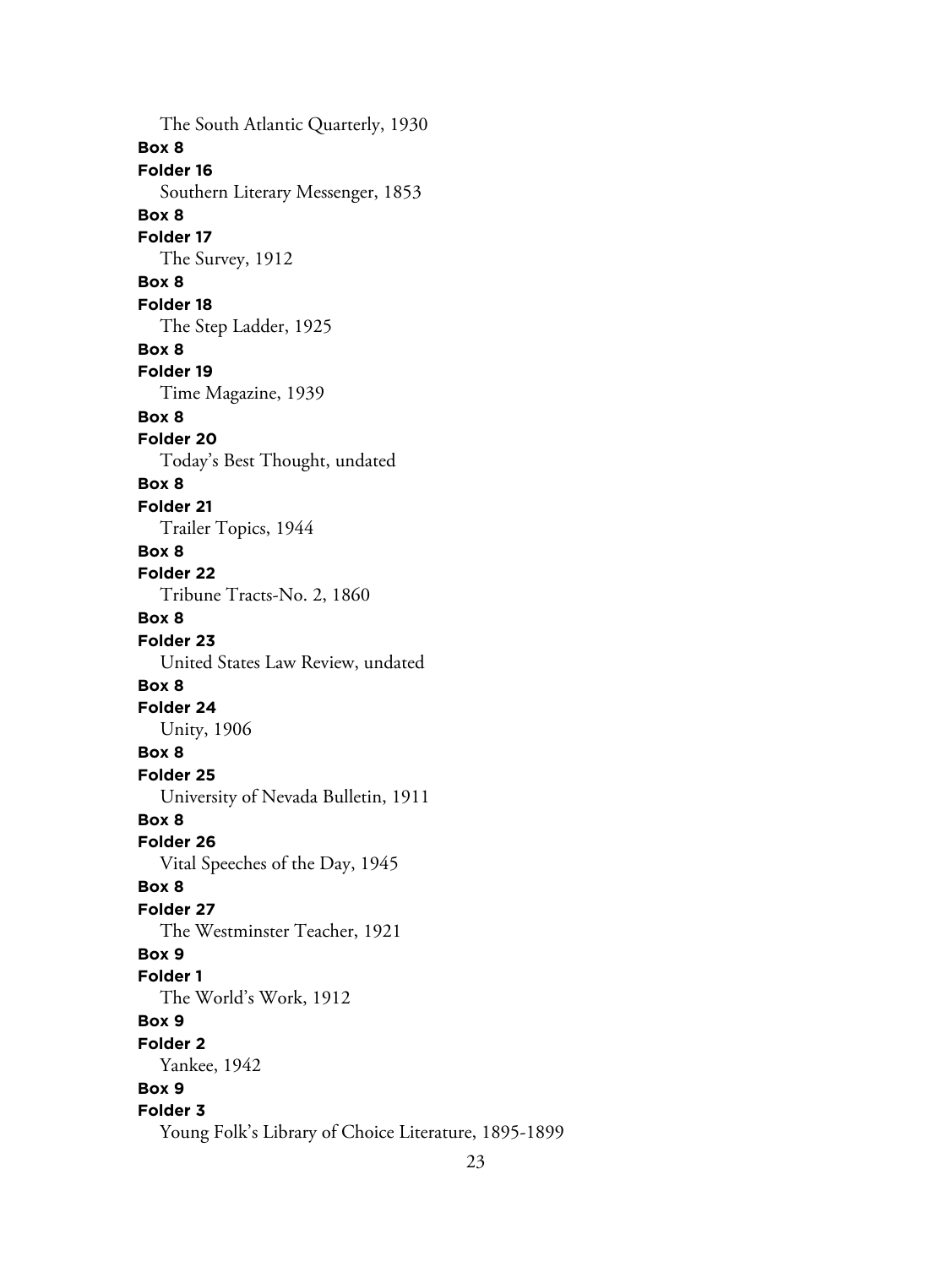### **Subseries 2: Books and Booklets**

## **Box 9**

**Folder 4**

Abraham Lincoln, 1897

### **Box 9**

#### **Folder 5**

The Abraham Lincoln Myth, 1894

#### **Box 9**

#### **Folder 6**

"Blackwood's" History of the United States, 1896

#### **Box 9**

**Folder 7**

Edward Coles, 1911

#### **Box 9**

#### **Folder 8**

"Forty Rounds" from the "Fighting Chaplain, 1891

### **Box 9**

### **Folder 9**

Fremont and McClellan, their Political and Military Careers Reviewed, 1862

#### **Box 9**

### **Folder 10**

The Fundamental Creed of Abraham Lincoln, 1956

### **Box 9**

### **Folder 11**

General McClellan's Peninsula Campaign, 1864

### **Box 9**

### **Folder 12**

The Good Old Songs We Used to Sing '61 to' 65, 1902

#### **Box 9**

### **Folder 13**

History of Hingham, Norfolk, 1921

### **Box 9**

### **Folder 14**

The History of the Union and the Constitution, 1863

### **Box 9**

### **Folder 15**

How I Twice Eloped, (elaborated by) Catherine Eaves, 1901

### **Box 9**

### **Folder 16**

Indian Legends: From the Land of AL-AY-EK-SA, 1925

### **Box 9**

#### **Folder 17**

Lieutenant William Barton of Morris County, New Jersey and his Descendants, 1900 **Box 9**

### **Folder 18**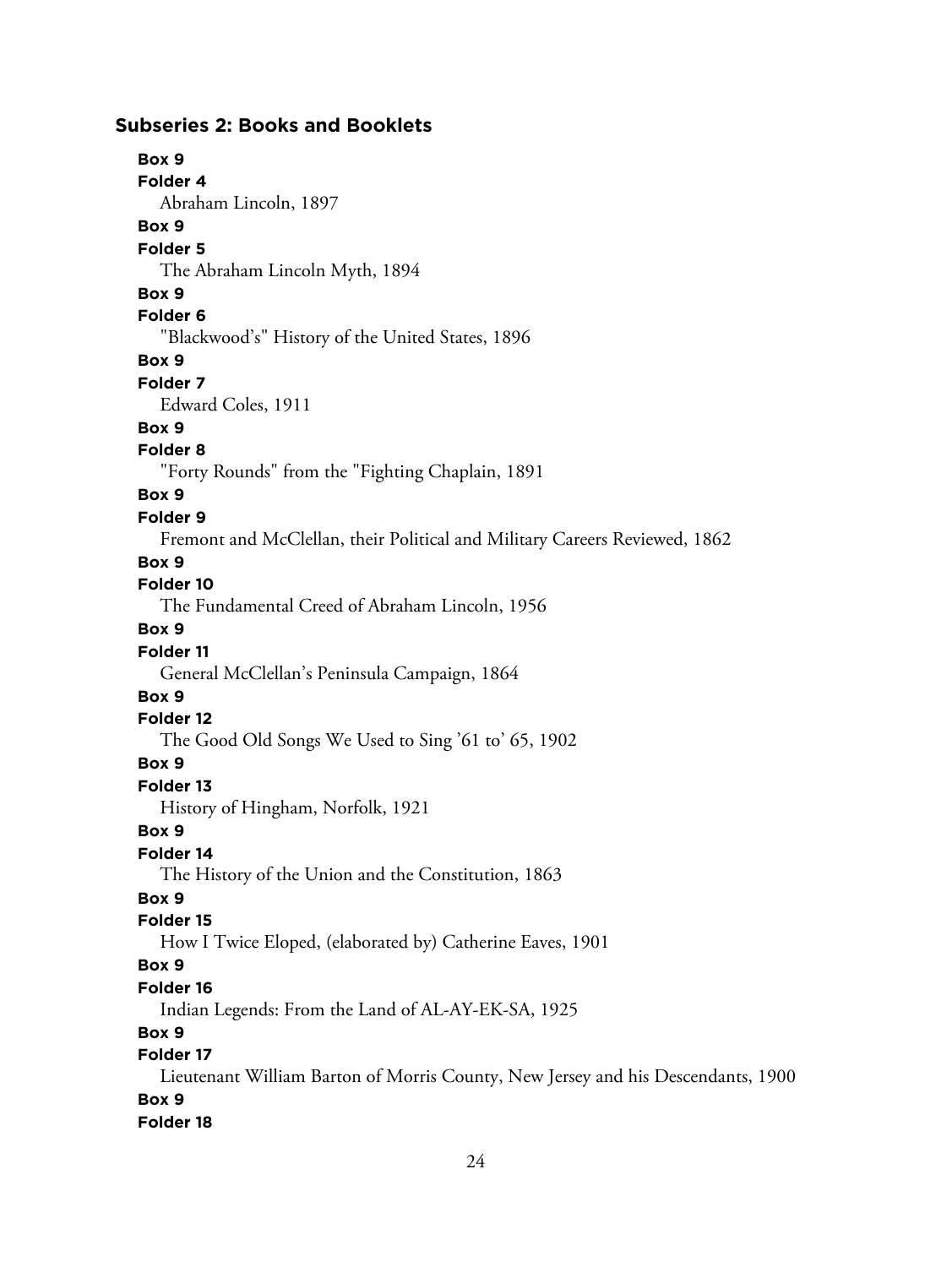Lincoln and Democratic Leadership, 1947

#### **Box 9**

#### **Folder 19**

The Lincoln Cabin on Boston Common, 1929

#### **Box 9**

#### **Folder 20**

Lincoln in Cincinnati, 1859

### **Box 10**

### **Folder 1**

Norman Dunshee: An Appreciation of an Old-Time Scholar Amidst Realities, 1936

#### **Box 10**

### **Folder 2**

No. 9: The Story of the First Pullman Car, 1924

### **Box 10**

### **Folder 3**

Portraits and Sketches of the Lives of all the Candidates for the Presidency and Vice-Presidency, 1860

#### **Box 10**

### **Folder 4**

Progress and Condition of the Work of Establishing the Chickamauga and Chattanooga National Military Park, 1895

### **Box 10**

### **Folder 5**

Souvenir of Lincoln's Birthplace, 1903

### **Box 10**

### **Folder 6**

Speeches Delivered at the Republican Union Festival, 1862

### **Box 10**

### **Folder 7**

The Tomb of Abraham Lincoln, 1941

#### **Box 10**

#### **Folder 8**

Trails to Rails: A Story of Transportation Progress in Illinois, 1934

### **Box 10**

#### **Folder 9**

George Francis Train's Union Speeches on the American War, 1862

### **Box 10**

### **Folder 10**

The Trial of the Assassins and Conspirators, 1865

### **Box 10**

### **Folder 11**

Trial of the Conspirators for the Assassination of President Lincoln, 1865

### **Box 10**

### **Folder 12**

A Tribute to the Memory of John A. Logan, 1887

#### **Box 10**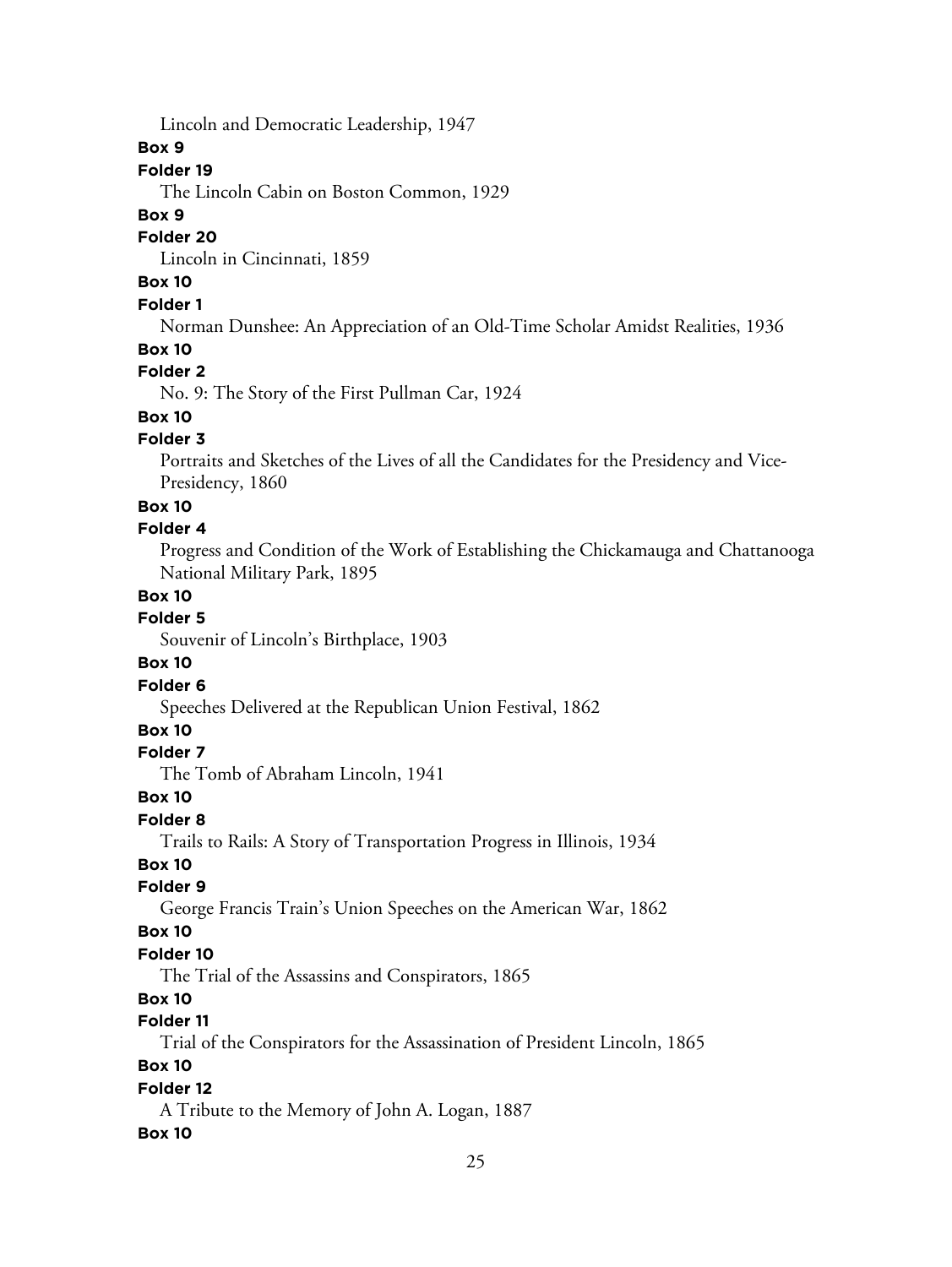#### **Folder 13**

The War Powers of the President, and the Legislative Powers of Congress in Relation to Rebellion, Treason and Slavery, 1862

#### **Box 10**

#### **Folder 14**

Was Lincoln a Christian?, 1949

### **Box 10**

**Folder 15**

West Virginia: Early History Resources and Development, 1924

#### **Subseries 3: Government Documents**

**Box 10 Folder 16** Federal Theatre Project, "Prologue to Glory," 1938 **Box 10 Folder 17** Illinois House of Representatives, 12th General Assembly, 1941 **Box 10 Folder 18** Kentucky General Assembly, Kentucky State Park Commission, • 1924 **Box 10 Folder 19** United States Department of the Interior, "The Man-Lincoln," 1938 **Box 10 Folder 20** United States Senate, Document 1, "Mission to Africa," 1853 **Box 11 Folder 1** United States Senate, 34th Congress, Session 1, 1856 **Box 11 Folder 2** United States Senate, 39th Congress, Session 1, 1866 **Box 11 Folder 3** United States Senate, 46th Congress, Session 2, 1880 **Box 11 Folder 4** United States Senate, Document 1641, The "Lincoln Day" Bill, 1924 **Box 11 Folder 5** United States War Department, General Orders, 1865 **Subseries 4: Pamphlets and Programs**

**Box 11 Folder 6**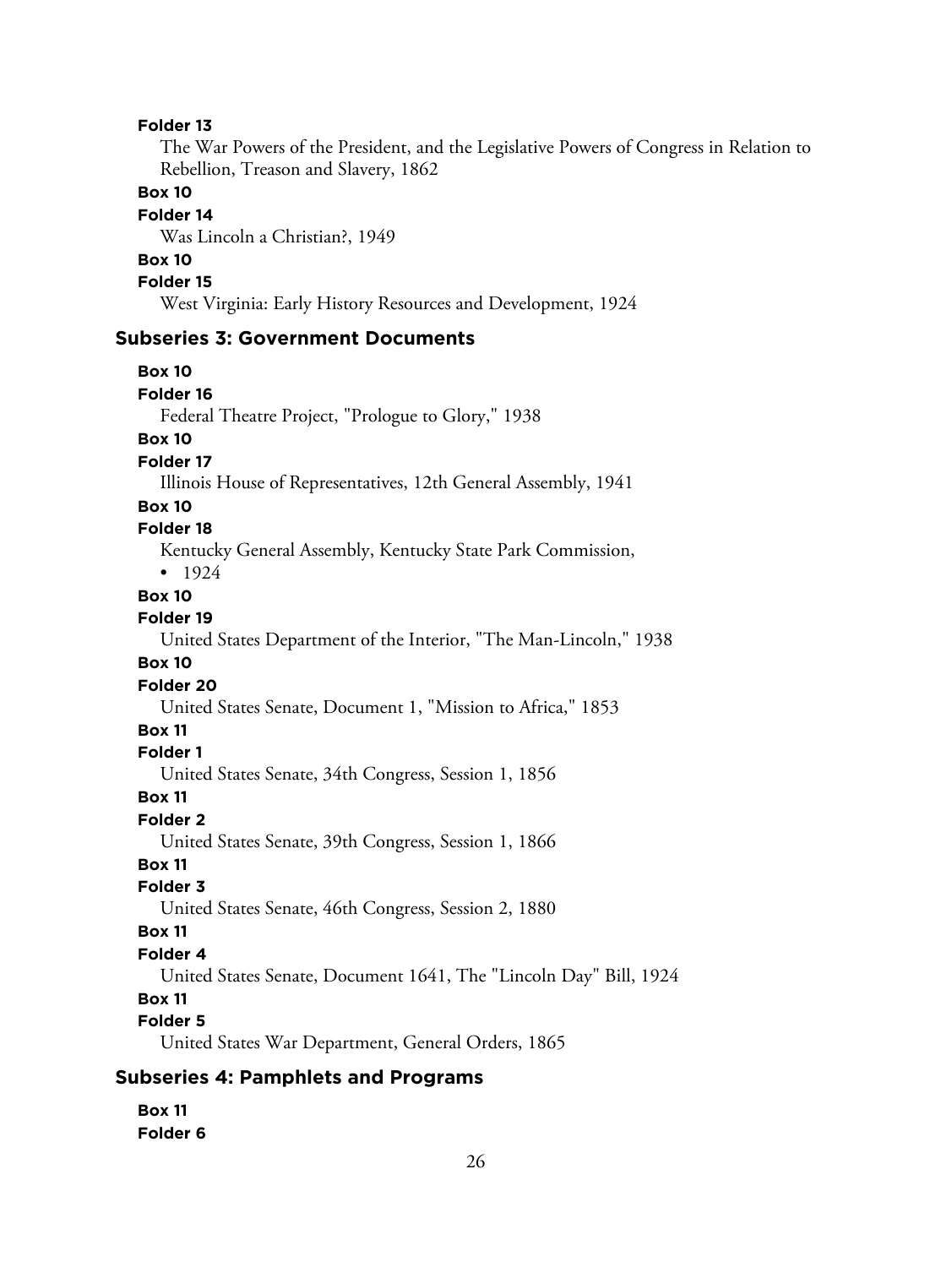"Abraham Lincoln, 'Savior of His Country,'" 1923 **Box 11 Folder 7** "Abraham Lincoln and Mary Owen," 1922 **Box 11 Folder 8** "Abraham Lincoln Centenary 1809-1909," 1908 **Box 11 Folder 9** "Abraham Lincoln in Peoria, Illinois," 1924 **Box 11 Folder 10** "Abraham Lincoln Interprets the Constitution," 1940 **Box 11 Folder 11** "Abraham Lincoln Memorial Window Dedicatory Service," 1929 **Box 11 Folder 12** Anniversary of Lincoln's Birthday, 1947 **Box 11 Folder 13** "Barton and the Lineage of Lincoln," undated **Box 11 Folder 14** Bernie Babcock - An Appreciation, undated **Box 11 Folder 15** Blackstone Theatre, "Prologue to Glory," undated **Box 11 Folder 16** "A Brief History of the Soldier's Home," 1911 **Box 11 Folder 17** "Ceremonies at the Unveiling of Monument to William H. Herndon," 1918 **Box 11 Folder 18** Chicago Stagebill, "Abe Lincoln in Illinois," 1940 **Box 11 Folder 19** Chicago Symphony Orchestra, 1919-1920 **Box 11 Folder 20** "A Day's Tour in 'Old Kentucky,'" 1922 **Box 11 Folder 21** "Dedication of Illinois Monument in the Memphis National Cemetery, 1929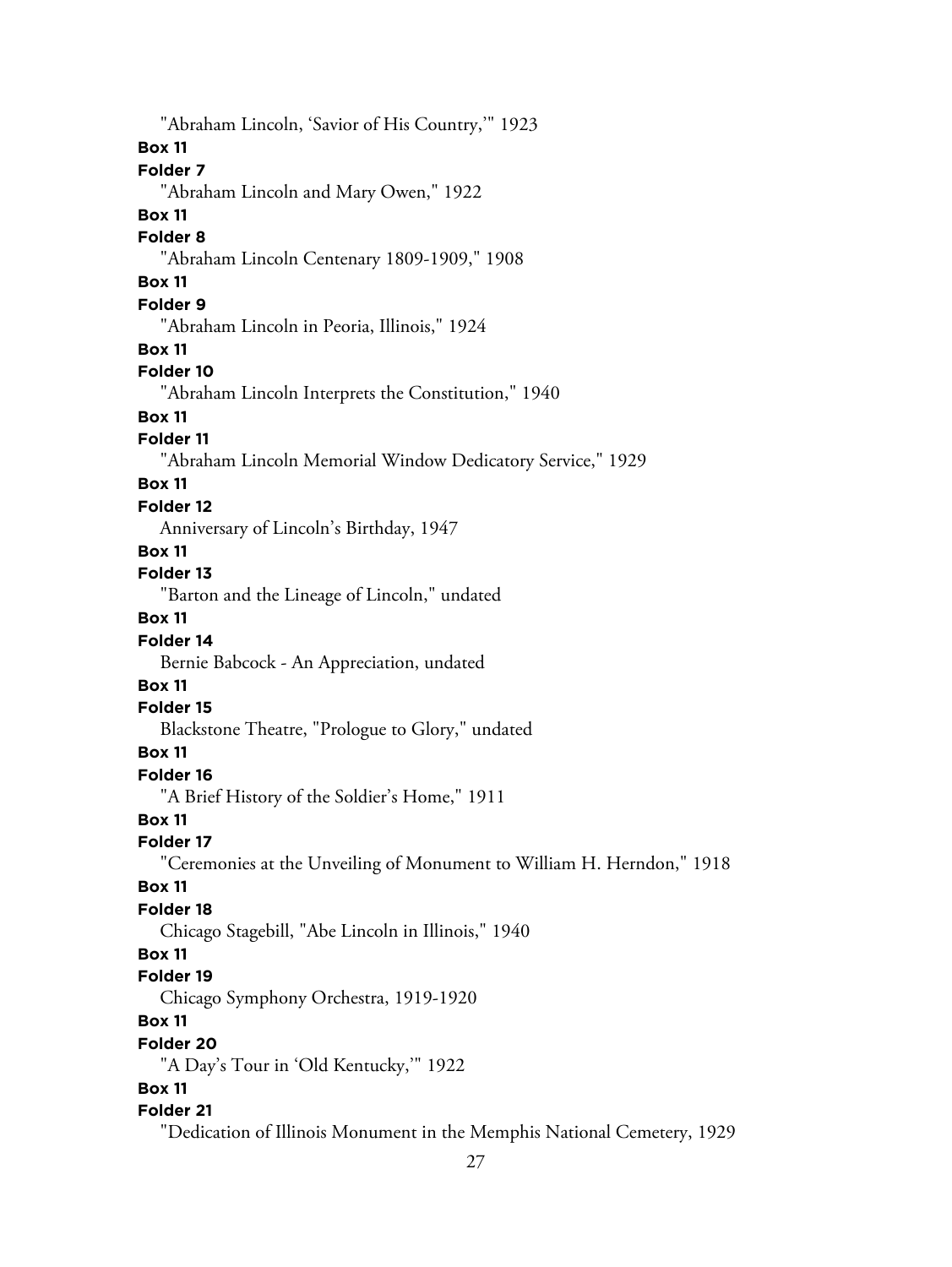28 **Box 11 Folder 22** "Dedication of the Rev. Jesse Head Monument," 1922 **Box 11 Folder 23** "Delaware Portraits and Historical Paintings," 1929 **Box 11 Folder 24** "'The Face of Lincoln' A Lecture-Demonstration," undated **Box 11 Folder 25** "Farewell to Neighbors," undated **Box 11 Folder 26** "A Hand-book to the National Capital," 1894 **Box 11 Folder 27** Illinois State Capitol and Centennial Building **Box 11 Folder 28** Independence Day Celebration, Rebild National Park, Denmark, 1934 **Box 11 Folder 29** "Letters from General Rosecrans!," 1863 **Box 11 Folder 30** "Lincoln at Gettysburg," 1940 **Box 11 Folder 31** Lincoln Museum, undated **Box 11 Folder 32** The Lincoln Room, The Willis House Gettysburg, Pennsylvania, undated **Box 11 Folder 33** The Lincoln State Park and the Nancy Hanks Lincoln Memorial, undated **Box 11 Folder 34** The Lincoln Tablet, 1909 **Box 11 Folder 35** "Lincoln's Gettysburg Address," undated **Box 11 Folder 36** "Lincoln's Herndon," undated **Box 11**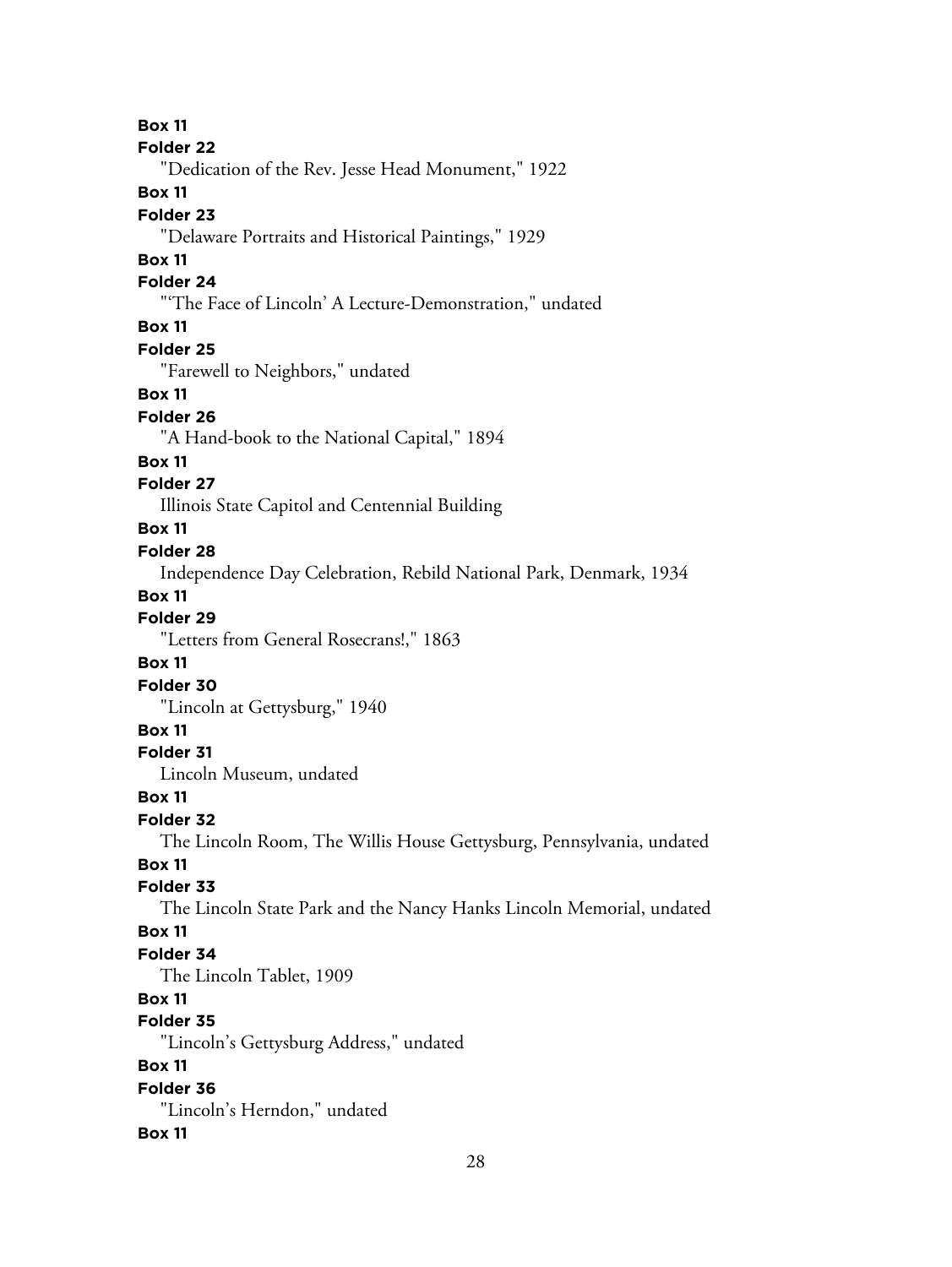**Folder 37** "Lincoln's Springfield: A Guide Book and Brief History," 1938 **Box 11 Folder 38** "Little Known Boyhood Adventures of Abraham Lincoln," 1940 **Box 11 Folder 39** The New Hotel Gettysburg, undated **Box 11 Folder 40** New Salem State Park, undated **Box 11 Folder 41** "A New Story about Lincoln," undated **Box 11 Folder 42** "Official Souvenir Program of Lexington Sesqui-Centennial," 1925 **Box 11 Folder 43** "'Old Mose' A Gettysburg Incident," undated **Box 11 Folder 44** "Popery on Stone Mountain," 1925 **Box 11 Folder 45** Reproduction of the Illinois Republican State Convention, 1858 **Box 11 Folder 46** "The Seventh Son," undated **Box 11 Folder 47** "The Story of Lincoln's Tomb and Its Three Constructions," 1932 **Box 11 Folder 48** "Souvenir of the Fiftieth Anniversary of the Assassination and Death of Abraham Lincoln," 1915 **Series III: Libraries and Societies Box 12 Folder 1** The Abraham Lincoln Association, 1947 **Box 12 Folder 2** Abraham Lincoln Memorial Hall Association, 1890 **Box 12 Folder 3**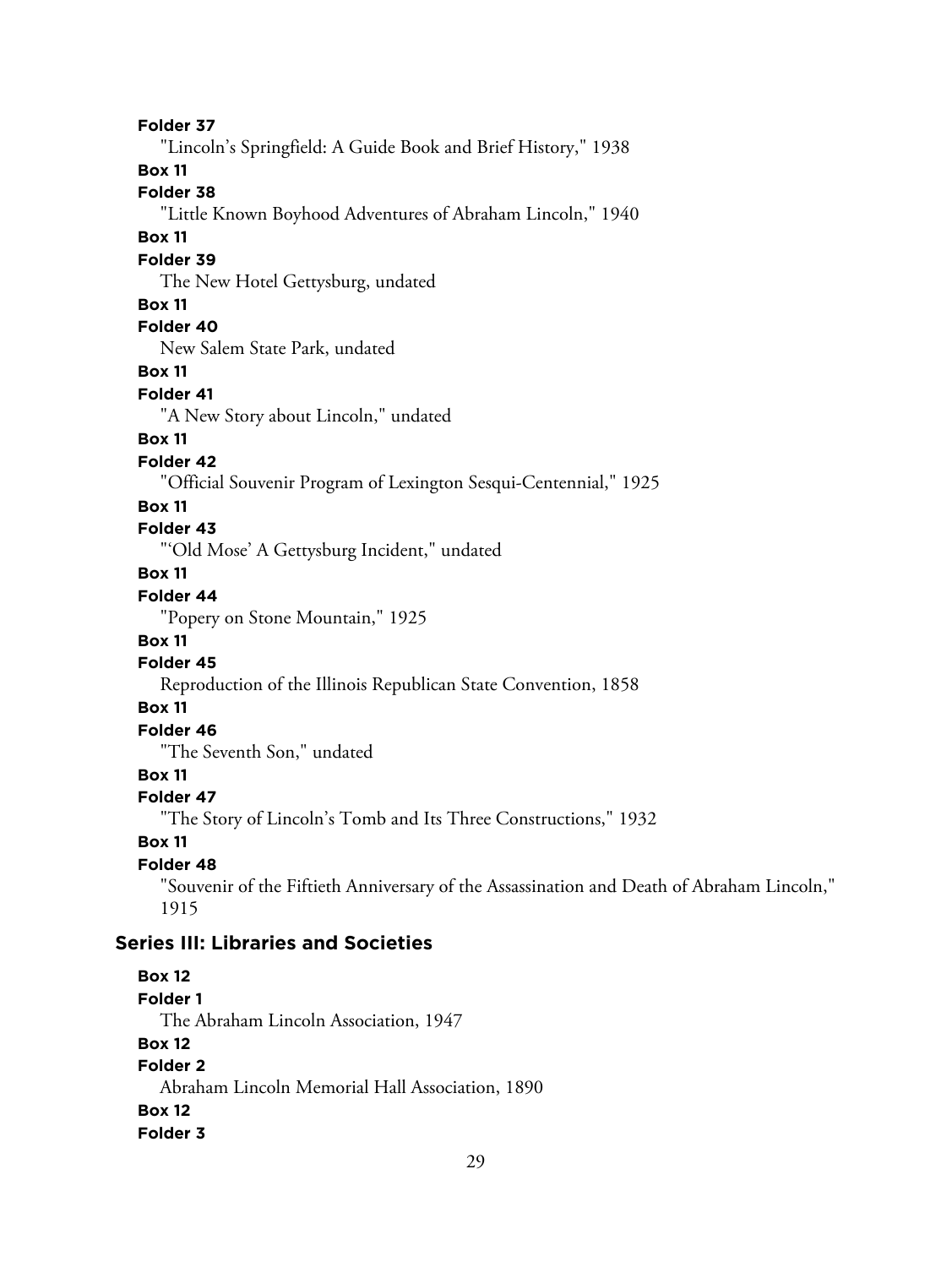After Dinner Club, Lincoln Anniversary, 1919-1923 **Box 12 Folder 4** Allegheny College, Reis Library Lincoln Room, 1940 **Box 12 Folder 5** American Colonization Society, 1896 **Box 12 Folder 6** Berea College, 1913-1915 **Box 12 Folder 7** The Book Club of California, 1937 **Box 12 Folder 8** Chattanooga Community Association, undated **Box 12 Folder 9** Chicago Historical Society, 1860-1935 **Box 12 Folder 10** The Chicago Press League, 1909 **Box 12 Folder 11** The Chicago Public Library, undated **Box 12 Folder 12** Colby College Library, 1944 **Box 12 Folder 13** Columbia University Libraries, 1944 **Box 12 Folder 14** Detroit Public Library, Burton Historical Collection, 1927 **Box 12 Folder 15** The Florida Federation of Music Clubs, 1939 **Box 12 Folder 16** The Free Library of Philadelphia, 1936 **Box 12 Folder 17** Friends' Historical Association, 1939 **Box 12 Folder 18** Friends of Monsignor Reilly, 1946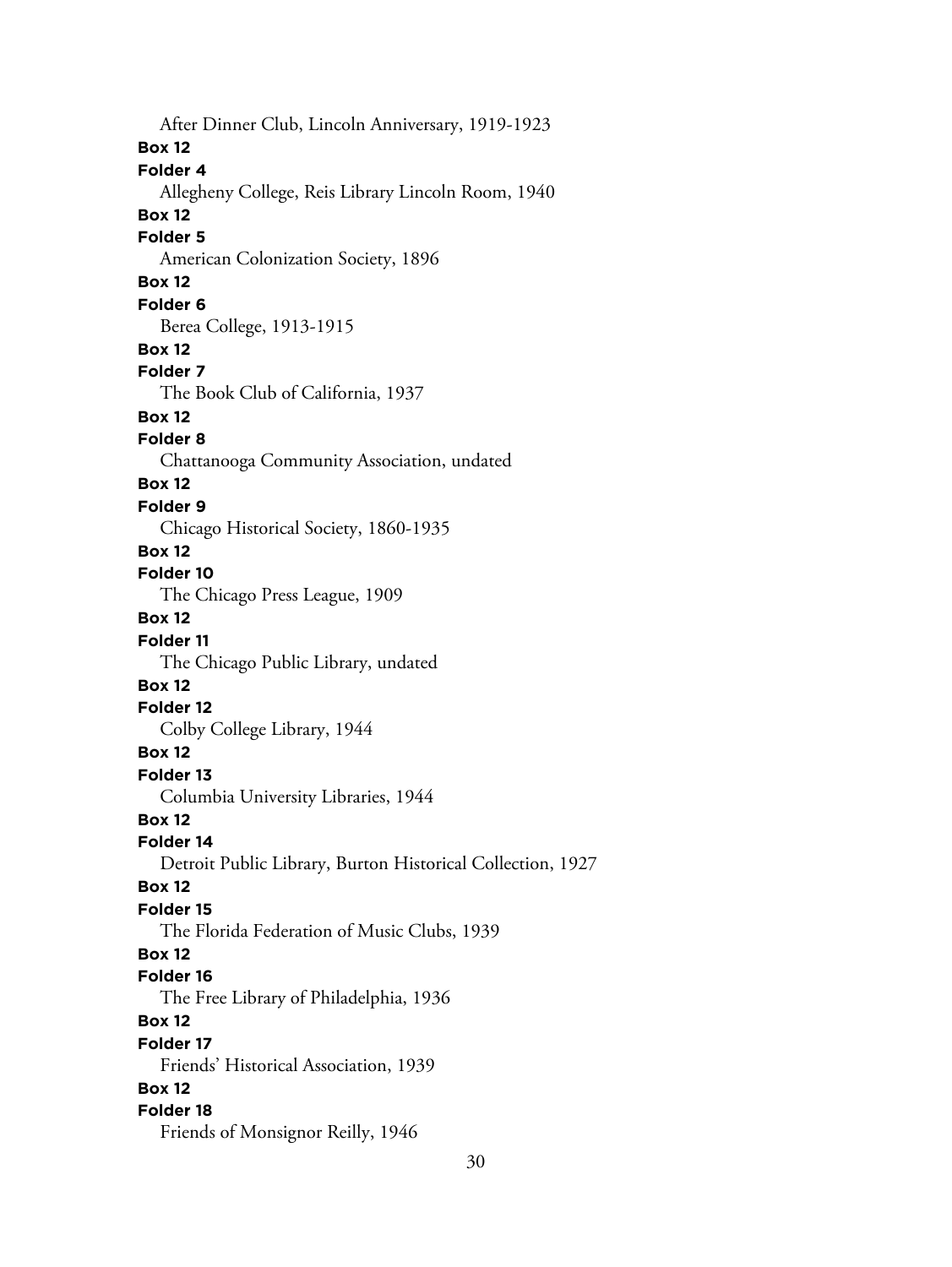**Box 12 Folder 19** Friends of the Detroit Public Library, Inc., 1948 **Box 12 Folder 20** Friends of the Library of Brown University, 1944-1945 **Box 12 Folder 21** The Grand Army Hall and Memorial Association of Illinois, 1924 **Box 12 Folder 22** Historical and Philosophical Society of Ohio, 1945 **Box 12 Folder 23** Illinois Lions Club, 1924 **Box 12 Folder 24** Illinois Society of the Daughters of the American Revolution, 1922 **Box 12 Folder 25** The Illinois State Historical Society, 1922-1923 **Box 12 Folder 26** Indiana University, Oakleaf Collection of Lincolniana, 1943-1945 **Box 12 Folder 27** Kentucky Historical Society, 1980-1981 **Box 12 Folder 28** Kentucky Pioneer Memorial Association, 1924 **Box 12 Folder 29** Knox College, 1928 **Box 12 Folder 30** Library of Congress, Lincoln Collections, 1943 **Box 12 Folder 31** The Lincoln Centennial Association, 1925 **Box 12 Folder 32** Lincoln Club of Los Angeles, 1941-1942 **Box 12 Folder 33** Lincoln College, 1944 **Box 12**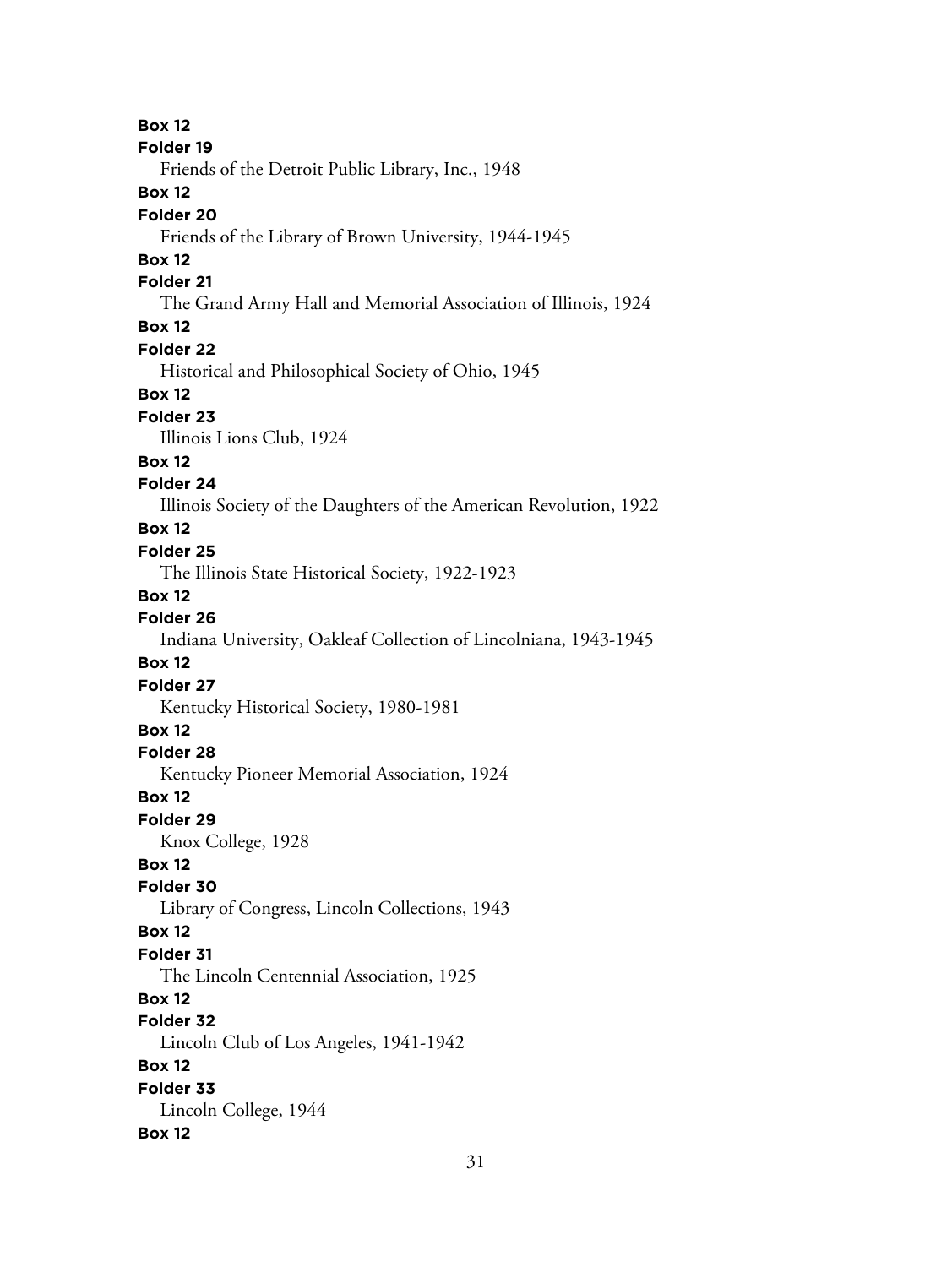**Folder 34** Lincoln Fellowships of Southern California, 1946-1948 **Box 12 Folder 35** The Lincoln Fellowship Group of Washington, D.C., 1945 **Box 12 Folder 36** The Lincoln Group of Boston, 1958 **Box 12 Folder 37** Lincoln Institute of Kentucky, 1933 **Box 12 Folder 38** Lincoln Library, Shippensburg, PA, 1938 **Box 13 Folder 1** Lincoln Memorial University, 1922-1937 **Box 13 Folder 2** Lincoln Memorial University, 1922-1937 **Box 13 Folder 3** Louis A. Warren Lincoln Library and Museum, 1978 **Box 13 Folder 4** Lowell Historical Society, 1913 **Box 13 Folder 5** Loyal Publication Society, 1863-1864 **Box 13 Folder 6** Loyal Publication Society, 1864-1865 **Box 13 Folder 7** Loyal Publication Society, 1865 **Box 13 Folder 8** Massachusetts Colonization Society, 1845-1857 **Box 13 Folder 9** Memorial Association of Illinois, 1916-1920 **Box 13 Folder 10** Military Order of the Loyal Legion of the United States, 1916 **Box 13 Folder 11**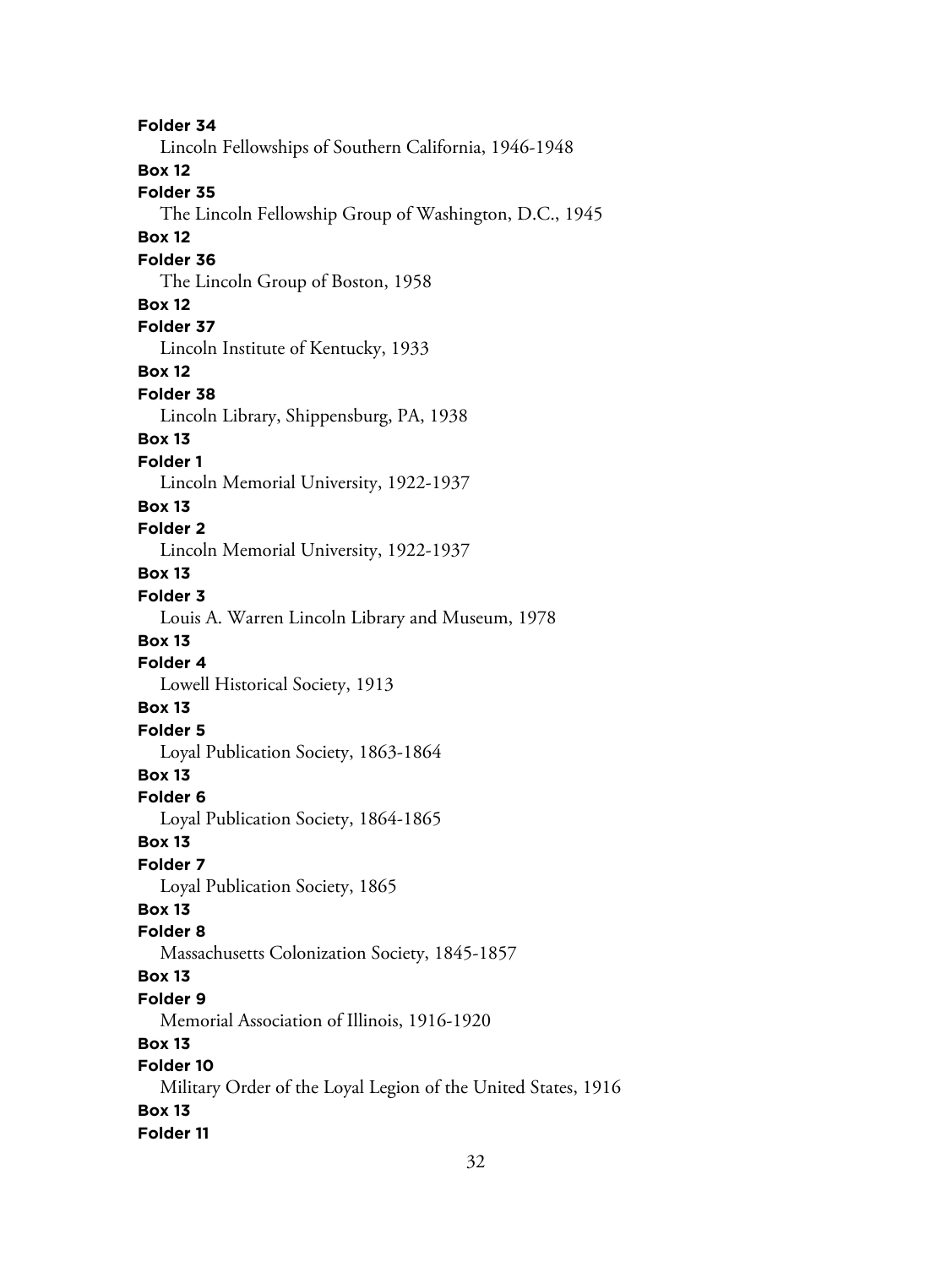Mississippi Historical Society, 1929 **Box 13 Folder 12** The Old Post Association, 1930 **Box 13 Folder 13** The Old Salem Lincoln League, undated **Box 14 Folder 1** Republican Club, 1894-1896 **Box 14 Folder 2** Republican Club, 1898 **Box 14 Folder 3** Union League of Philadelphia, 1865 **Box 14 Folder 4** University of Pittsburgh, The Stephen Collins Foster Memorial, 1937 **Box 14 Folder 5** University of Michigan, 1945 **Box 14 Folder 6** Upsala College, Lincoln Collection, undated **Series IV: Newspapers Box 15 Folder 1** Alabama, Mobile Register, 1863-1864 **Box 15 Folder 2** Alabama, Mobile Register, 1864 **Box 15 Folder 3** Alabama, Mobile Tribune, 1864 **Box 15 Folder 4** Connecticut, Republican Farmer, 1863 **Box 15 Folder 5** District of Columbia, National Intelligencer, 1862-1865 **Box 15 Folder 6** District of Columbia, Washington Chronicle, 1865 **Box 15**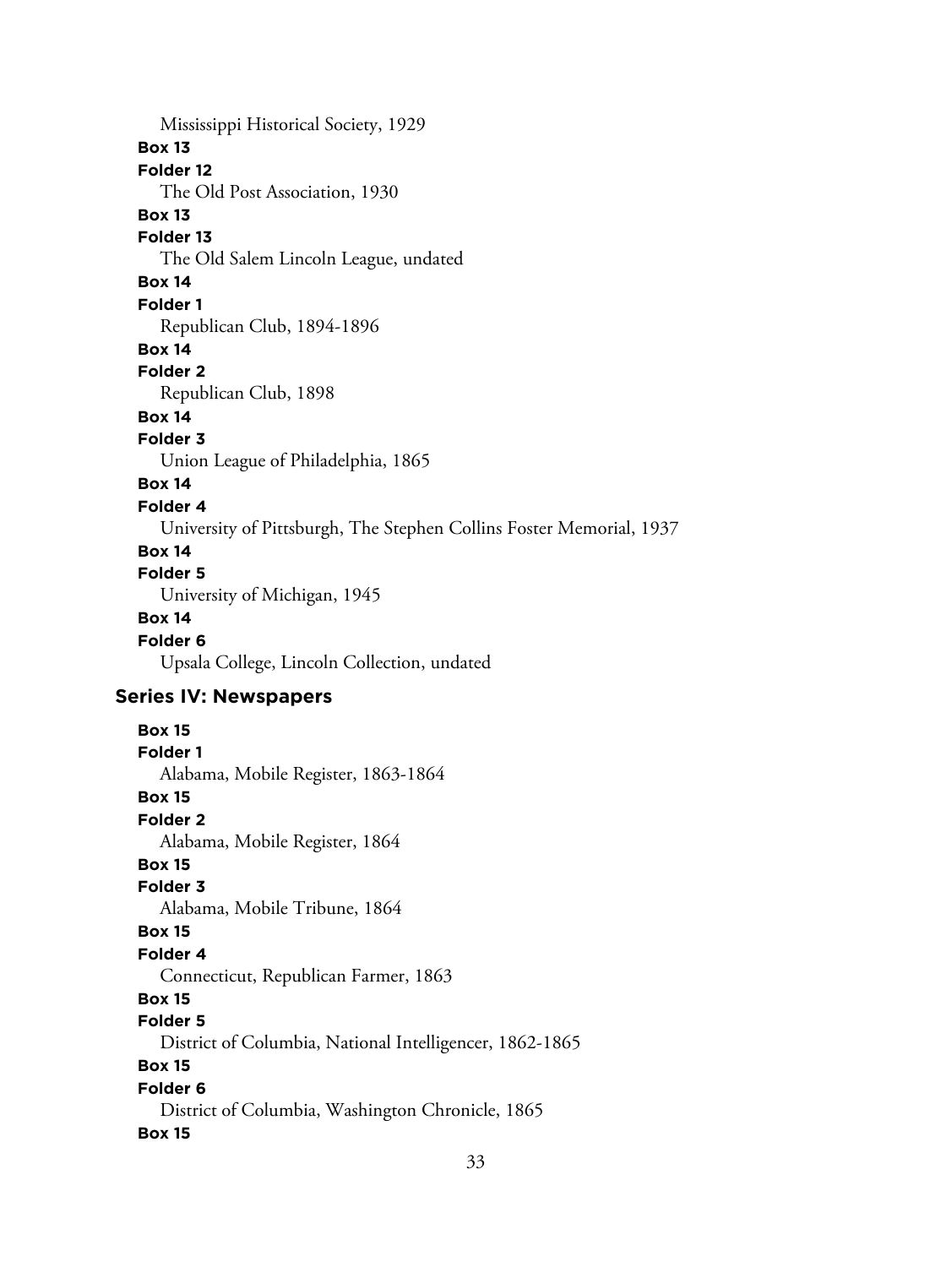**Folder 7** District of Columbia, Washington Chronicle, 1865 **Box 15 Folder 8** District of Columbia, Washington Chronicle, 1865 **Box 16 Folder 1** District of Columbia, Washington Star, 1862-1863 **Box 16 Folder 2** Georgia, Atlanta, The Memphis Daily Appeal, 1863-1864 **Box 16 Folder 3** Georgia, Atlanta, Southern Confederacy, 1864 **Box 16 Folder 4** Georgia, Augusta, Daily Chronicle and Sentinel, 1862 **Box 16 Folder 5** Georgia, Augusta, The Daily Constitutionalist, 1863-1864 **Box 16 Folder 6** Georgia, Augusta, The Daily Register, 1864 **Box 16 Folder 7** Georgia, Augusta, Tri-Weekly Constitutionalist, 1863 **Box 16 Folder 8** Georgia, Columbus, The Columbus Enquirer, 1864 **Box 16 Folder 9** Georgia, Columbus, The Daily Sun, 1864 **Box 16 Folder 10** Georgia, Columbus, Daily Times, 1864 **Box 16 Folder 11** Georgia, Griffin, The Daily Chattanooga Repeal, 1864 **Box 16 Folder 12** Georgia, La Grange, The La Grange Reporter, 1865 **Box 16 Folder 13** Georgia, Macon, Army and Navy Herald, 1865 **Box 16 Folder 14**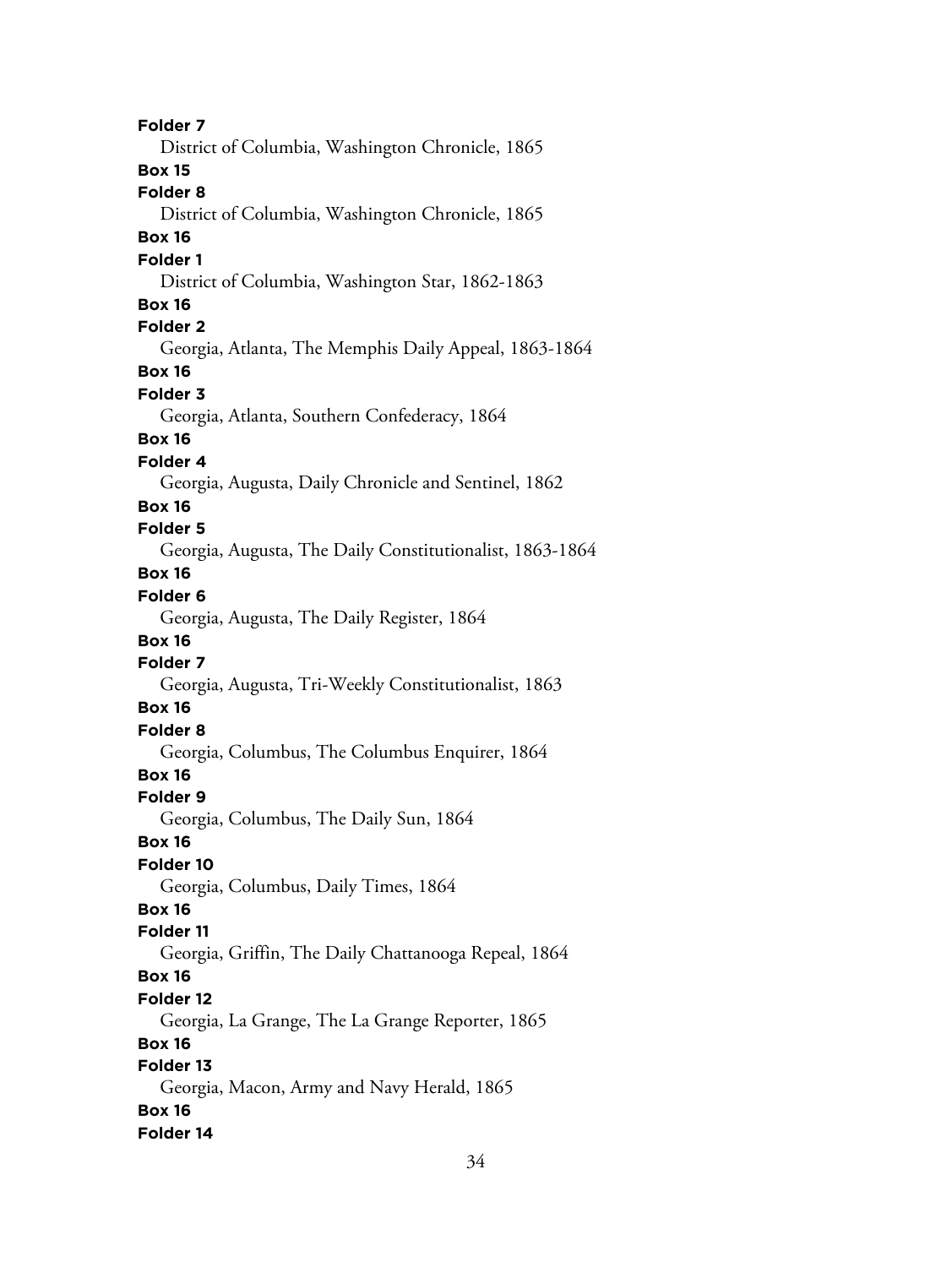Georgia, Macon, The Macon Daily Telegraph, 1864

**Box 16**

### **Folder 15**

Georgia, Savannah, Daily Morning News, 1864

#### **Box 17**

**Folder 1**

#### Illinois

- Chicago, The Chicago Daily News, 1941
- Chicago, Chicago Sunday Tribune, 1918-1939

### **Box 17**

#### **Folder 2**

Illinois, Chicago, The Chicago Times, 1863

#### **Box 17**

#### **Folder 3**

Illinois, Decatur, The Decatur Magnet, 1863

#### **Box 17**

### **Folder 4**

Illinois, Joliet, Joliet Signal, 1861

### **Box 17**

#### **Folder 5**

Illinois, Joliet, The True Democrat, 1858

#### **Box 17**

### **Folder 6**

Illinois

- Lerna, The Lerna Weekly Eagle, 1928
- Middlepoint, The Iroquois Republican, 1860

### **Box 17**

### **Folder 7**

Illinois, Peoria, The Peoria Morning Mail, 1863

#### **Box 17**

### **Folder 8**

Illinois, Springfield, Daily Illinois State Register, 1861-1865

#### **Box 17**

### **Folder 9**

Illinois, Springfield, Illinois Journal, 1885

### **Box 17**

### **Folder 10**

Illinois, Springfield, Illinois State Journal, 1857-1885

### **Box 17**

#### **Folder 11**

Illinois, Springfield, Springfield Record, 1909

### **Box 17**

### **Folder 12**

Indiana, Evansville, Evansville Daily Journal, 1865 **Box 17**

### **Folder 13**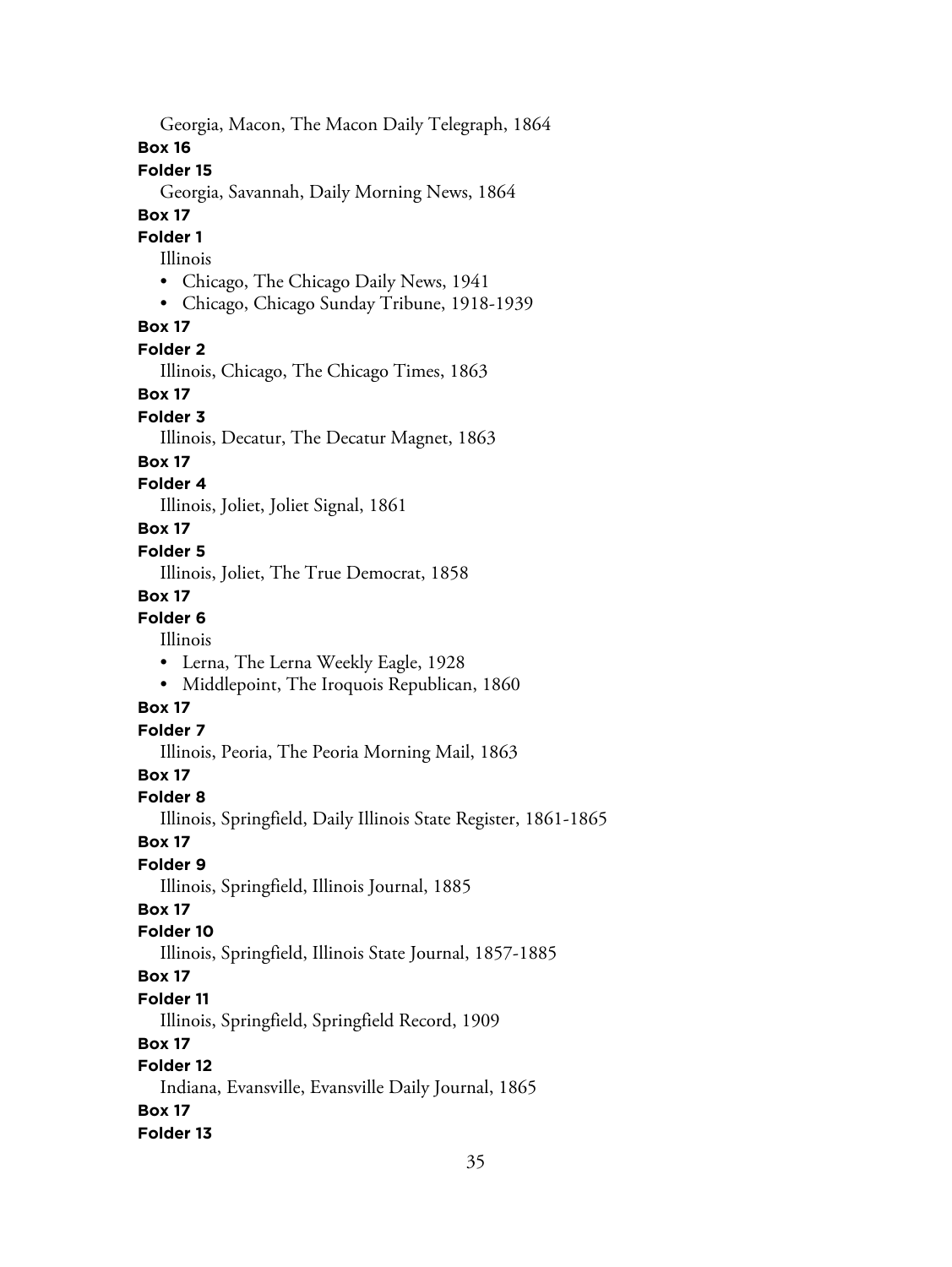Kentucky, Louisville, Louisville Daily Journal, 1865 **Box 17 Folder 14** Kentucky, Louisville, Louisville Daily Union Press, 1865 **Box 17 Folder 15** Louisiana, Natchitoches, Natchitoches Union Daily, 1864 **Box 18 Folder 1** Maine, Portland, Portland Transcript, 1860 **Box 18 Folder 2** Maryland, Baltimore, Baltimore Daily Gazette, 1863 **Box 18 Folder 3** Maryland, Baltimore, Baltimore Weekly Sun, 1864-1869 **Box 18 Folder 4** Maryland, Baltimore, Der Deutsche Correspondent, 1862 **Box 18 Folder 5** Maryland, Baltimore, The Sun, 1862-1865 **Box 18 Folder 6** Massachusetts, Boston, Boston Daily Advertiser, 1865 **Box 18 Folder 7** Massachusetts, Boston, Boston Daily Journal, 1862-1864 **Box 18 Folder 8** Massachusetts, Boston, Daily Evening Traveller, 1865 **Box 18 Folder 9** Massachusetts, Boston, Campaign Courier, 1864 **Box 18 Folder 10** Massachusetts, Boston, The Spirit of Seventy-Six, 1860 **Box 18 Folder 11** Massachusetts, Boston, The Union League, 1864 **Box 18 Folder 12** Massachusetts, Springfield, Springfield Republican, 1863-1865 **Box 18 Folder 13** Mississippi, Jackson, The Daily Mississippi, 1863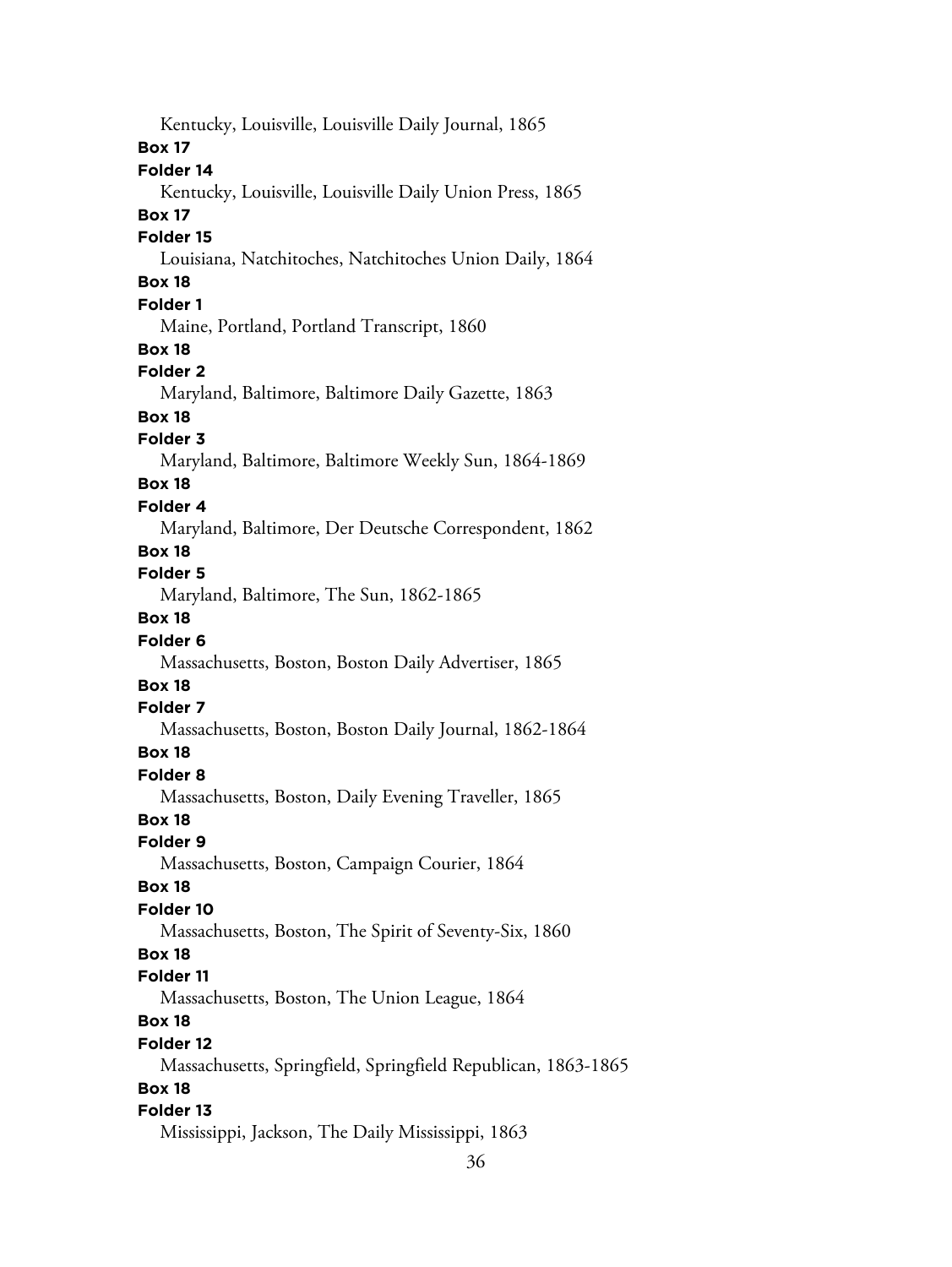**Box 18 Folder 14** Missouri, St. Louis, Daily Missouri Democrat, 1864 **Box 18 Folder 15** Missouri, St. Louis, The Democrat, 1868 **Box 18 Folder 16** Nebraska, Falls City, Falls City Broad Axe, 1864 **Box 18 Folder 17** New Mexico, Santa Fe, The New Mexican, 1864 **Box 19 Folder 1** New York, Albany, Albany Daily Knickerbocker, 1865 **Box 19 Folder 2** New York, Albany, Albany Evening Journal, 1863 **Box 19 Folder 3** New York, Greenwich, Washington Co. People's Journal, 1863 **Box 19 Folder 4** New York, New York, Frank Leslie's Illustrated Newspaper, 1865 **Box 19 Folder 5** New York, New York, The Independent, 1864-1868 **Box 19 Folder 6** New York, New York, National Police Gazette, 1865 **Box 19 Folder 7** New York, New York, New York Day-Book, 1865 **Box 19 Folder 8** New York, New York, The New York Herald, 1863-1865 **Box 19 Folder 9** New York, New York, New York Herald Tribune, 1865-1928 **Box 19 Folder 10** New York, New York, The New York Mercury, 1861 **Box 19 Folder 11** New York, New York • New York Times, 1863-1913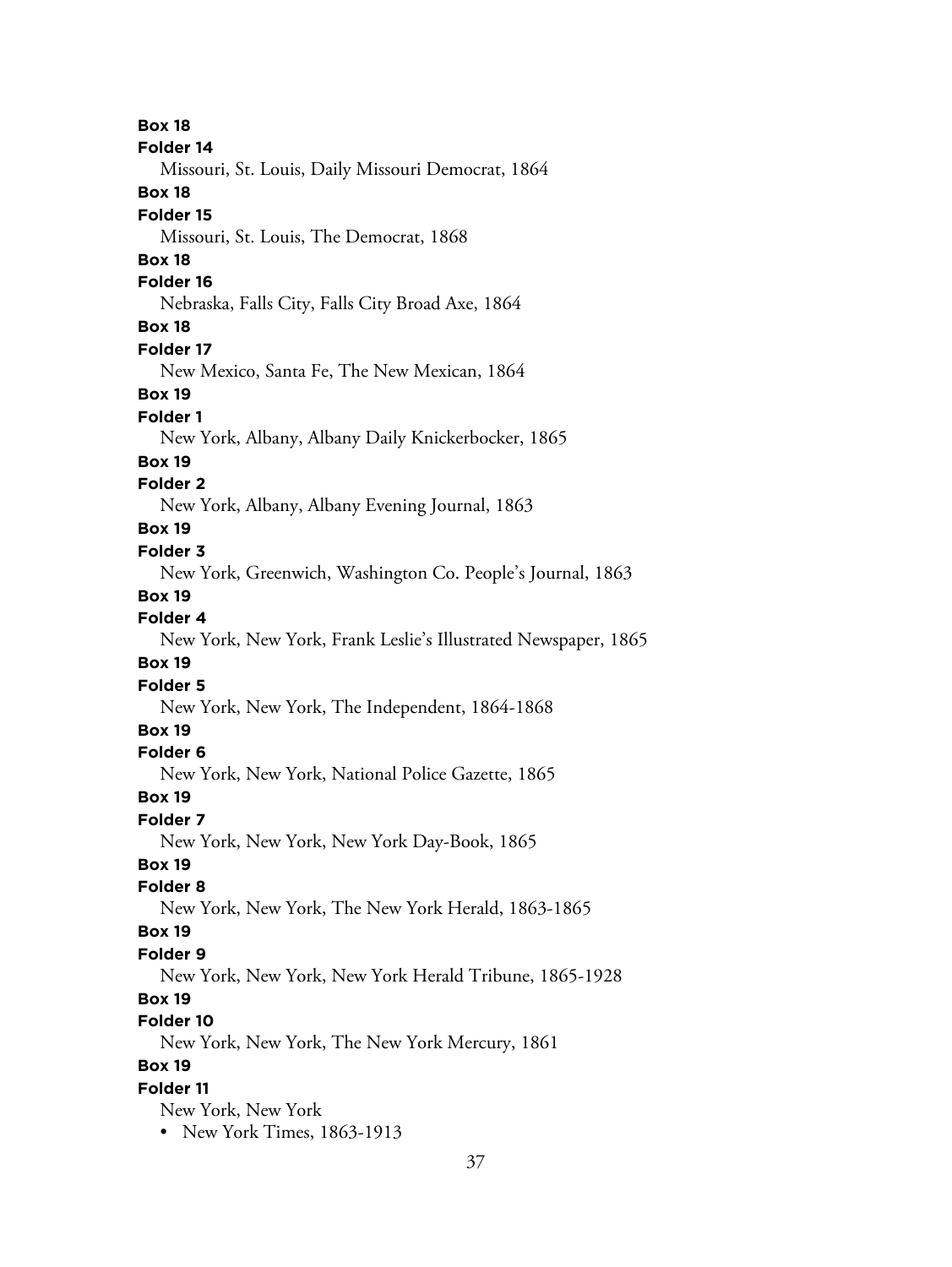38 • New York Times Magazine, 1927-1928 **Box 19 Folder 12** New York, New York, New York Tribune Weekly, 1860 **Box 19 Folder 13** New York, New York, New-Yorker Illustrirtr Frietung Familienblütter, 1860 **Box 19 Folder 14** New York, New York, Youth's Temperance Advocate, 1865 **Box 19 Folder 15** New York, New York, The World, 1863 **Box 19 Folder 16** North Carolina, North Carolina Standard, 1864 **Box 19 Folder 17** North Carolina, Salisbury, Daily Carolina Watchman, 1864 **Box 20 Folder 1** Ohio, Cincinnati, The Cincinnati Commercial, 1863-1867 **Box 20 Folder 2** Ohio, Cincinnati, The Cincinnati Daily Enquirer, 1863-1864 **Box 20 Folder 3** Ohio, Cincinnati, Cincinnati Daily Gazette, 1863 **Box 20 Folder 4** Ohio, Cincinnati, Cincinnati Daily Times, 1865 **Box 20 Folder 5** Ohio, Cleveland, Cleveland Morning Leader, 1865 **Box 20 Folder 6** Ohio, Cleveland, Cleveland Weekly Herald, 1865 **Box 20 Folder 7** Ohio, Columbus, Daily Ohio State Journal, 1865 **Box 20 Folder 8** Ohio, Lorain, The Lorain Times, 1885 **Box 20 Folder 9** Ohio, Oberlin, Lorain County News, 1860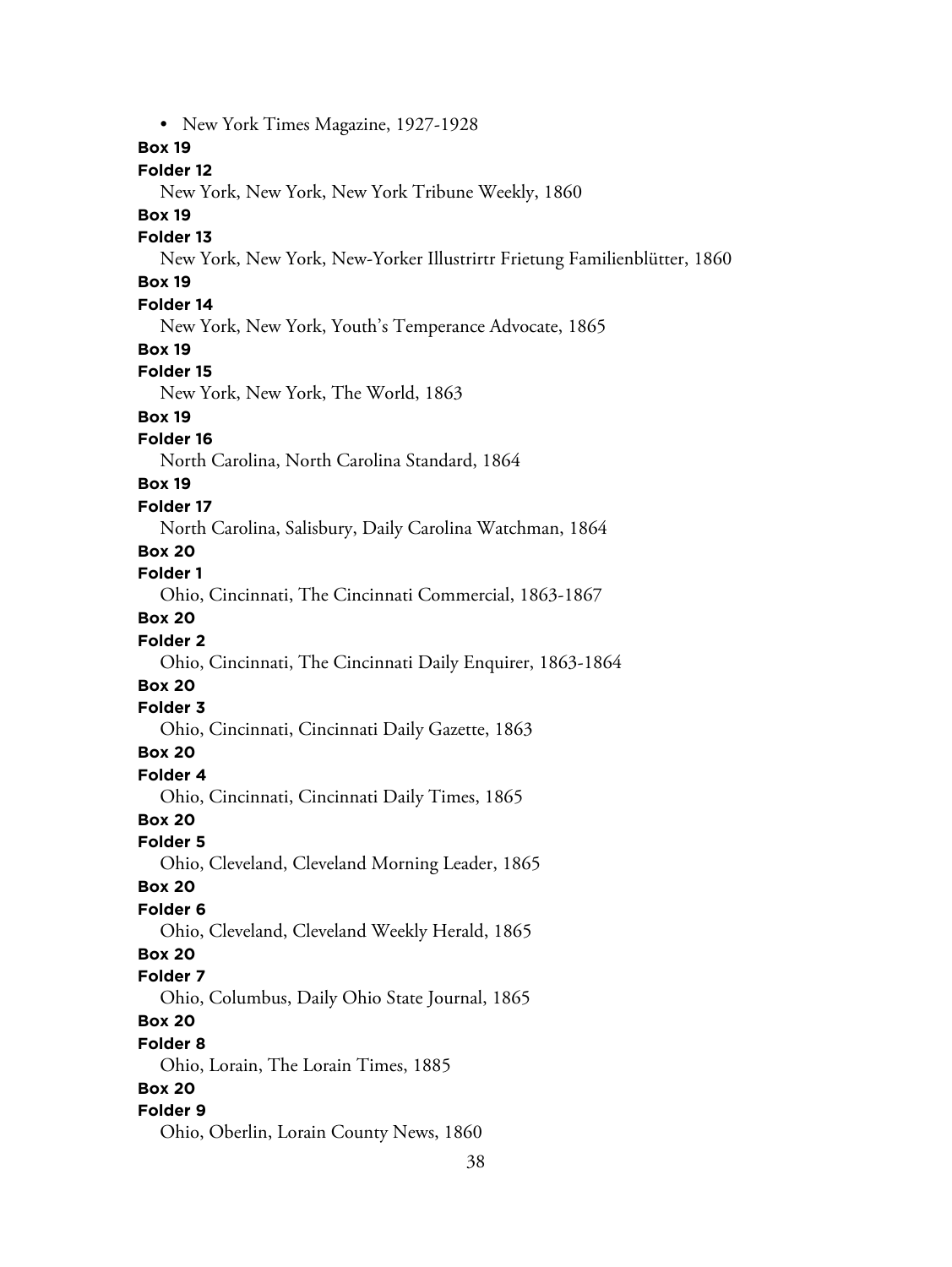**Box 20 Folder 10** Pennsylvania, Philadelphia, Daily Evening Bulletin, 1863-1865 **Box 20 Folder 11** Pennsylvania, Philadelphia, The Evening Telegraph, 1865 **Box 20 Folder 12** Pennsylvania, Philadelphia, Philadelphia Inquirer, 1860-1865 **Box 20 Folder 13** Pennsylvania, Philadelphia, Public Ledger, 1863 **Box 20 Folder 14** Pennsylvania, Pittsburgh, Presbyterian Banner, 1865 **Box 21 Folder 1** South Carolina, Charleston, Charleston Daily Courier, 1864 **Box 21 Folder 2** South Carolina, Charleston, The Charleston Mercury, 1863-1864 **Box 21 Folder 3** South Carolina, Columbia, The Daily South Carolinian, 1864-1865 **Box 21 Folder 4** South Carolina, Columbia, The Daily Southern Guardian, 1864 **Box 21 Folder 5** South Carolina, Sumterville, The Sumter Watchman, 1864 **Box 21 Folder 6** Tennessee • Bolivar, The Union Banner, 1862 • Chattanooga, Gazette Extra, 1865

• Knoxville, Brownlow's Knoxville Whig and Rebel Ventilator, 1864-1865

### **Box 21**

### **Folder 7**

Virginia

- Fredericksburg, The Christian Banner, 1862
- Petersburg, The Daily Express, 1864

### **Box 21**

### **Folder 8**

Virginia

- Richmond, Central Presbyterian, 1864
- Richmond, Christian Observer, 1865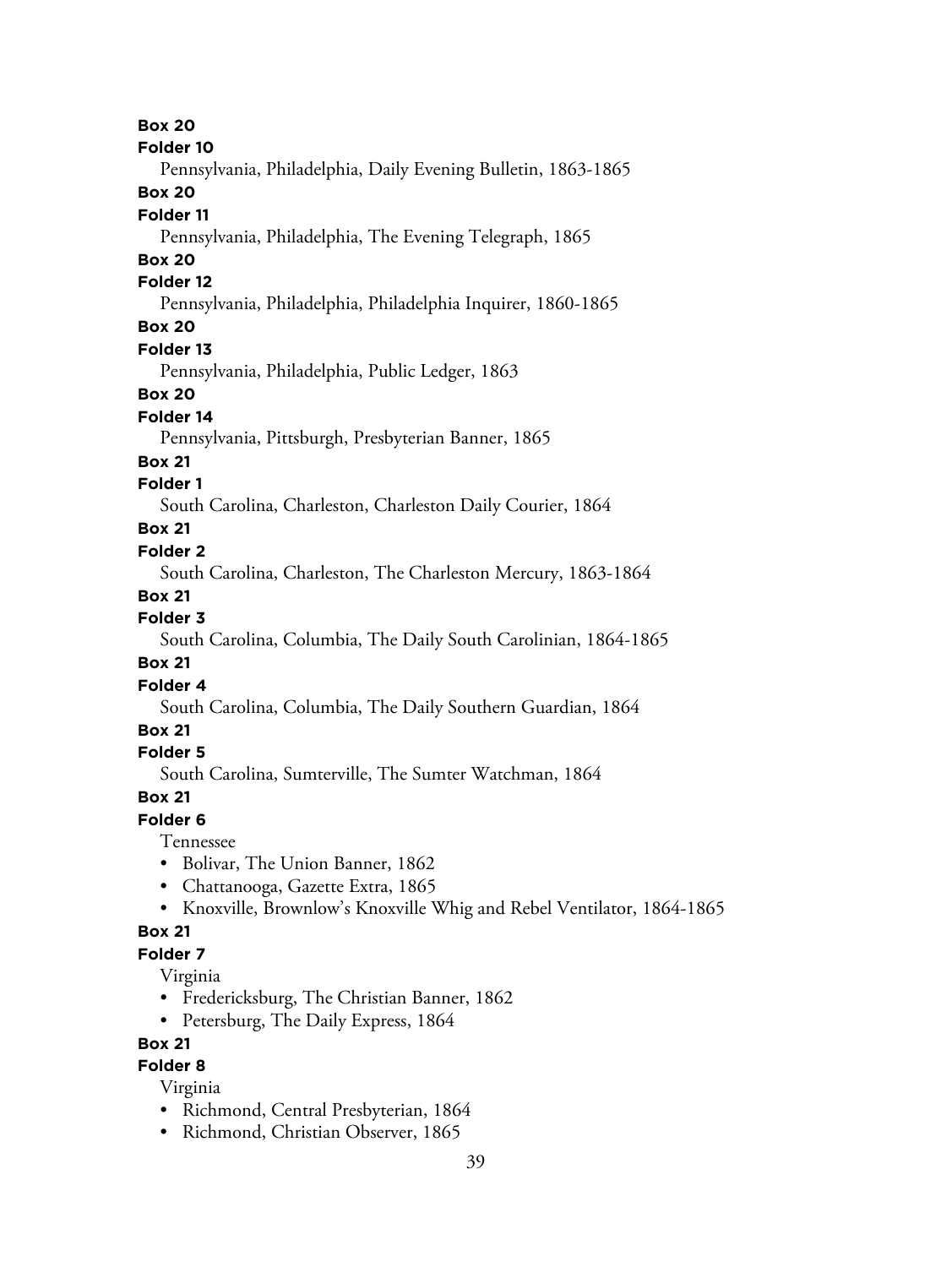### **Box 21**

#### **Folder 9**

Virginia

- Richmond, Daily Dispatcher, 1863
- Richmond, The Daily Richmond Enquirer, 1863

### **Box 21**

#### **Folder 10**

Virginia, Richmond, The Religious Herald, 1863

### **Box 21**

**Folder 11**

Virginia, Richmond, Richmond Christian Advocate, 1864

**Box 21**

### **Folder 12**

Virginia, Richmond, The Richmond Whig, 1863-1865

### **Box 21**

**Folder 13**

Wisconsin

- Janesville, Janesville Weekly Gazette, 1865
- Milwaukee, Milwaukee News-Sentinel, 1939

### **Series V: Oversize**

### **Subseries 1: Maps**

### **Box 21**

**Folder 14**

Map, "100th Anniversary Map of Abraham Lincoln's Visit to Massachusetts," undated

### **Subseries 2: Essays, Speeches, and Sermons**

**Box 22**

### **Folder 1**

"Father Abraham, We are needing our Pay," Billy R.M., undated

### **Box 22**

**Folder 2**

"Jesse W. Fell: Lincoln's Friend, Mentor, and Sponsor," M.L. Houser, 1939

### **Box 22**

### **Folder 3**

"Lincoln and Douglas," W.H. Herndon, undated

### **Box 22**

### **Folder 4**

"Lincoln and Temperance," Rev. Thomas D. Logan, 1909

### **Box 22**

**Folder 5**

"Lincoln's Humility," R.D. Packard, 1944

### **Box 22**

### **Folder 6**

"Lincoln Revered Free Government," R.D. Packard, 1945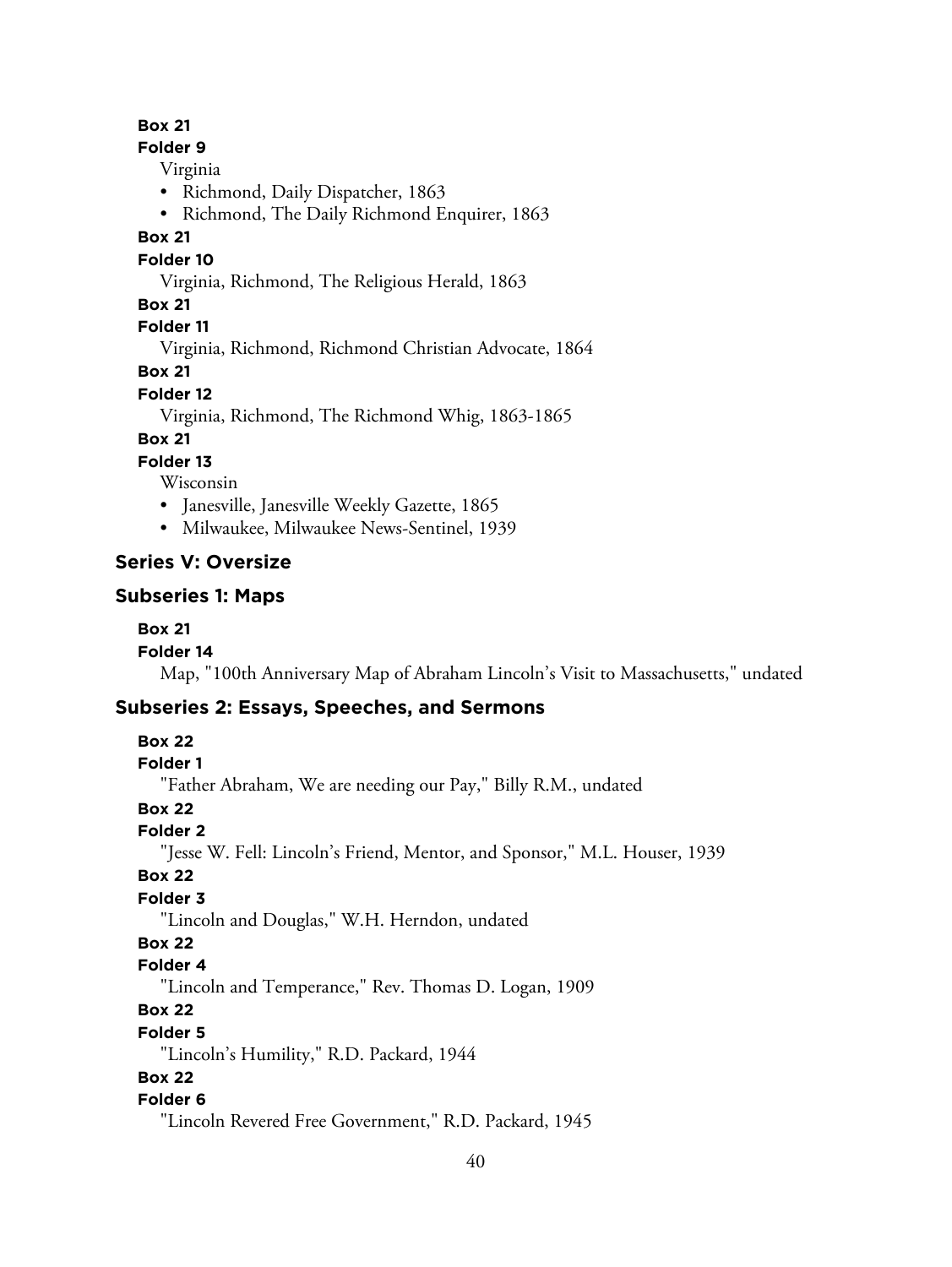**Box 22**

#### **Folder 7**

"Lincoln's Salary in the Illinois Legislature," Harry E. Pratt, 1940

### **Box 22**

### **Folder 8**

"Ohio Helped Make Lincoln President," R.D. Packard, 1942

## **Box 22**

### **Folder 9**

"Remarks of Honorable Evan Howell, 'A New Chapter on Lincoln,'" 1942

### **Box 22**

#### **Folder 10**

"Remarks of Honorable Ralph A. Gamble, 'Lincoln Day Address of Dr. Paul Austin Wolfe,'" 1948

### **Box 22**

### **Folder 11**

"Sternwheeler vs. Self-Propelled Barge on Western Rivers," 1915

### **Box 22**

#### **Folder 12**

"War President Lincoln: The Pardoning Commander in Chief," R.D. Packard, 1943

### **Subseries 3: Bulletins and Journals**

### **Box 22 Folder 13** The American Vanguard, 1924 **Box 22 Folder 14** The Christian Advocate, 1923 **Box 22 Folder 15** The Christian Leader, 1928 **Box 22 Folder 16** The Christian Science Monitor, 1944 **Box 22 Folder 17** Collier's, 1925-1930 **Box 22 Folder 18** Columbia, 1930 **Box 22 Folder 19** The Congregationalist, 1923 **Box 22 Folder 20** Frank Leslie Quarterly, 1893 **Box 22**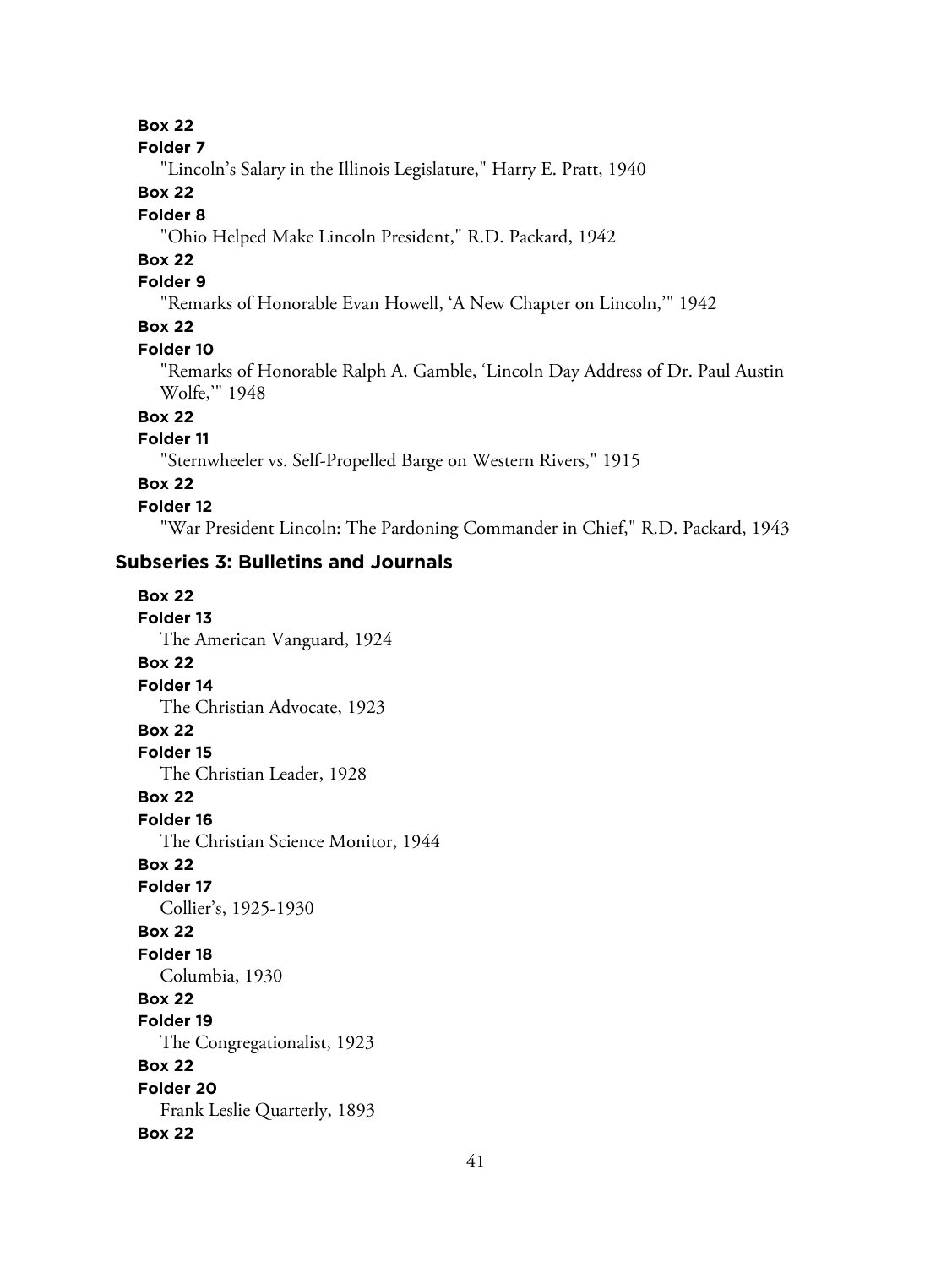**Folder 21** The Indian Witness, 1921 **Box 22 Folder 22** The Interior, 1909 **Box 22 Folder 23** The Ladies' Home Journal, 1897 **Box 22 Folder 24** Liberty, 1928 **Box 22 Folder 25** Life, 1938 **Box 22 Folder 26** The Literary Digest International Book Review, undated **Box 22 Folder 27** McClure's Magazine, 1921 **Box 22 Folder 28** The Saturday Evening Post, 1927-1940 **Box 22 Folder 29** The Youth's Companion, 1926 **Box 22 Folder 30** Unidentified, undated **Subseries 4: Booklets and Programs Box 22**

### **Folder 31** "Abraham Lincoln's Autobiography," William E. Barton, 1916 **Box 22 Folder 32** "The Assassination of Abraham Lincoln," undated **Box 22 Folder 33** Dedication of the Lincoln Memorial, Washington, D.C., 1922 **Box 22 Folder 34** Memento Mori, Abraham Lincoln, undated **Box 22 Folder 35** The Mutual Broadcasting System, "Abe Lincoln's Story," 1944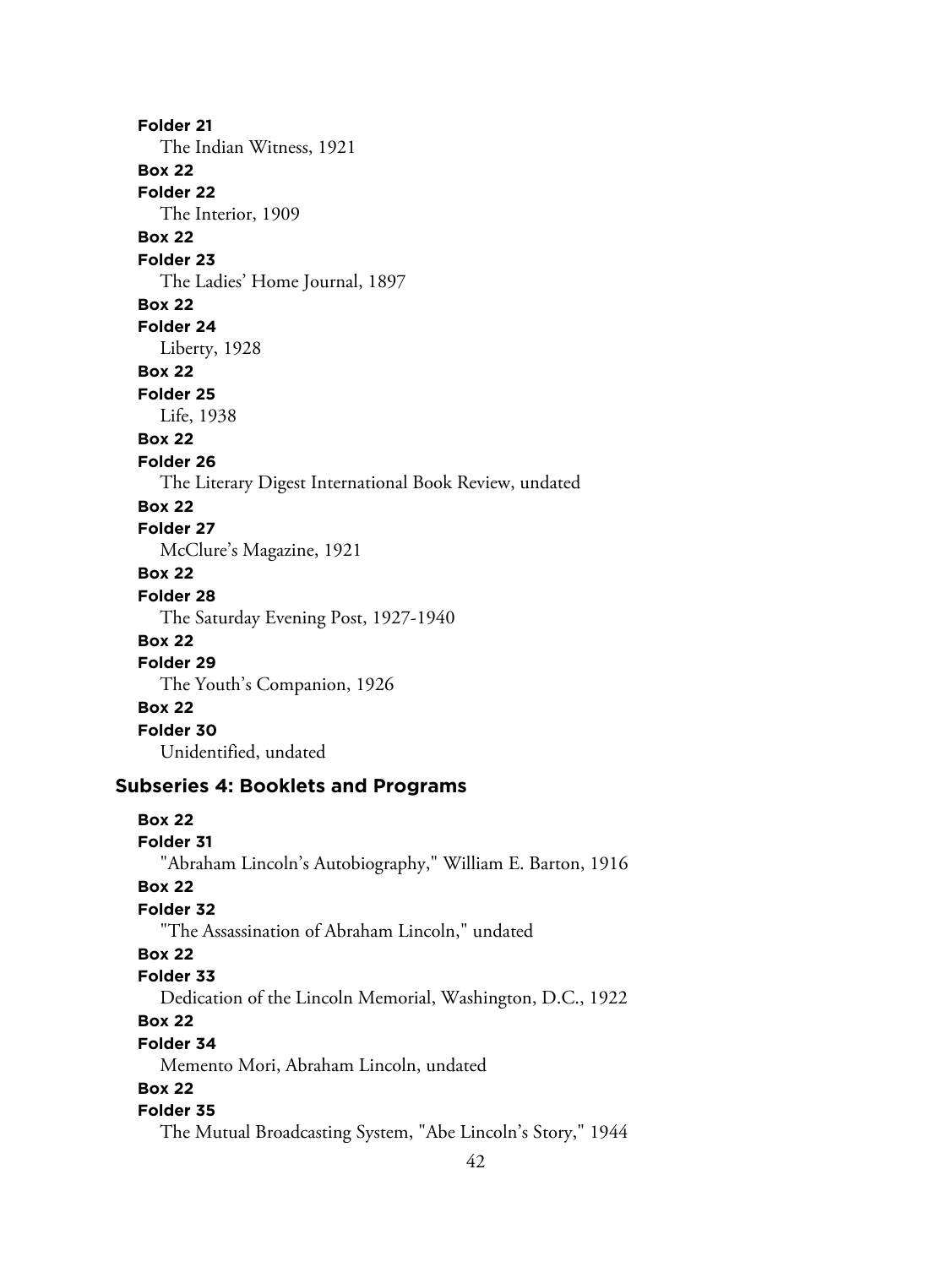**Box 22 Folder 36**

National Inauguration Ball, Ticket, 1865

### **Subseries 5: Libraries and Societies**

### **Box 22 Folder 37** Ford's Theatre Society, 1968 **Box 22 Folder 38** Illinois Lions Club, undated **Box 22 Folder 39** The Lincoln Fellowship of Southern California, 1945 **Box 22 Folder 40**

National Republican Club, 1928

#### **Box 22**

### **Folder 41**

United Daughters of the Confederacy, undated

### **Box 22**

### **Folder 42**

University of Illinois, Lincoln Centenary and Day, 1909-1921

### **Box 22**

### **Folder 43**

The West Side Historical Society, 1937

### **Box 23**

**Folder 1**

Essay, "Lincoln's Gettysburg Address," undated

### **Box 23**

### **Folder 2**

Essay, "Tribute of Honorable Clark E. Carr to Abraham Lincoln," undated

#### **Box 23**

### **Folder 3**

Journal, The Psychic Observer, 1945

### **Box 23**

#### **Folder 4**

Pamphlet, "Lincoln and the Soldier," 1909

### **Box 23**

### **Folder 5**

Pamphlet, "Lincoln Day Service," 1921

### **Box 23**

### **Folder 6**

Pamphlet, Lincoln Memorial Celebration, 1885 **Box 23**

### **Folder 7**